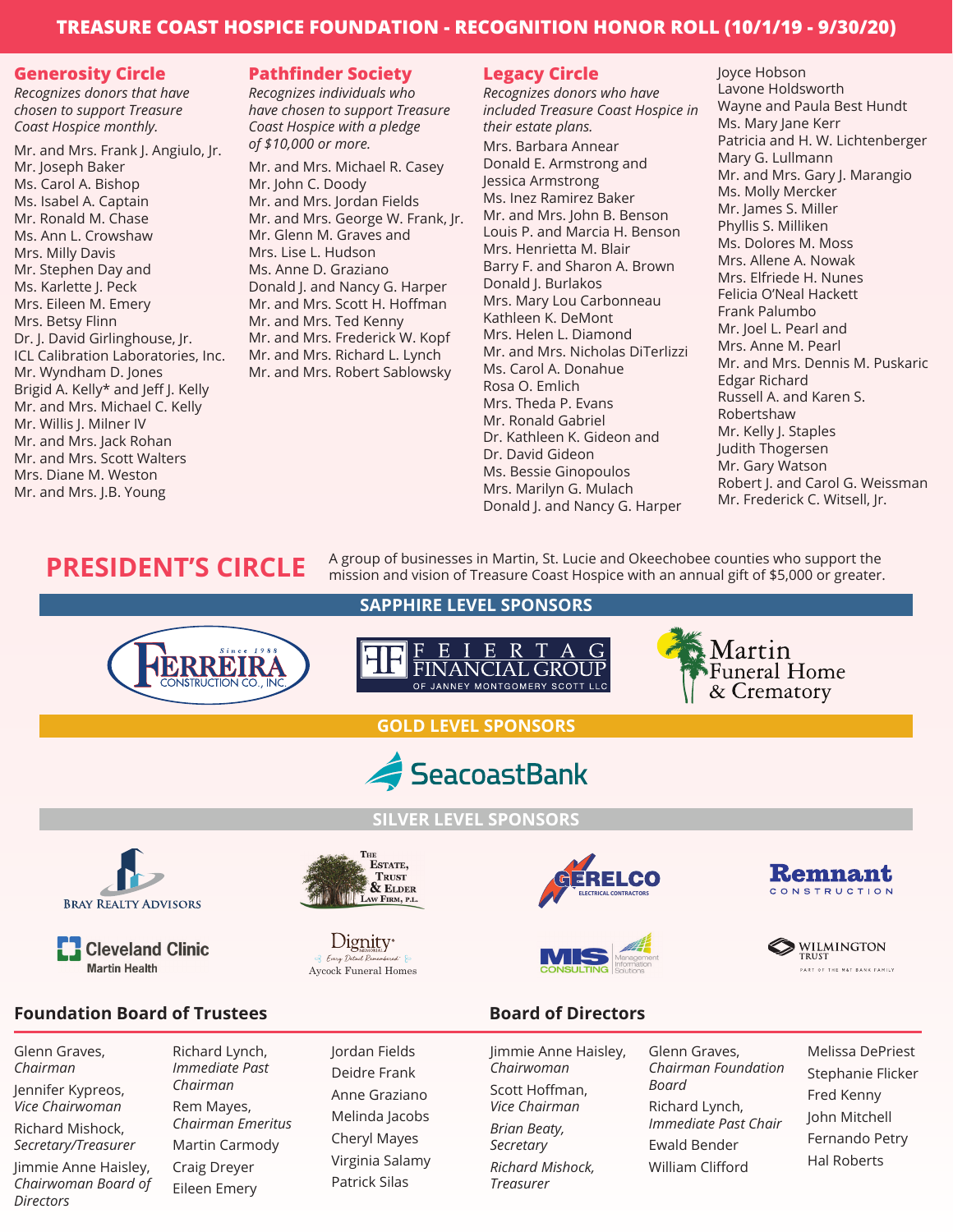## **TREASURE COAST HOSPICE FOUNDATION - RECOGNITION HONOR ROLL (10/1/19 - 9/30/20)**

# **The Benefactors**

**\$500,001-\$999,999** Anonymous Vickie C. Beech\*

## **The Patrons \$250,001-\$500,000** Lorriane W. Sullivan-Kenny\*

#### **The Advocates \$100,001-\$250,000**

Elaine W. Cook\* and Howard T. Cook\* Velma J. Demeter\* Founding Friends of Treasure Coast Hospice Harbour Ridge Community Mariner Sands Community Sailfish Point Community

## **The Leaders**

**\$50,001-\$100,000**

Children's Services Council of St. Lucie County William A. Turney\*

#### **Treasured Partners**

**\$25,001-\$50,000** Mr. David L. Smythe The William & Helen Thomas Charitable Trust

# **Treasured Heroes**

**\$10,001-\$25,000** Audrey Anttila\* Karen Anttila\* Christ Memorial Chapel, Inc. Community Foundation of Tampa Bay A.J. Constantine\* Theresa A. Costarino\* and Judd V. Costarino\* D'Agostino Foundation Mrs. Teresa J. Dolecki Alvin J. Domroe\* Ferreira Construction Co., Inc. The Gralnick Foundation Dr. Daniel C. Gralnick Mrs. Suzanne Gralnick Kantner Foundation, Inc. Mr. and Mrs. Ted Kenny Mr. and Mrs. Roy E. Mayes Mr. James A. Pierson The Rockwell Foundation Russell A. Rockwell and Cindy Nolan Mr. and Mrs. Steven R. Romaine Ms. Anita K. Schaal Robert J. and Carol G. Weissman

#### **Treasured Angels \$5,001-\$10,000**

Kathryn P. Aubrecht\* and Larry J. Aubrecht\* Mr. Josh Birmingham Cheney Brothers, Inc. Dignity Memorial Aycock Funeral Home Feiertag Financial Group Mr. Kenneth Feiertag Mr. William L. Foley Charlotte B. Forestier\* Ms. Sharon Glasrud Golden Ponds Community Mr. and Mrs. Gene Goodmaster Donald J. and Nancy G. Harper The Warren Hayford Family Fund Warren and Beverly Hayford Hobe Sound Community Chest Mrs. Linda S. Huber

Jacobs Family Foundation Ms. Jill Jacobs Mr. Patrick Kenny Mr. and Mrs. Weir L. King, Jr. Mr. and Mrs. Frederick W. Kopf Ms. Lynette Marraffa Martin Funeral Home and Crematory, Inc. Ms. Dorothy McCabe Ms. Thelma A. Powell Premier Private Jets Remnant Construction Mrs. Terry Rieger Mr. Byron C. Russell Sons of the American Legion Post 126 United Way of Martin County Mr. and Mrs. James F. Webert Robert J. Weissman Family Fund

#### **Treasured Friends \$2,500-\$5,000**

Mr. and Mrs. Bruce R. Abernethy, Jr. Mr. Stephen E. Barnes Ryan Baum Painting, Inc. Mr. Ryan Baum The Bauman Family Foundation, Inc. Mr. Luke Gullick and Mrs. Elizabeth Bauman Mr. and Mrs. John N. Bauman III Mr. Robert P. Bauman Mr. Richard A. Bayles Mr. Peter G. Behr William C. Bevins Revocable Trust Mr. William Bevins Stephen and Rebecca Binder Mr. and Mrs. Richard J. Boyle Bray Realty Advisors Mr. Nathaniel Bray Mr. and Mrs. Jamison T. Brownie The Brunetti Foundation Mr. John J. Brunetti, Jr. Mr. and Mrs. Stephen Brunetti Mr. and Mrs. Lawrence Calarco Mr. and Mrs. Daniel Capen Mrs. Mary Lou Carbonneau Carlson Enterprises of the Treasure Coast Mr. and Mrs. Bob Carlson Celebrities Fore Kids, Inc. Mr. Robert Coffey Community Foundation for Palm Beach & Martin Counties, Inc. The Community Foundation Martin St. Lucie Custom Pool & Spa Mechanics, Inc. Mr. and Mrs. Gale L. Davis Mr. and Mrs. John Del Russo III Diamond Tea Room & Bistro The Steve and Helen Dickinson Fund Mr. and Mrs. Stephen Dickinson Albert E. and Birdie W. Einstein Fund Ferrell Gas Freihofer Family Foundation Mr. and Mrs. Wayne D. Freihofer Mrs. Virginia Genthe Gerelco Electrical Contractors, Inc. Mr. Kenneth A. Geremia, Jr. The Sharon Glasrud Revocable Trust Mr. and Mrs. Jeffrey T. Gorman Mrs. Mary W. Graves Anne D. Graziano Revocable Living Trust Ms. Anne D. Graziano Ms. Danielle Hartog Hayford Family Foundation Help Us Help Them Fund Mrs. Elizabeth M. Herold Ray and Peg Hirvonen Charitable Foundation Ms. Linda A. Hirvonen Mr. Ray M. Hirvonen HMY Yacht Sales, Inc. Brigid A. Kelly\* and Jeff J. Kelly Mr. and Mrs. Greg Kendrick Jacqueline Kritikos and Christos Kritikos\* LoPrete Family Foundation Mr. and Mrs. James H. LoPrete MAH Foundation, Inc. Ms. Joanne Matz Ms. Dawn Mazzochi Ms. Carol McCarthy Mr. and Mrs. William McCoy II Mrs. Mary Ann McGrath Mr. and Mrs. Michael T. Mills Ocean Village Community Mr. Scott Peterson Mr. Carlos J. Pietri and Ms. Linda Perillo Mr. Brian Polhemus Mr. and Mrs. Paul Douglas Powell Rare Earth Gallery S & G Foundation The Savastano Family Foundation Mr. and Mrs. Frank Savastano Dr. Brian Schmidt Schmidt's Optical & Hearing The Serafini Family Charitable Fund Mr. and Mrs. Terry A. Serafini Mr. and Mrs. James Sopko, Sr. Stuart Jet Center, L.L.C. The Susan R. and John W. Sullivan Foundation Mrs. Susan Sullivan Sunshine Land Design, Inc. Mr. and Mrs. Joseph G. Temple, Jr. Judith Thogersen Family Fund Judith Thogersen Mr. and Mrs. Paul Trabulsy Treasure Coast Business Builders Mr. and Mrs. Wilfried Wiegand Wilmington Trust FSB Ms. Catherine Wolfe

\* Deceased

#### **Special thanks to the Veterinarians and Groomers that work with our Treasured Pets!**

Help Us Help Them Fund (JoAnne Matz) All Creatures Animal Hospital Animal Care Extraordinaire Cat Hospital of Vero Beach Hobe Sound Veterinary Clinic Loving Cuts Mobile Pet Grooming, LLC Morningside Animal Hospital North Port St. Lucie Animal Hospital Port Salerno Animal Hospital Prima Vista Animal Hospital VCA Tri-County Animal Hospital

#### **Thank you to the Garden Clubs that donate their time to keep our grounds beautiful!**

Garden Club of Fort Pierce Garden Club of Stuart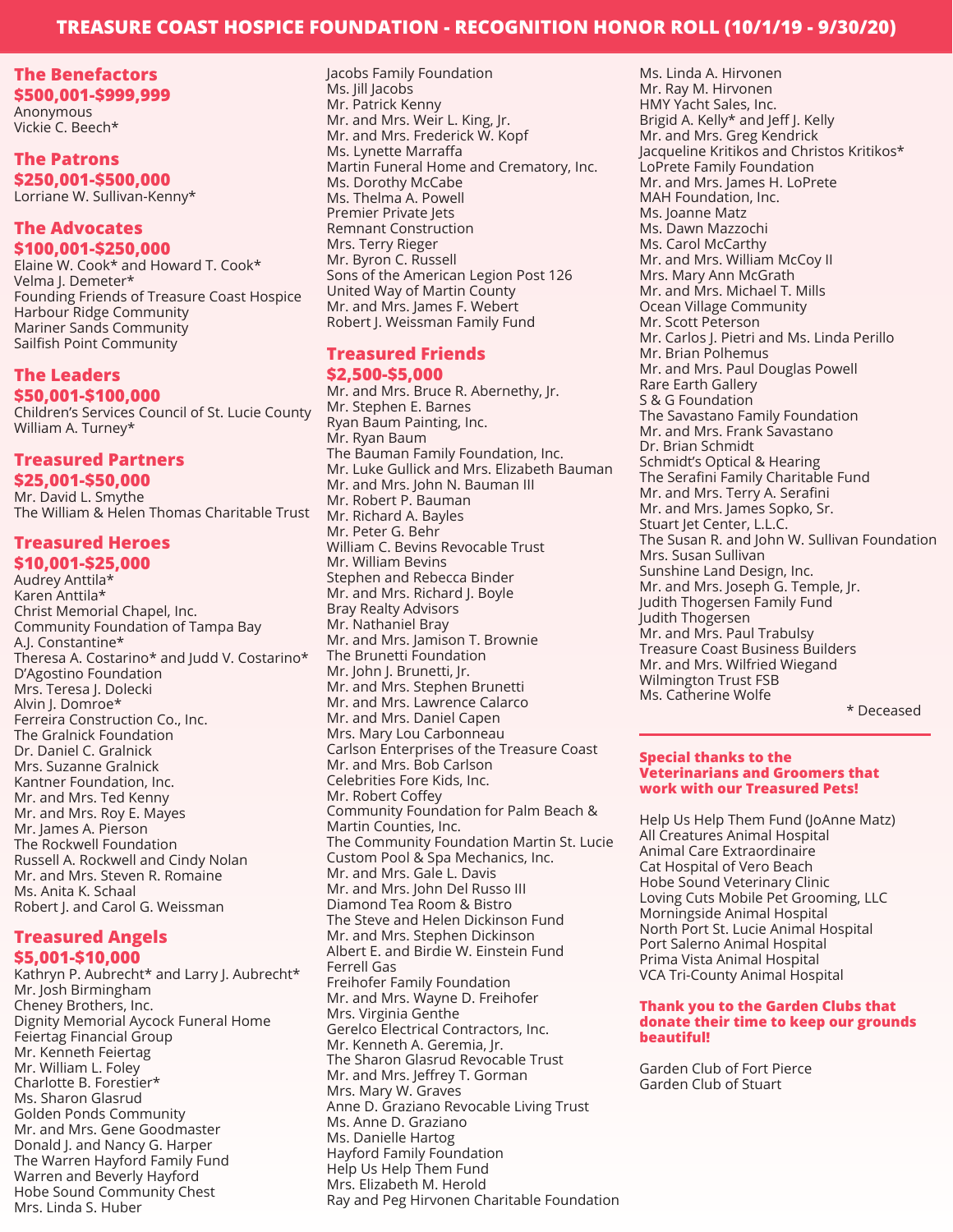## **TREASURE COAST HOSPICE FOUNDATION - RECOGNITION HONOR ROLL (10/1/19 - 9/30/20)**

**Treasured Pioneers \$1,000 - \$2,499** A & G Concrete Pools, Inc. Mr. Arthur Allen Mrs. Marie H. Amaral America's Charities Mr. Gary D. Anderson and Ms. Diana L. Hallenbeck Mr. and Mrs. Frank J. Angiulo, Jr. Ms. Karen Anson Mr. and Mrs. Jerry Barding Lydia M. Barnes and Malcolm A. Hughes\* Belshaw Family Fund Mrs. Betty C. Belshaw Beryl & Company Jewelers Ms. Gerrianne Z. Bielefeldt Bill Page Toyota Mrs. Mary Birk Colonel James D. Blundell Ms. Denise Bonadeo Mr. Richard Bourgelas Mr. and Mrs. Michael J. Boyd Mr. and Mrs. Dale A. Brandes Mr. William E. Breese and Ms. Marge C. Stiuso Barry F. and Sharon A. Brown Mr. and Mrs. Michael J. Brown, Sr. Brownie Structural Movers Mr. and Mrs. Jed Brownie Bruyette Family Foundation Mrs. Kathleen B. Bruyette Bryan Foundation Mr. Garth P. Bryan Mr. Mark A. Bryan Mrs. Mary K. Buckridge Mr. David W. Budd, Sr. Colonel John C. Burns Ms. Isabel A. Captain Cars & US, Inc. Mr. and Mrs. Richard Cassell Dr. María Cawley and Mr. Charley Cawley Ms. Jennifer S. Chanay Charles Henry and Ann Carreau Charitable Fund Chauncey's Glass of the East Coast LLC Mr. Albert A. Chin and Ms. Angella Williams Mr. and Mrs. John Ciabattari, Jr. The Ciferri Family Foundation Mr. and Mrs. Michael F. Ciferri, Sr. Mrs. Dolores M. Clancy Mr. and Mrs. William G. Clifford Mr. and Mrs. John P. Coblentz Mr. Alan R. Cochran Combined Federal Campaign Mr. David Cooper Mr. and Mrs. Edward R. Cooper Mr. Thomas Cooper Mr. and Mrs. Timothy J. Cotter Ms. Adelaide H. Coy Mrs. Beverly S. Crane Mr. and Mrs. Donald M. Curtis Mr. and Mrs. Richard Dakers Dave's Plumbing, Inc. The Davis Family Altruistic Foundation Mr. and Mrs. Douglas F. Davis Dean, Mead, Minton & Zwemer Mr. and Mrs. Thomas C. DeFazio Ms. Susan R. Desjarlais Ms. LaDeene Dodson Ms. Jodi Dolman The Dow Chemical Company Foundation Frank G. & Gertrude Dunlap Fund of the LoPrete Foundation Eddie's Auto Body Shop, Inc.

Karen R. Edds and John R. Edds\* Mr. Cheyenne Ellison Ms. Joy Ann Erwin The Estate, Trust & Elder Law Firm, P.L. Expert Shutter Services, Inc. Mr. Ronald D. Fathauer Mr. Thomas A. Fell Mr. and Mrs. Harold L. Fenner The Ferro Family Foundation Mr. and Mrs. Michael Ferro Mr. Charles B. Fischer, Jr. Mr. Jason M. Flannery, PA Flicker Freudenberg Family Charitable Fund Ruth I. Fogarty\* Murray and Gwyneth Fournie Mr. and Mrs. Michael D. Fowler FPL Mr. and Mrs. Brent Fraser Dr. Stephanie Flicker and Mr. Peter Freudenberg Mr. Raymond Gardella Katherine and Richard Garlington Fund Mrs. Katherine B. Garlington Dr. and Mrs. Richard M. Generson Mr. Robert Gillespie Ms. Charity A. Ginger Mr. and Mrs. Dave Golden Gordana Uscumlic Foundation Robert C. and Susan J. Griffin Foundation Mr. Robert Griffin Grimm Family Trust Mr. and Mrs. Peter Grimm Mr. Pete Grimmer Mr. and Mrs. Richard F. Haisley Mr. Steven P. Harper and Mrs. Jenny Chow Mr. and Mrs. Robert M. Hendrickson Mr. and Mrs. Charles Henry Hill, Barth & King, LLC Mrs. Lorraine M. Hite Mr. and Mrs. David Husnander, Jr. ICL Calibration Laboratories, Inc. J.P. Morgan Charitable Giving Fund Jackson Healthcare Matching Gift Program Mr. and Mrs. Darryl J. Jacobs The Jefferson Family Charitable Foundation Mr. Roger D. Jesse Jewish Community Foundation of Greater MetroWest NJ Johns Family Foundation Mr. and Mrs. Kenneth E. Johns Ms. Jennifer Johnson Mr. and Mrs. Paul Karp Mr. and Mrs. John Kaufman Ms. Linda Keating Keiser University Ms. Carolyn Kelley Mr. and Mrs. Michael C. Kelly Mr. and Mrs. Richard Kenyon Mr. and Mrs. Brendan J. Kirby Mr. and Mrs. Ronald E. Kirchman II Mr. and Mrs. John P. Kucyk Mr. and Mrs. Gordon E. Lamb Dr. and Mrs. Richard H. Landesman Law Offices of Jacobs & Jacobs, PA Lawnwood Regional Medical Center Auxiliary Gift Shop Mr. and Mrs. Michael Lazarus Mr. and Mrs. Joseph Leggio Lighthouse Wealth Management Mr. William Lipsett Lockheed Employee Giving Richard and Robbin Lynch Mr. and Mrs. Daniel Maher Ms. Mary Ann Mahoney

Mr. and Mrs. William Manuck, Jr. Ms. Diane Marcum Dr. Dale F. Martin Mr. and Mrs. William G. May McCarthy, Summers, Bobko, Wood, Norman, Melby and Schultz PA Mrs. Carol McCarvill Mr. and Mrs. Charles P. McCormick Ms. Cynthia Meads Mrs. Michelle B. Melander Merchant Lynx Services Midway Speciality Care Center, Inc. Mr. and Mrs. John Miedzianowski Mr. Walter S. Miller Mills Builders, Inc. MIS Consulting Ms. Virginia Moens Mr. and Mrs. Moustafa Mokhemar Mr. Eric Monaghan Mr. and Mrs. Michael J. Monchick Stella Monchick-West Hospice Educational Fund Stella B. Monchick-West\* Mr. Edward A. Morgan, Jr. Mr. and Mrs. Walter Morris Mr. Thomas G. Moschitta Mrs. Lisa J. Nedelsky The Family of William H. Nelson Mrs. Charlotte Nelson Niederer-Ramsey Irrevocable Trust Mr. and Mrs. William C. Nutting Ocean Village Golf and Tennis Ocean Village Property Owners Association, Inc. Ocean Village Worship The Office Sports Pub Ms. Barry B. O'Laughlin Mr. and Mrs. Michael A. Oliveri Mr. and Mrs. John S. Olsen Mr. and Mrs. William D. Osteen, Sr. Oxypros Home Medical Supply Mr. Andrew J. Palmer Partlo Foundation, Inc. Mr. and Mrs. Barry W. Partlo Patrick Exterminating, Inc. Mr. Richard C. Patrick Mr. William Pavone Pershing Mobile Homes, Inc. Mr. and Mrs. Forrester W. Pierce Mr. and Mrs. Howard T. Pitts Ms. Christina Pompa Mr. and Mrs. Bob Pritchard R.B. Hanlon & M.M. Hanlon TUA DTD. 11-24-98 Dr. Moti Ramgopal Hans F. Niederer\* and Robert "Lane" Ramsey\* Mr. and Mrs. George E. Repass Mr. John E. Ritter Mr. Warren Herreid and Ms. Jeannine M. Rivet Mrs. Kay A. Rodriguez Nancy Z. Russell Trust Mr. and Mrs. John Santagata Mr. and Mrs. Michael S. Schachter Mr. Carl J. Schlanger Ms. Alix Selinsky Mr. and Mrs. Ralph Sergo Edward C. Shotwell, lll 1996 Charitable Annuity Lead Trust Jane Shotwell and Edward C. Shotwell III\* Louis and Nellie Sieg Fund of the LoPrete Foundation Mr. Barrett B. Smith and Ms. Emily J. Adkins Spector Manufacturing, Inc. Mr. Charles Spector Mr. Vaughnn Stephenson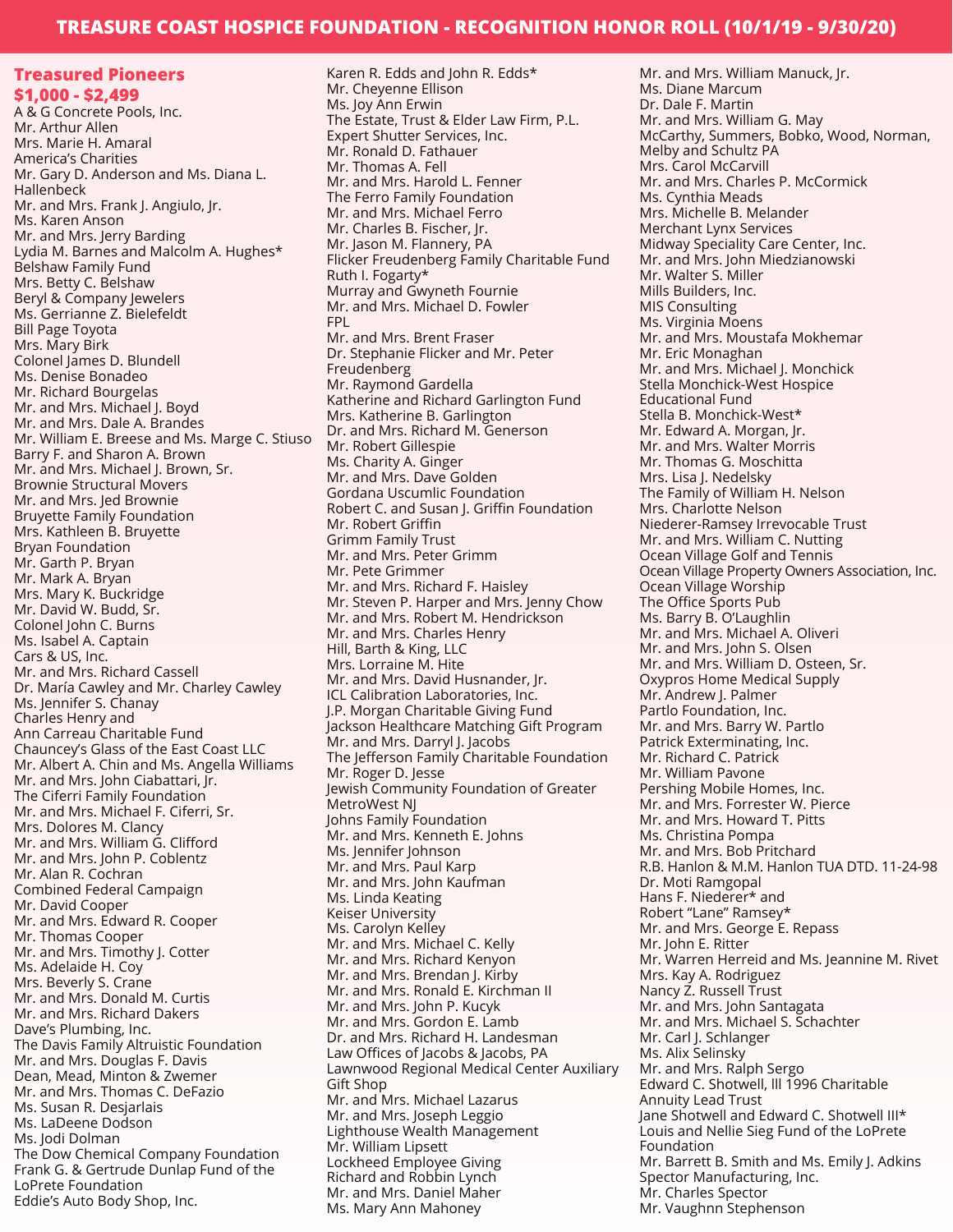Mrs. Judith C. Stoll Patrick Stracuzzi RE/MAX Community Mr. and Mrs. Patrick A. Stracuzzi Rita B. Sullivan Revocable Trust of 1999 Mrs. Rita Sullivan SunTrust Wealth Management Dr. Barbara O. Taylor Thomas G. Moschitta Living Trust Mr. and Mrs. James Thompson Mrs. Phyllis E. Thompson Mr. and Mrs. John Trotter U.S. Sugar United Way of Central & Northeastern Connecticut Ms. Toni Van Archer Mr. Richard Vargo Velcon Engineering and Surveying, LLC Mrs. Harriet Wackrow Rosann A. Wagner Residuary Trust Mr. and Mrs. Wayne E. Walch Mr. Christopher M. Waldrop Mr. Michael J. Waldrop Wal-Mart Distribution Center #7038 The Wal-Mart Foundation Walmart Neighborhood Market #7299 Mr. Donald K. Wemlinger and Ms. Carol A. Webb Mr. and Mrs. Jim Westcott Mr. and Mrs. Robert R. Wieczorek Lawrence Wildrick\* Mr. Frederick C. Witsell, Jr. Mr. Steven J. Wood Mr. and Mrs. Patrick N. Yancey Mr. Douglas E. Zirkle

#### **Generous Hearts**

#### **\$1 - \$999**

2nd Street Bistro 76 Golf World AARP Foundation TaxAide Mr. Thomas V. Abbatiello Mr. Paul E. Abbey Mr. Donald C. Abbott Mr. Edgardo Abello Bruce R. Abernethy, Jr. P.A. Mr. and Mrs. Bruce R. Abernethy, Sr. Mr. Rod Abraham Mr. and Mrs. Ralph B. Abrames Mr. Prosper Abruscato Accenture Nestlé Team Ms. Lois R. Acinapura Father George B. Ackerman Ms. Jill Ackley Acorn Elder Care, LLC Acupuncture & Herbs Mr. and Mrs. John A. Adamiak Mrs. Karen Adams Blasso Adams Cutting Horses Ms. Beverly A. Adams Lorette J. Adams\* and George H. Adams\* Mr. and Mrs. Buddy Adams Ms. Mary Adams Ms. Amanda N. Adams-Rolle Ms. Deliah Adkins Adventure Seafood Aerojet Rocketdyne Delivers Aesthetic Dentistry Aetna Foundation, Inc. Mr. Johnson M. Afong Leslie S. Agar\* Mrs. Dolores C. Agnew Ms. Judy F. Agnew Mrs. Gladys Agricola

Mr. Jon R. Ahlschwede Mr. and Mrs. Abbass Ahmadi AIG Retirement Services Ms. Margaret A. Akers Mr. and Mrs. Avedik Akopiantz Dr. Anis Y. Akrawi and Ms. Carol L. Gesser Mr. and Mrs. Anthony A. Alan Mr. and Mrs. Anthony R. Albanese Mr. and Mrs. Knud D. Alber Mr. and Mrs. Nathan A. Albers Mrs. Nadine F. Albert Mr. Douglas C. Albertson Mrs. Erin Alderdice Mr. and Mrs. Kenneth J. Aldrich Mr. and Mrs. Davis E. Aldridge Mr. Joseph Aleixo Mrs. Pam Alexander Ms. Sandra Alicea All Creatures Animal Hospital The Allen Family Foundation, Inc. Allen Investments Mrs. Eleanor M. Allen Mrs. Essie M. Allen Mr. and Mrs. James A. Allen Ms. Jill Allerton Ms. Elizabeth Alles Dr. Ronald E. Allison Mrs. Susan V. Allyn Mr. Rafael Almonte Mr. and Mrs. Paul M. Aloise Alpencrest Landscape Specialties, Inc. Al's Family Farms Mr. and Mrs. Marty Alterman Mr. and Mrs. J. Paul Amaden Mr. and Mrs. Anthony E. Amanti Amazon Smile Foundation Mrs. Beth Ann Amber Mr. and Mrs. Ron Smith Mr. and Mrs. Chris Ambrose Mr. and Mrs. Robert A. Ambrosino American Concrete Industries, Inc. American Grill & Bar Ms. Christine Ames Mr. and Mrs. Timothy D. Ames Ms. Maryam Amirmassoudi Ms. Lynn M. Amon Mr. and Mrs. Gerald L. Amorosana Mr. David Andersen Mr. and Mrs. Shannon Andersen Willliam B. Anderson Declaration of Trust Anderson, Reynolds & Lynch, P.C. Mrs. Angela M. Anderson Mr. Daniel M. Anderson Ms. Lisa Anderson Mr. Michael J. Anderson Mr. and Mrs. Michael N. Anderson Mr. and Mrs. Raymond A. Anderson Ms. Rose Anderson Mr. William B. Anderson Mrs. Frances A. Andolaro Mr. and Mrs. Evans A. Andre Mr. Angelo Angeli Ms. Susan E. Angeloro Mr. Peter Angelos Mrs. Justine L. Angland Mrs. Amelia I. Anicito Animal Care Extraordinaire Mrs. Stephanie S. Ankiel Annie's Italian Ices Ms. Margaret Ansbro Mr. and Mrs. Thomas Anstett Anthony's Coal Fired Pizza Mr. John M. Antonacci Mr. and Mrs. Joseph C. Antonelli

Mr. Robert E. Antonik Ms. Tracy Antonik Apex Pavers & Pools Mrs. Jane L. Apicella Ms. Stormi Apostolopoulos Mr. Kenneth E. Applebee Mr. and Mrs. Richard E. Appleby April Daze Boutique Mr. and Mrs. Walter Aque Ms. Donna Aquilina Mrs. Alexandra Arden Dr. Peter F. Arino, Sr. Mrs. Mary E. Armao Mr. Brian R. Armbruster Mrs. Elaine M. Armstrong Arnold B. Ruth H. Simon Trust Mr. and Mrs. Wood Arnold Ms. Hanna Rae Aronson Ms. Lois H. Aronson Arrigo Dodge, Chrysler, Jeep, Ram Mr. and Mrs. Dion R. Arrigoni Mr. John J. Arsenault, Sr. Artistic Closets Mr. Matt Asen Mr. and Mrs. Ron Ashley Mr. Jeffrey C. Ashline Ms. Ella F. Ashwell Ms. Ruth S. Aspy Asterino CPA PC Mr. and Mrs. Christopher Asterino Mr. Peter Asterino Mr. Tony Asterino Ms. Michelle Asterino-Foti AT&T Employee Giving Campaign Mrs. Phyllis A. Atkinson Szczepanik Mr. and Mrs. David Atkinson Mrs. Franceina W. Atwood Mrs. Susan Auer Ms. Gilberta R. Augeri Aurora Spa Mrs. Anne Austin Ms. Sara L. Autry Captain Kevin Ayala Mr. Robert J. Aylsworth Ms. Eileen E. Ayres Mr. Frederic M. Ayres Ms. Dawn Azarigian Mr. Robert M. Azarigian Ms. Patricia J. Aziere B & K Cattle Company Mr. and Mrs. John B. Babcock, Jr. Mr. and Mrs. Frank J. Babusik Mrs. Helen Babyak Mr. and Mrs. Mike Badgett Mrs. Shirley Baer Mr. and Mrs. Matt Bagley Ms. Jane Bailey Mrs. Nancy M. Bailey Dr. and Mrs. Albert J. Bajohr, Jr. Ms. Debra A. Baker Mr. Joseph Baker Mr. and Mrs. Robert W. Baker Ms. Sheila Baker Mrs. Gabrielle Balatovis-McNally Mr. Jason Baldwin Ms. Judith Baldwin Mr. and Mrs. William M. Baldwin Mr. and Mrs. Bill Delaney Mrs. Shirley M. Bales Mr. and Mrs. Steve Bales Caroline Ball and James D. Ball\* Mr. Chuck Ball Ms. Jill Ball Marianne Ball\*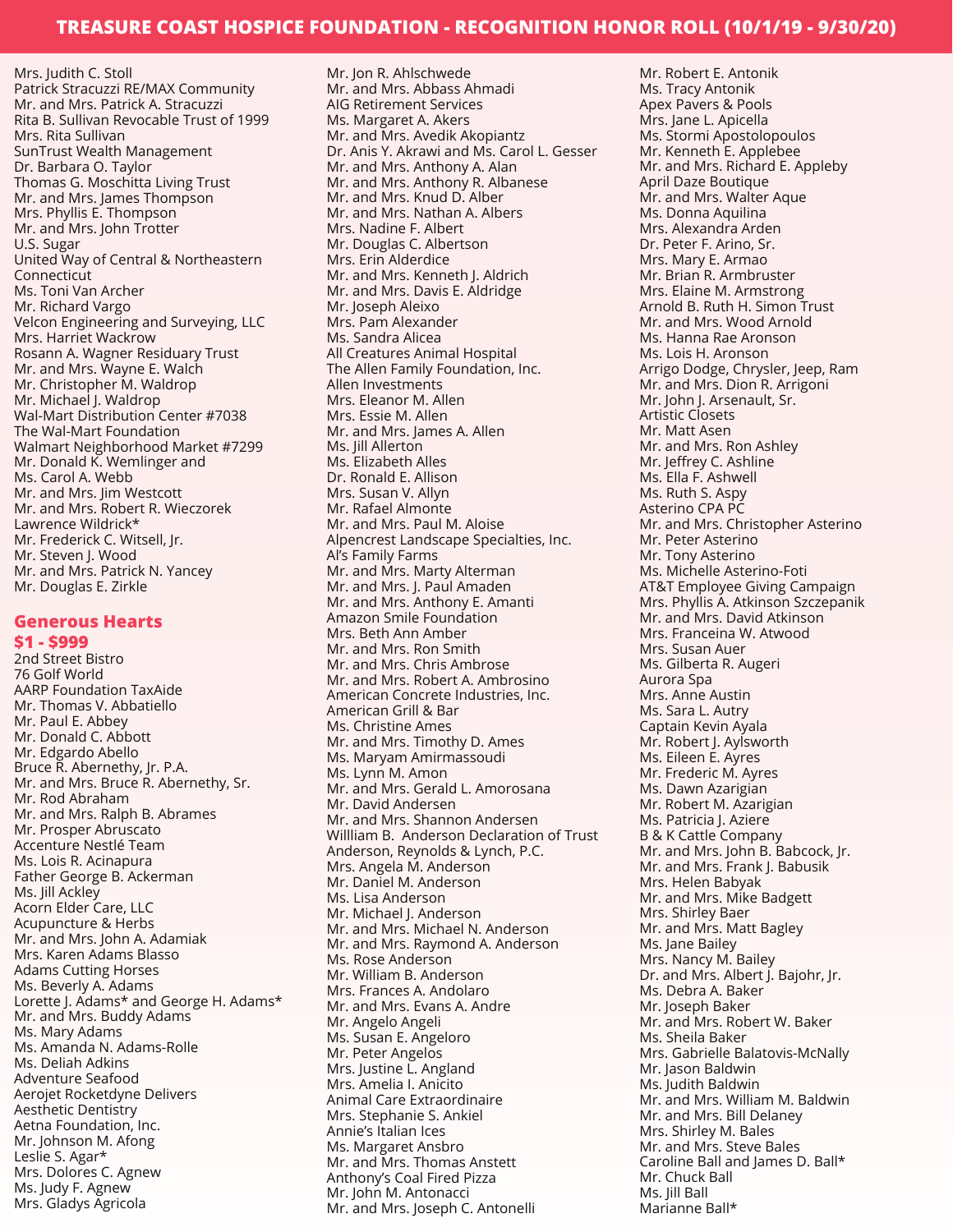Ballantrae Round Robin Bridge Club Mrs. Anna C. Ballard BallenIsles Country Club Mr. and Mrs. Thomas Balling, Jr. Mr. and Mrs. Greg Bammerlin Mr. and Mrs. Philip S. Banashek Ms. Mary Lou Bancroft Mrs. Frances H. Bangert Bank of America Matching Gifts Program Mr. and Mrs. Joseph Bank Ms. Andrea L. Banz Mrs. Candace Baracat-Donovan Mr. and Mrs. Dave Barancyk Mr. Gregg Barbato Ms. Lucine Barbeau Ms. Laura Ruth Barbone Mr. and Mrs. Andrew J. Barbrick Mrs. Mary Barczykowski Mr. and Mrs. Harvey Bardell BarFly Ventures / Hop Cat Roberta S. Barfus and Armond N. Barfus\* Mr. and Mrs. Raymond Bragull Bari & Michael Silver Living Trust Mr. and Mrs. Raymond A. Baril The Bark Park Mr. John M. Barkaus Ms. Elaine A. Barker Mr. and Mrs. David A. Barkey Mr. and Mrs. Harold F. Barnard III Ms. Patience L. Barnett Mrs. Melissa Barosela Mr. and Mrs. George Barr Ms. Louise A. Barr Ms. Zocia P. Barr Mr. and Mrs. Eric M. Barreda Mrs. Catherine G. Barrett Mr. and Mrs. Forrest C. Barrett Mr. Richard W. Barrett Ms. Janet E. Barriault Mr. Wayne M. Barricklow Mr. and Mrs. Bruner F. Barrie Ms. Christine L. Barrow and Ms. Shirley Barrow Mrs. Laura M. Barry Mr. Richard Barry Mrs. Joan T. Bart Mrs. Virginia R Bartels Bartlett Brothers Security Bruce I. Bartlett\* Mr. and Mrs. William C. Bartlett Mr. Robert Bartley Mr. and Mrs. Todd E. Bartley Ms. Eve Bartolet Mrs. Gale Bartolo Mr. Brooks R. Barvoets Mrs. Linda S. Basquez Bass Pro Shops Mr. Melvyn L. Bass Ms. Beverly Bassett Ms. Neha Batra Mr. and Mrs. Jonathan E. Batterson Mrs. Barbara Ann Battey Mr. Dominic C. Battista Mr. Ronald F. Bauer, Sr. Mr. David J. Baum Mrs. Erdmute H. Baumann Ms. Geri Baumohl Mrs. Sandra Baumohl Mr. Barry T. Bavosa Mr. and Mrs. Jack Bayha Ms. Pam Bayliss Beachcomber Fiberglass Tech Inc Mr. and Mrs. Charles Beal Mr. Robert Bealky

Beall's Department Store Ms. Karen C. Bearse Mrs. Barbara N. Beatty Mr. Bryan T. Beaty Mr. and Mrs. Bart B. Bechtel Ms. Melissa Beck Becker Holding Corporation Mrs. Catherine Ellen Becker Ms. Deena Beckett Ms. Nancy Beckwith Mrs. Linda Bedard Mrs. M. Rita Bedford Ms. Iris Bednarcik Mr. and Mrs. William Begley Mrs. Corrine Behncke Mrs. Sheila Behrend Ms. Carol D. Bejin Ms. Lynda Belanger Ms. Patricia Belcher Mr. Julius Bell Ms. Tracy L. Bellman Mr. Peter Belmont Ms. Joanne Ben David Ms. Deborah Bender Mr. and Mrs. Ewald W. Bender Ms. Cynthia Benedetto The Benevity Community Impact Fund Benihana Mr. and Mrs. Kenneth L. Bennett Ms. Carolyn J. Benninger Mr. and Mrs. Richard Bennington Mr. Joe Benton Mr. John Benz Dr. and Mrs. Leonard Berg Berger, Toombs, Elam, Gaines & Frank Mrs. Betsy Bergmann Mr. and Mrs. Frank W. Bering, Jr. Mrs. Carole Berkow Berlin Lions Charities, Inc. Mr. John T. Boyle and Ms. Amy Berman Berry Fresh Cafe Mr. and Mrs. Leonard A. Berry Ms. Eleanor L. Bert The Bertucci Living Trust Mr. and Mrs. Victor Bertucci Bessemer Trust Ms. Cynthia F. Best Mr. Richard B. Betts Mr. Glenn A. Beville Ms. Joann Bianculli Ms. Mary L. Biasotti Mr. and Mrs. Herbert G. Bibbee Biebusch Fund Mr. and Mrs. Charles N. Bierds Ms. Carol Bierut Big Apple Pizza, Inc. Bikes Plus Ms. Tracy Bille-Newkirk Mr. John J. Billian Mr. David Binder Mr. and Mrs. George D. Binet Mr. David Birchfield Dr. Susan E. Birchfield Ms. Christine Birkett Mr. Sean Birkett Ms. Terrie L. Birkett Mr. and Mrs. Terence G. Bischoff Ms. Carol A. Bishop Mr. Michael J. Bispels Mr. and Mrs. Harry B. Bissell Mr. and Mrs. Adam Bistram Mr. Howard D. Bittle Mr. and Mrs. Rex J. Conners The Black Marlin

Mr. and Mrs. Michael Black Mr. Edward J. Blackford Ms. Jeanette M. Blackman Mr. and Mrs. Robert J. Blaha Mr. Gerard R. Blais Mr. and Mrs. Thaddeus E. Blake Wayne A. Blake\* Mr. and Mrs. Scott Blakeman Ms. Jean B. Blanding Dr. and Mrs. John Blaney Mr. and Mrs. David E. Blank Mr. Patrick Blankman Ms. Marjorie Blasing Mr. and Mrs. Robert Blasko Ms. Mary Bleau Mr. Gary Bloom Mr. and Mrs. Frederick Blount Mr. David E. Bluett Mrs. Suzanne Blumenfeld Mr. Shaun A. Blumin Ms. Francine Bluth Mr. and Mrs. Raymond K. Boardman Bobbie and Elsie Stratton Rev Trust Mrs. Charlotte Bobrick Lieutenant and Mrs. J. B. Bocklet, Sr. Mr. John Bodin-Henderson Marilyn Bodo and Emil Bodo\* Ms. Ann R. Boeckler Ms. Cheryl A. Boedicker Ms. Ellen Boehm Mr. and Mrs. Donald E. Boehmcke Mrs. Christine Bogley Mr. and Mrs. Dan E. Bohl Ms. Leona Bohlmann Ms. Mary R. Boisvert Mrs. Mary Boita Captain Eric L. Bolda Mrs. Adeline M. Bolger Mr. and Mrs. John A. Bollero, Jr. Mr. Srinivas Bollimpalli Miss Jean B. Bolnick Ms. Sherry Bolte Mr. and Mrs. Charles G. Bolton Mr. Dominick Bonanno Mr. and Mrs. Oliver G. Bonnert, Jr. Bono's Pit Bar-B-Q & Grill Ms. Nancy Boomhower Boozgeois Saloon Ms. Joann Borchert Mr. and Mrs. Joel Borgella Barbara F. Borger and William R. Borger\* Mr. and Mrs. Dean Borland Mr. and Mrs. Bill Hankins Mr. James O. Born Mrs. Jo A. Borowski Mr. and Mrs. Anthony P. Boscia Mrs. Leah Bostrom Mr. Tom Bottcher Mrs. Roz Bottke Bousquet Family Giving Fund Mr. and Mrs. Paul A. Bousquet Ms. Barbara Bower Ms. Sharon Bowie Mr. and Mrs. George Boyar Mr. and Mrs. Charles F. Boyd Mr. and Mrs. Gary Boyers Mrs. Barbara J. Boyle Mrs. Linda Boyle Mr. William Boyle Ms. Roberta Brachfeld Mr. and Mrs. John C. Knowles Mr. George R. Bradley Doris A. Bradshaw Exempt Trust Mrs. Doris A. Bradshaw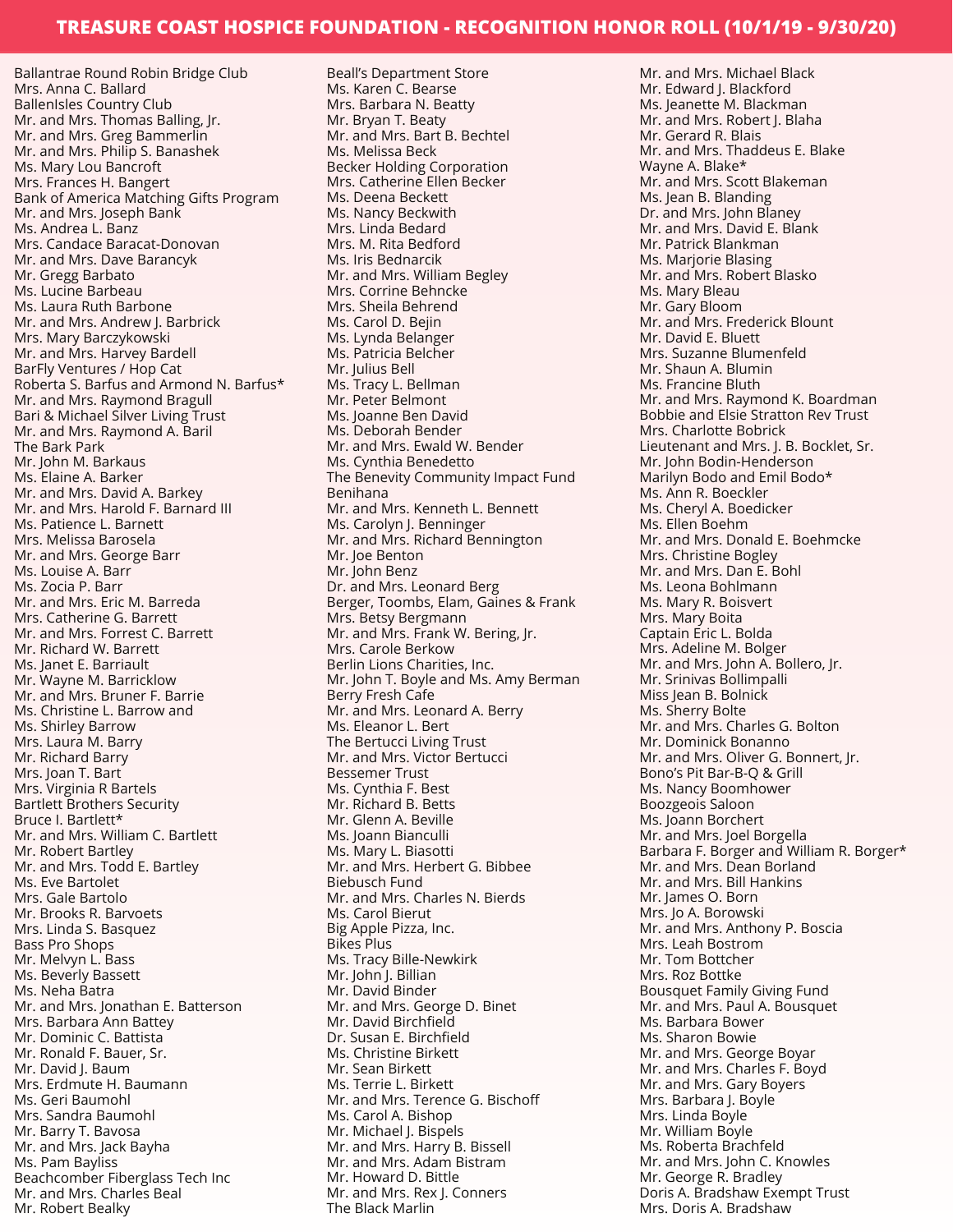Mr. and Mrs. Walter J. Brady Dr. and Mrs. Ryan Brady Mrs. Eileen Branagan Ms. Margaret Brancolino Joan A. Braskamp\* Mr. Jeffrey S. Braun Mr. and Mrs. Lawrence J. Breault Mr. Martin J. Bree Mrs. Veronica Brennan Mr. Peter John Brent, Sr. Mr. Joseph N. Brescia Mr. and Mrs. William L. Bresnahan Mr. and Mrs. Donald Bressler Dr. Richard B. Bressman and Dr. Mary Rose Bressman Mr. Michael Breton Brick Markers USA, Inc. Ms. Marian L. Brickwedel Ms. Lisa A. Bridgeman Mrs. Patricia Bridges Briggs-Trimble Family Charitable Fund Ms. Renae Brigham Ms. Shawnee Brighton Mrs. Margie A. Bringe Mr. Robert F. Brinley Ms. Christina Brito Mr. and Mrs. H. S. Brito Mr. William Britton Mr. and Mrs. Dale E. Broadwell The Brock Family Trust Mr. Edward M. Brock Mr. Ken H. Brockert Mr. and Mrs. Lawrence Brodie Mr. and Mrs. Al Broeg Mrs. Shirley W. Broga Brooklyn Joe's Ms. Adrienne M. Brooks Ms. Rosemary Brooks Ms. Sandra A. Brooks Brothers Construction Mr. and Mrs. Edward Brougham Mr. Jeff Brousseau Mr. and Mrs. Donald Brower Mrs. Elizabeth M. Brown Ms. Gayle M. Brown Ms. Marsha Brown Mr. and Mrs. Robert C. Brown Ms. Sheri Brown Ms. Susan Brown Ms. Ruth Y. Brownell Mr. and Mrs. Kim K. Brownie Mr. and Mrs. David C. Brucker Ms. Elizabeth Bruckman Mrs. Lana Brueggemeyer Mr. Charles Y. Brush Mr. and Mrs. Robert A. Brush The Nevin C & Marie E Bryan Intervivos Declaration of Trust Mr. and Mrs. Ben L. Bryan, Jr. Mrs. Marie E. Bryan Ms. Cheryl G. Bryson Mr. and Mrs. Leslie J. Buchan Mr. and Mrs. Peter Buchner Ms. Jean Buckel Betzios Mrs. Stephanie Buckman Budd Van Lines Mrs. Roberta H. Budd Mr. and Mrs. C. Michael Buerkle Mrs. Susanne Buhac Mr. Russell Buhl Bulla and Saunders Families Mr. Donald R. Bullis Ms. Brook Bullock Ms. Judith A. Buonafede

Mr. Paul D. Buonafede Mr. and Mrs. James Burchell Mr. and Mrs. John L. Burd Ms. Tammi H. Burdelski Mr. and Mrs. Ronald L. Burkdoll Ms. Anne M. Burke Mr. Francis D. Burkhardt, Jr. Ms. Sandra Burkhart Donald J. Burlakos Mr. and Mrs. Lawrence J. Burnagiel The Burns Family Mr. and Mrs. Michael Burns Mr. Michael Burns Mrs. Pamela L. Burns Mr. Rod Burns Mrs. Susan V. Burns Mrs. Wanda Burns Mr. and Mrs. Arthur A. Burr Mr. and Mrs. J. Richard Burt Mr. Brett Burton Mr. and Mrs. Robert L. Burton Mr. and Mrs. Wallace E. Busbee, Jr. Dr. Barbara E. Bush and Mr. Jesse Bush Ms. Lindi L. Bushdiecker Mr. and Mrs. Robert F. Bushman, Jr. Ms. Jeanine M. Bushman Mrs. Jill Busl Dr. and Mrs. Gordon A. Bussard Mr. and Mrs. George L. Bustillo Ms. Mary Colleen F. Butcher Mrs. Lorraine Butler Ms. Patricia A. Butler Ms. Saralyn Butler Mr. and Mrs. Charles R. Butremovic, Jr. Butterfields do it Best Hardware Mr. and Mrs. James L. Butts Mr. and Mrs. Mario A. Buzzolani Mr. and Mrs. Serge T. Byazrov-Esterhazy Mr. Steve Byers Dr. and Mrs. John C. Byrne Ms. Jacqueline S. Byrnes Mr. James R. Byrnes Mr. and Mrs. William F. Caddell, Jr. Mr. and Mrs. Gary M. Cademartori Mrs. Chiara A. Cafarelli Mr. and Mrs. James C. Caiola Mr. and Mrs. James W. Calabrese Mr. and Mrs. John Calandra Mrs. Frances Calik Mrs. Rose Marie Callaghan Mrs. Joan M. Callahan Mrs. Virginia Callahan Mr. and Mrs. George B. Callaway Mrs. Constance Callea Callis Joint Revocable Trust Mr. and Mrs. Glenn E. Callis Ms. Lynn T. Camargo Mr. and Mrs. Nick Camene Mr. and Mrs. Harland G. Camley Mr. Andrew T. Campbell Mrs. Barbara Campbell Mr. and Mrs. Gerald Campbell Jim and Ginny Campbell Mr. and Mrs. Justus D. Campbell Ms. Rita A. Campbell Can Am Sales, Inc. Ms. Lucille Cannamela Mr. Armando Cano, Jr. Mr. and Mrs. Richard M. Canon Mr. and Mrs. Eugene G. Cantwell Ms. Diana L. Capicotti Mr. and Mrs. James Caplan Mr. and Mrs. Philip Capozzi Mr. Neil Capozzi

Mr. Nicholas W. Capuano Carballo Living Trust UTD Carol E. Carballo\* and Alfonso J. Carballo The Carbaugh Family Mr. and Mrs. Michael F. Carboine Mr. Robert Carboine Mrs. Susan K. Carboine Ms. Kristin Carbone Mrs. Valerie Carcich Mr. Robert H. Cardenas Ms. Pamela S. Cardillo Cardinal Point Consulting, LLC Mrs. Diane L. Carey Dr. and Mrs. John M. Carino Mr. and Mrs. David Carling Mr. and Mrs. David Carlson Mrs. Justyna M. Carlson Ms. Sandra J. Carlson Ms. Rose V. Carlucci Carmela's Brick Over Pizza & Wine Bar Mr. and Mrs. Martin J. Carmody Carol Longo Family Trust Mrs. Juanita Carpenter Ms. Nina Carpino Sonia H. Carr Trust Ms. Sonia H. Carr Carrabba's Italian Grill 6029 Carrabba's Italian Grill Ms. Marion Carratello Dr. Eddy H. Carrillo Linda F. Carroccino\* and Mr. Keith Carroll Ms. Madeleine Carroll Douglas and Monna Carson Trust Mr. and Mrs. Douglas M. Carson Mr. and Mrs. Stephen Carta Ms. Carol B. Carter Mr. and Mrs. Karl E. Carter Mr. and Mrs. Larry Carter Dr. Mary R. Carter Ms. Rita J. Carter Mr. and Mrs. Michael J. Cartini Ms. Barbara Caruso Ms. Karen S. Carver Casa Giuseppe's Ms. Rachel Casado Mr. and Mrs. Rick Casali Cascades Men's Golf Club Cascades Tennis Club The Richard L. Case Sr. 1997 Mr. and Mrs. Richard C. Case Mrs. Marilyn Case Mrs. Erika Casey Mrs. Katherine D. Casey Mrs. Mary Ann Casey Mr. David Casper Mr. Philip J. Cass Mr. and Mrs. John A. Cassola Mr. Louis A. Castellano Mr. Steven J. Castelli Ms. Barbara Casuso Cat Hospital of Vero Beach Mr. and Mrs. Dan Catalfumo Mr. David Caulkett Ms. Joan R. Cear Mr. and Mrs. Jim Cecelia Mr. Kenneth C. Cech Ms. Beth E. Cecil Cedar Pointe Village 7 Womens Association Mr. Anthony Cefalo Mrs. Janice L. Center Mrs. Sarah G. Center CenterState Bank Mr. William Cerat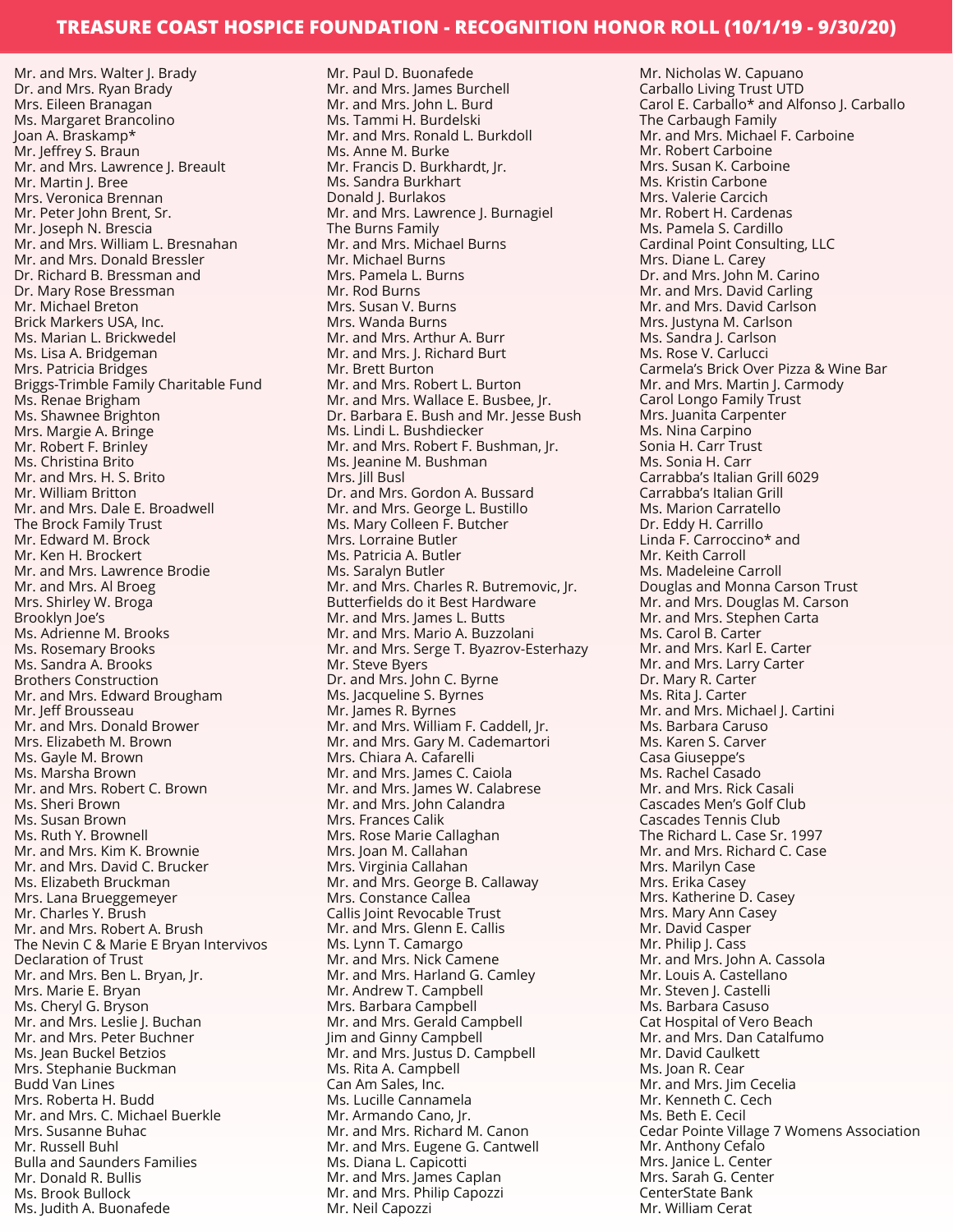Mr. Frank Cerrito Mr. and Mrs. Robert P. Cerveny Mr. Randy Cestaro Mr. and Mrs. Michael Cetta Mr. and Mrs. Michael Chabora Mr. and Mrs. William H. Chadwick Mr. Phil Chahine and Ms. Elizabeth Salamy Ms. Marianne Chalet Mrs. Georgina G. Chambers Mrs. Lillian Chambers Mr. and Mrs. Vern Chambers Ms. Kim Chambley Mr. and Mrs. Robert S. Chapell Mr. Jay Chapman Mr. and Mrs. Albert Chapman Ms. Marguerite L. Charbonneau Charities Aid Foundation of America Mrs. Beverly B. Charland Audrey Charlson Rev Trust Mrs. Audrey H. Charlson Alice Charpentier and Emery G. Charpentier\* Mrs. Deborah H. Charrone Mr. Ronald M. Chase Mr. Jonathan R. Chatellier Mr. and Mrs. Tony Chatowsky Ms. Tamira Cheek Ms. Joan T. Cheetham Chef's Table Stuart Ms. Ann P. Cheney Mr. and Mrs. David W. Cherwa Mrs. Karen Cheshire Mr. and Mrs. Rex B. Cheskaty Chick-fil-A #00358 Chick-fil-A Mr. and Mrs. Robert H. Chicoine Mrs. Linda Childs Beverly M. Chilson\* Mr. and Mrs. Peter R. Chin-Aleong Mrs. Linda C. Chinn Chipotle Mexican Grill Mr. Archibald Chiucchini Mr. and Mrs. Brian J. Chmielewski Choate, Hall & Stewart, LLP. Mr. and Mrs. Gary Chontos Mrs. Janet M. Chrenko Chris Evert Charities, Inc. Mr. and Mrs. Francis J. Christiano, Sr. Mr. and Mrs. Michael J. Christie Mr. and Mrs. Frank Christopher Chubbies, Inc. Chuckles Favorite Things Chuck's Seafood Restaurant Mrs. Harriet Ciabattari Mr. and Mrs. Edward C. Cialella Mr. and Mrs. Phil Cialone Mr. Guy C. Ciampaglia Ms. Doralien Ciaramella Mr. and Mrs. Joseph W. Ciaravino Cimat, Inc. Mr. Sill R. Cimino Cinépolis Luxury Cinemas Mr. and Mrs. David Cintron Mr. and Mrs. Christopher Ciolino Ms. Dorothy P. Ciolino Mr. and Mrs. Daniel Cirando Mr. and Mrs. Greg Cirincione Mr. Donald E. Cirrito Mrs. Stacy Cirrito Ms. Jean A. Citto Dr. and Mrs. Mark L. Civin Mr. and Mrs. Ernie Civitella Bonnie Claeys and David O. Claeys\* Mrs. Charlotte V. Clampitt Mr. and Mrs. Vincent Claps

Ms. Juliet Claravino Clarity Financial Group Ms. Dorothy N. Clark Mr. and Mrs. Ed Clark Ms. Vera Clarke Mr. and Mrs. Bert Clattenburg Mr. Ronald P. Clawson Ms. Nancy Clayton Ms. Elaine Clem Mrs. Terry S. Clements Ms. Dayne Clemmer Mr. and Mrs. Thomas R. Clerkin Cleveland OR Day and Night Shifts Employees Mr. Jerome L. Cleveland Mrs. Margaret H. Clevenger Ms. Rachael A. Clinton Mrs. Beatrice Clock Mr. Albert E. Cluroe Coastal Construction Group of South Florida, Inc. Mr. and Mrs. John B. Coats, Sr. Mr. and Mrs. Richard K. Cobb Ms. Heather Cochran Mrs. Arlene Cody Coffee Grind, Inc. Mr. and Mrs. Allan Coffey Coggin Motor Mall Ms. Patricia A. Coheleach Mr. and Mrs. Harold Cohen Mr. Lawrence J. Cohen Dr. Wayne T. Cohen Mr. and Mrs. Michael Cohn Mr. Patrick A. Coico Mrs. Carol Colandrea Mr. and Mrs. Albert Colangelo Mr. Brian J. Colao and Mrs. Sherri Abel-Colao Mrs. Kathleen M. Colbert Mrs. Joan A. Colburn Coldwell Banker Paradise Ms. Janet S. Cole Ms. Karen Cole Ms. Yvonne A. Cole Mr. and Mrs. Christopher Coles Mr. Peter Raphael Colgan Mr. and Mrs. Andrew Colin The Edward F. Colina, Jr. Living Trust Mr. and Mrs. Edward F. Colina, Jr. Mrs. Tamara Colletti Mrs. Lisa Collica Mr. and Mrs. Randy Collier Mr. Christian Collins CW3 Clive H. Collins Mr. and Mrs. Edward Collins Ms. Evelyn Y. Collins Ms. Genevieve D. Collins Mrs. Joan A. Collins Mr. Leo J. Collins Captain Michael Collins and Mrs. Elsie Collins Mrs. Pamela A. Collins Mr. Robert Collins The Colon, Carrick, Heywang and Morris Families Ms. Chary L. Colon Mr. and Mrs. Louis J. Colonna, Jr. Ms. Linda Colvin Mr. and Mrs. Ed Combes Mr. and Mrs. Hank R. Compton Conchy Joe's Seafood Restaurant Mr. and Mrs. Vincent Condello Mr. Frank Congemi Mr. Jim Conklin Mr. and Mrs. Vincent J. Conlan Mr. and Mrs. Albert Warren Conley Mr. J.R. Conley Mrs. Barbara Connell

Mr. Charles D. Connell Mrs. Martha R. Connell Ms. Eileen Connolly Mr. and Mrs. William G. Connolly The Honorable Geoffrey Connor Mr. Franklin K. Conrad Ms. Alison L. Conroy Consalvo, Gallo and Balestra Families Ms. Joyce Constant Joseph Constantine and Raquel M. Constantine\* Mrs. Valerie J. Constantine Mr. and Mrs. Albert V. Conte Ms. Ellen F. Conviser The James and Robin Coogan Foundation Mr. and Mrs. James M. Coogan Mr. Gregory L. Cook Ms. Anne P. Cooling Mrs. Nancy R. Coonrod Mr. and Mrs. Leland L. Coons Mr. and Mrs. Gary Cooper Mr. George Cooper Mrs. Harriet M. Cooper Mr. Scott J. Cooper Ms. Shannon Cooper, RN Mr. and Mrs. Roger W. Cope Don L. Copeland Trust Mr. and Mrs. Don L. Copeland, Sr. Ms. Donna Copeland Judge Carl Copertino Ms. Deborah M. Coppotelli Ms. Anita M. Corabi Mr. Peter N. Corbett Ms. Sherry M. Corbett Cordelle Development Corporation Mr. and Mrs. Fred Cornett Ms. Meaghan E. Corning Mr. and Mrs. Robert E. Corning Mr. Gilbert Cortez Ms. Diane Costanzo Mr. and Mrs. Louis Costanzo Mr. and Mrs. Joseph L. Costella Ms. Joanne Costello Mr. and Mrs. Thomas J. Cote' Ms. Patsy A. Cotton Courtney's Stuffed Burger Mr. and Mrs. Gary W. Courtright Mr. and Mrs. John B. Courtright Ms. Lisa Couto Mr. David A. Coutts Mrs. Sally Couture Cove Garden's Landscaping Center Mr. and Mrs. Don Covington Mr. Brian E. Cowan Mr. and Mrs. Charles C. Cowin Ms. Michele Cowling Ms. Earlene J. Cox Mr. Gary L. Cox Mr. Vernon Cox Mr. James R. Coyle Mrs. Wendy Cozine Mr. and Mrs. Robert D. Cramer Mrs. Sandra Cramer Mr. Bany Cranmer Crawdaddy's N' Awlins Grill & Raw Bar Mr. and Mrs. Mark Crayton Creative Mogul, LLC Mr. Robert F. Crecco Mrs. Carol R. Cregg Mr. and Mrs. Daniel Cregg Mr. Richard R. Creighton Ms. Therese Cremins Mr. Charles J. Crisafulli Mrs. Rowaine B. Cromer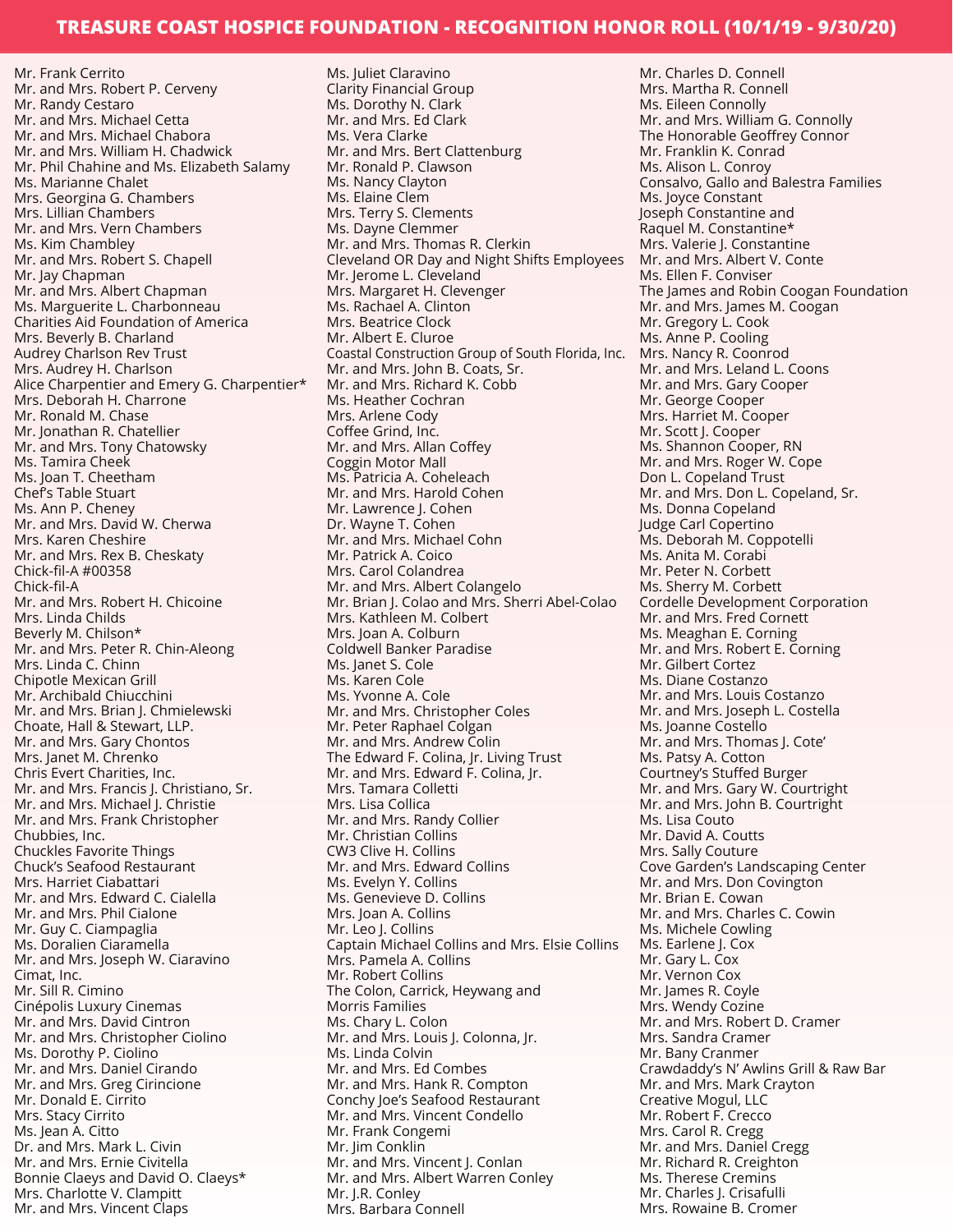Mr. and Mrs. Pierce K. Crompton, Jr. Kathryn Turvey Cronin 2012 Trust Ms. Kathryn Turvey Cronin Ms. Margaret Crooks Mrs. Catherine M. Crosbee Mrs. Norma Crossan Richard & Linda Crossett Rev Trust Mr. and Mrs. Richard J. Crossett Margit N. Crossman and Stuart L. Crossman, Jr.\* Mr. and Mrs. Bruce M. Crowell Mr. and Mrs. Francis E. Crowley Ms. Tanya J. Crowley Ms. Ann L. Crowshaw Mr. and Mrs. Dennis J. Crumbine CSM Engineering, LLC Ms. Deborah E. Cullen Mrs. Margaret Cullere Mr. James P. Cullinan Mrs. Sharon Cullinan Mr. Stephen D. Cumberland Eidil A. Cummings Trust Mrs. Eidil A. Cummings Mr. James Cummings Mr. John B. Cummings, Jr. Ms. Pamela Cunningham Ms. Rosemary C. Cunningham Mrs. Sheryl J. Cunningham Mr. and Mrs. Charles M. Cuomo Mr. Art Curcillo Ms. Marion Curcio Mrs. Katherine K. Curran D. L. Currie TRT Ms. Donna L. Currie Mrs. Linda Curry Curtis G. Wormwood Trust Ms. Marquetta Curtis Mr. and Mrs. Scott D. Curtiss Mr. and Mrs. Pasquale Cusenza Ms. Tracy Cushman Sciarini Mr. and Mrs. R. S. Custis Mr. and Mrs. Edward Cypress Mr. and Mrs. Walter P. Czarnecki, Jr. Chris D' Anna's Restaurant Ms. Barbara J. Dabney Mr. and Mrs. Robert D'Addabbo The Donald R. Dadko Family Trust Ms. Jacqueline S. Dadura Ms. Lisa Daetwyler Ms. Dee Ann Wilson D'Agostino Ms. Amy Dahan Joan Dahl Revocabdle Trust Ms. Joan Dahl Mr. Gerald A. Dahle Mr. Ronald A. Dailey Mr. and Mrs. Robert F. Dakin Mr. and Mrs. Patrick M. Daly Mr. and Mrs. Robert J. Daly Mrs. Nancy DAmato Ms. Carol J. Damelio Ms. Debbie D'Amico Ms. Leeanne M. Damin Mr. James M. Dammrich Dan and Carol Wobby Fund Mr. and Mrs. James J. Danaher Mrs. La Verne V. Danber Mr. and Mrs. Donato D'Angelico Ms. Donna D'Angelo Mr. and Mrs. Dean Daniels Mr. and Mrs. Dennis Daniels Ms. Penelope S. Dann The Dannahower Family Foundation, Inc. Mrs. Suzanne Dannahower Ms. Patricia Dannolfo

Martha L. Dantowitz Trust Mr. and Mrs. John A. Daoust Mr. and Mrs. Joseph R. D'Arco Mr. Donald Dargon Mr. and Mrs. W. Pierce Darnell Davant and Associates Ms. Marybeth Daves Mr. and Mrs. Steve Davi David Gordon Living Trust Mr. Daniel E. Davids Ms. Linda Jean Davie Ms. Vera C. Davie Mrs. Linda O. Davies Randall E. and Marilyn A. Davis Revocable Trust Mrs. Billy Jean Davis Mrs. Milly Davis Esther M. Davis\* and Hobert F. Davis Mrs. Joanne H. Davis Mr. L. Jay Davis, Jr. Ms. Mary J. Davis Mr. Matthew Davis Mr. and Mrs. Winston Davis Mr. and Mrs. Randall Davis Mr. and Mrs. Roger W. Davis, Jr. Ms. Shelby Davis Mr. Thomas H. Davy Dawn E. Thornton Trust Mr. Castle N. Day Mr. Edward Day Mr. and Mrs. Joseph C. Day Ms. Cheryl De Francisco The Felix De La Torre Family Ms. Maureen De Lucia De Vries Revoc Living Trust Mr. and Mrs. Piet De Vries Mrs. Paula F. Dean Mrs. Kay DeAngelis Mr. and Mrs. Leslie E. Deatherage Ms. Wanda Debella Josephine DeBiase\* Mr. and Mrs. Robert DeCarlo Ms. Carrie Decker Mr. and Mrs. Harold Decker Ms. Coleen Dedovic Ms. Ann Marie Deegan Mrs. Corinne D. Deegan Mr. and Mrs. Owen D. DeForest, Jr. Mr. Joseph J. Degennaro Mr. Iry Deggeler Mr. and Mrs. Robert F. Degnon Mrs. Billie DeIuliis Ms. Cynthia M. Dejarnette Mr. Michael Brown and Ms. Michelle Dejohn Mr. and Mrs. Richard DeJulio The Dekker Revocable Living Trust Mr. and Mrs. Charles J. Dekker Ms. Carol Del Console Ms. Louise Del Maestro Mrs. Susan L. Del Vecchio Mr. and Mrs. Francis E. Delany, Jr. Ms. Mary Ann DeLassus Deliteful Kitchen Ms. Cindy Dellbrook Mr. and Mrs. John DelPrete Deltano Family Trust Mrs. Kendra R. Deltano Mr. and Mrs. Paul Deluliis Mr. Lawrence A. Delvecchio Ms. Christine A. DeMar Mr. Mark Demaras Ms. Lois E. Demarest Mr. and Mrs. Frederick Dembowski Ms. Roberta Demers

Ms. Janice DeMiranda Kathleen K. DeMont Ms. Lori J. DeMont Mr. and Mrs. Paul DeMont Ms. Pamela J. Dempsey Mrs. Judy DeNardo Mr. Charles Denby The Dendi Trust Mrs. Jean Deneff Mr. and Mrs. Christopher R. DeNisco Ms. Mary C. Dent Mr. and Mrs. Frank DePaola Mr. and Mrs. Lonnie D. DePriest Ms. Jennifer DeRoss Mr. Matthew DeRoss Mr. Edmond Desiderio Mr. Daren A. Desiere Ms. Ursula DeSiervo Mrs. Angela Desimone Ms. Corrine DeSimone Mrs. Donna Desmarais Mrs. Teresa A. Desmond Mr. Vincent D. D'Esposito, Sr. Mr. and Mrs. Richard DeStefanis Mrs. Mary L. Dettmers Mrs. Sandra deVarenne Mrs. Rose C. DeVera Mrs. Angeline DeVries Mr. and Mrs. Michael B. Dewey Ms. Cora DeWolf Mr. and Mrs. Fred A. Di Iorio Diamonds by Terry Diannic Foundation Mr. and Mrs. Sal DiBuono Charlene B. Dick\* and Douglas L. Dick Mr. and Mrs. Joe DiDomenico Mr. and Mrs. Wade E. Diekman Mr. and Mrs. Randy Dietrich Mr. Micahael DiFiore Ms. Ann M. DiFrancesco Mr. James DiFrancesco Mr. and Mrs. Michael DiFrancesco Mr. Richard DiFrancesco, Jr. Ms. Nancy L. Digaetano Peter P. DiGiosa Revocable Trust Mr. Peter DiGiosa Mr. Norman S. DiGiovanni Mr. and Mrs. Louis Dillais Ms. Annette M. Dillon Mr. and Mrs. James F. Dillon Mr. Philip D. Dillon Dimar Florist The Family of John Dimbat Ms. Anette Dimesky Mrs. Helen Dinnerman Dino's Family Restaurant Mr. Drew Dinzik Ms. Karen DiPietro Mr. John DiPompeo DirectRx Pharmacy Ms. Kathryn A. DiSabatino Mr. and Mrs. Ronald R. DiSangro Ms. Doreen Disanto Mr. and Mrs. Paul Discenza District Table & Bar Mr. and Mrs. Robert D. Ditmars Dr. Nathan Gimbal and Dr. Jennifer DiTrapani-Gimbal Mrs. Cassandra Dittmar Dive Bar Restaurant Mr. and Mrs. Joseph A. DiVirgilio Mr. and Mrs. Bruce Dixon, Jr. DJ Tbone Mrs. Nancy Dlugosz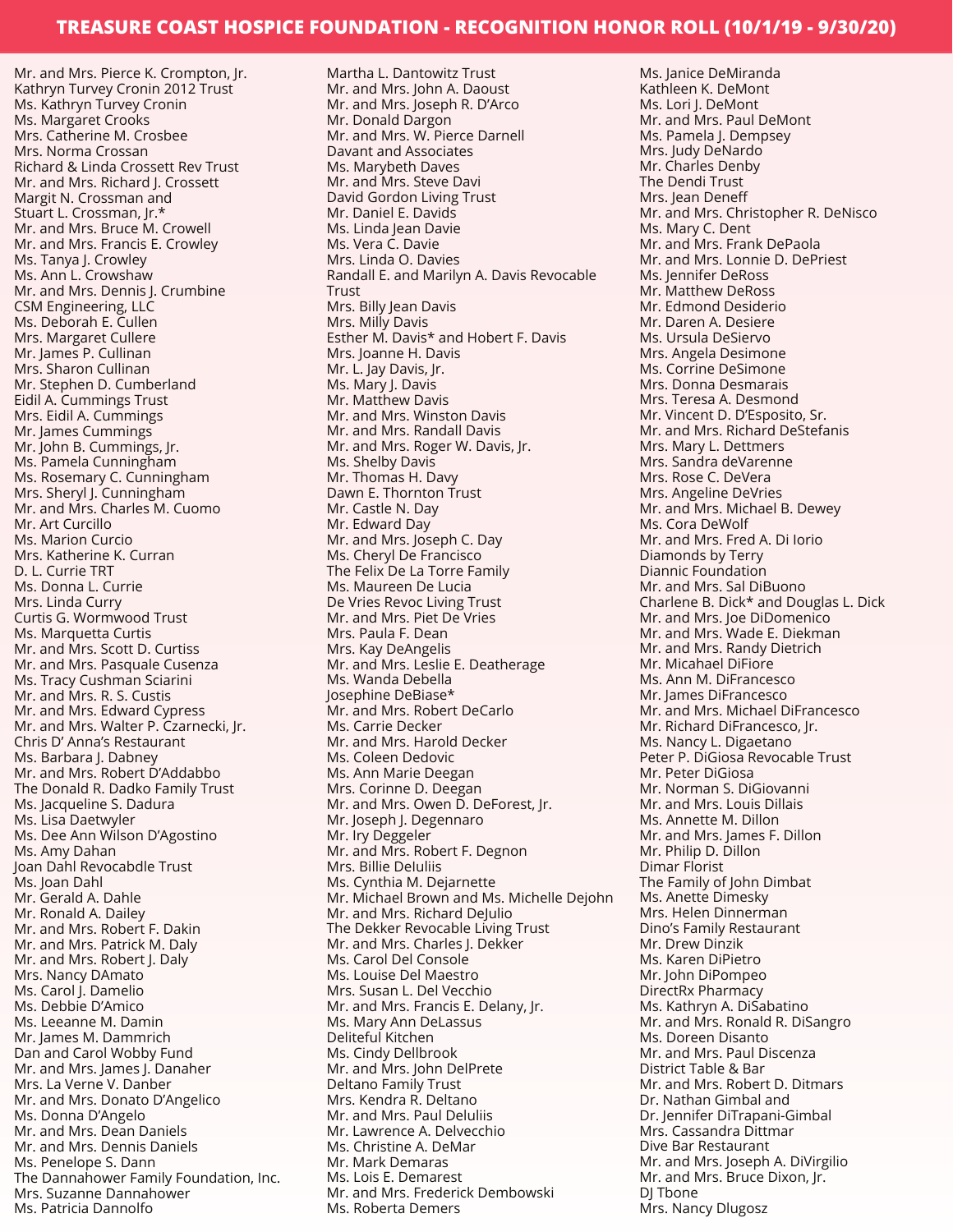Mr. and Mrs. Richard A. Doak, Jr. Mr. and Mrs. Thomas W. Docherty DoD Family Advocacy Program Team Trust of Charles W. Dodge, Jr. & Pamela J. Dodge Mr. and Mrs. Charles W. Dodge, Jr. Ms. Glenda M. Dodge Mr. and Mrs. Joseph Dodge Ms. Melinda Sue Doege Miss Dina Doetsch Mr. and Mrs. J. Robert Doherty Mrs. Louise Doing Mrs. Florence K. Dolan Dolphin Bar and Shrimp House The Dolphin Shop Mr. Dennis L. Donahue Ms. Jean E. Donahue Mr. and Mrs. Gerald A. Donatelli Ms. Mary Donatucci Rosalie S. Donelly\* Mrs. Mary Beth Donnelly Ms. Lorraine Donovan Mrs. Marjorie Donovan Mr. John C. Doody Mr. Joe Dooling Mrs. Elaine Doran Ms. Kim Doran The Dorf Foundation Doris Arlene Massaglia Rev Trust Mr. John J. Dorn Dorsey Family Revocable Trust Dorsey Insurance, LLC Mr. and Mrs. C. Ray Dorsey III Mr. and Mrs. Joseph R. Dorsey, Jr. Mr. Martin J. Dorst Mr. Earl David Doss Ms. Shannon Dougherty The Douglas H. Moody Revocable Trust Mr. Francis R. Douglass Joyce S. Douglass\* Mr. Larry Dover Mr. and Mrs. Patrick Dowd Ms. Marjorie Dowds Mr. and Mrs. Dennis Dowling Ms. Dolores Drach Dragonfly Graphics Mr. Kenneth S. Draper Ms. Paula K. Drawdy Ms. Sarah R. Dreussi Mr. Craig Dreyer Mr. and Mrs. Robert E. Drisner Ms. Cathy Drobny Mr. and Mrs. Donald L. Dross Ms. Paula D. Drumm Mrs. Joan D'Souza Ms. Linda A. DuBois Ms. Elsie M. DuBose Duckwood HOA, Inc. Mrs. Mary Duffey Mr. James E. Duffy III Mr. Richard Duffy Duffy's Downtown Stuart Duffy's Sports Grill Mr. Brett Dugas Ms. Joanne Dugle Duke Energy Foundation Ms. Virginia Duke Mr. Howard Dulany Dultmeier Photography Ms. Diane Dultmeier Mr. and Mrs. Richard Duncan Ms. Joan Duncan June R. Dunn Trust DTD

Ms. Alice L. Dunn

Mrs. Cammy Dunn Mr. John B. Dunn, Sr. Mrs. June R. Dunn Ms. Margaret I. Dunn Mr. and Mrs. Michael J. Dunn Mrs. Theresa M. Dunn Mr. and Mrs. Thomas A. Dunn Mrs. Barbara A. Dunnivant Mr. and Mrs. Michael J. Durham Mrs. Alba M. Durie Ms. Linda Dusanek Mr. and Mrs. Charles D. Dusch, Jr. Mrs. Ann Dwyer Mr. William F. Dwyer Mrs. Sandra Dyba Mrs. Margaret S. Dyer Mrs. Jo Ann Dyke Mr. and Mrs. Norman Dykstra Ms. Elizabeth V. Dymowski Dynasty Hair Design Mrs. Michele Dzwonek Mr. and Mrs. M. R. Eades Mr. James Eagan Mr. Jim Eagan The Eagle Lake Board of Directors East Coast Lumber & Supply Co. Mr. and Mrs. John M. Eastman Ms. Judythe A. Eaton E-Bay Foundation Mr. William B. Eberhardt Ms. Marcia S. Eckert Edible Arrangements Edna M. Bartlett and William C. Bartlett Rev. Trust Edward Jones Trust Ms. Janet Edwards Ms. Nancy A. Edwards Mrs. Paula Edwards Ms. Julienne J. Eggemeyer Mrs. Cecillia Eggleston Mr. and Mrs. Gregory A. Eggleston Mr. and Mrs. A. Robert Ehrig Ms. Barbara D. Eich Mrs. Joann Eichacker Mr. and Mrs. Frank W. Eichelberger Mr. William Eichelberger Mrs. Marian P. Eigenmann Eighteen Seminole Street Italian Bistro Ms. Mary Ann Eilers Mr. and Mrs. Robert E. Eis Ms. Jennifer A. Eiseman Mr. and Mrs. Richard Eisenberg Mrs. Roslyn Eisenberg Elaine M. Gable Trust Mr. L.E. Eleazer, Jr. Elite Custom Services, Inc. Elite Gas Contractors Mrs. Linda Elkinton Mr. and Mrs. Dan G. Ellenberger The Elliott Museum Ms. Diane G. Elliott Mr. Mark Elliott Anna M. Ellis\* and James T. Ellis\* Mr. and Mrs. Bruce E. Elmblad Mr. and Mrs. Steve Elterman Mr. James Cook Embree, Jr. Mrs. Arlene L. Emerson Mrs. Eileen M. Emery Mr. and Mrs. Michael J. Emery Emil & Marilyn Bodo Living Trust Emily M. Fineburg Trust Rosa O. Emlich Ms. Mary J. Emme Mr. Robert Emmerich

Mr. Charles E. Emond Empress Aqua Squad Members and Community Ms. Virginia A. Endicott The Endres Family Trust Mr. and Mrs. Carl R. Endres Katherine England Trust Mr. and Mrs. George England, Sr. Ms. Diane K. Engle Mr. Patrick B. Engle, Jr. Franklin G. and Shirley A. English JT Trust Mr. and Mrs. Franklin G. English Mr. Dennis Enos Mr. Paul Ensmenger Mrs. Jo-Anne P. Enterline Ms. Cheryl Erb Mr. Donald K. Erickson and Ms. Gayle A. Momchilovich Florence Erlandson\* and Ronald C. Erlandson\* Ernest Peterson, Inc. Ms. Krystal I. Eshleman ETC Painting, Inc. The Eternal Life Church and Foundation Ms. Josephine Eterno Ethan's Grill Ms. Ducie Etienne Ms. Ann Ettel European Kitchen Sink & Bath Outlet Mr. and Mrs. Richard L. Eury Mr. and Mrs. Michael Eustace Angela Evans and Thomas A. Evans\* Ms. Eddie A. Evans Ms. Rachel Evans Ms. Sandra Evans Mr. and Mrs. William Evans Evelyn & Arthur, Inc. Mrs. Leanna C. Everett Ms. Melissa Eversdyke Ms. Blair Ezbicki F.S.R. Trust Mr. Robert A. Fabricant Ms. Laurie Fahey Mr. Phil Fairchild Joel M. Fairman\* Mr. and Mrs. Geoffrey R. Falbey Ms. Constance A. Fall Mrs. Marion J. Fama Manuel P. Fanarjian\* Mr. Paul J. Fappiano and Ms. Donna Parker Mr. and Mrs. Mark Fargnoli Ms. Janet Farina Mr. and Mrs. Joe Farina Mr. and Mrs. Peter Farina Mr. and Mrs. John M. Farinacci, Jr. Mr. and Mrs. Patrick F. Farley Mr. and Mrs. Scott Farnan-Dyer Mr. and Mrs. Robert Farnon Mrs. Carol Ann Farrell Mr. and Mrs. R. Bruce Farren Mr. and Mrs. Iim Farwell Mr. Leonard A. Fass Mr. Adam Fatigate Mrs. Sue Favorite Dr. Louis E. Fazen III Mrs. Ann Fazio Dr. and Mrs. Richard B. Fedele Mr. and Mrs. Steven Feder Fee, Yates & Fee, PLLC Attorney's At Law Mr. and Mrs. Frank Fee IV Ms. Eileen L. Feeley Ms. Lynn M. Feeman Dr. Mark Feeman Mr. and Mrs. Mark B. Feinstein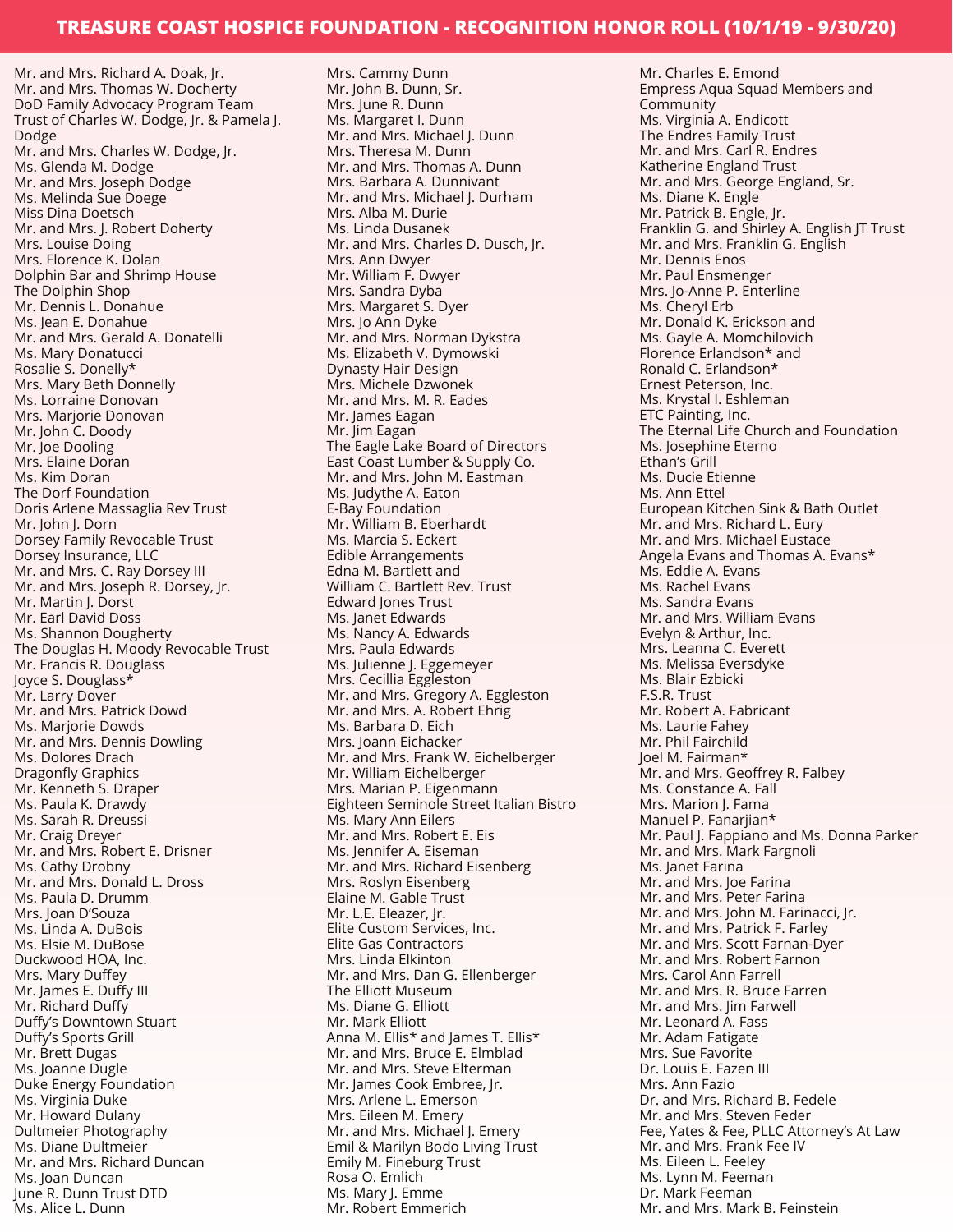Ms. Pearl Feiss Mr. Raymond G. Feldman and Ms. Arona H. Winer Mr. Duane Feldner Ms. Eleanor Felici Mr. John D. Felici Mrs. Heidi R. Fellers Ms. Diane K. Feltman Mrs. Joanna Feltovich Ms. Candice Fenildo Ms. Celeste M. Fenton Mrs. Kay E. Fenton Mr. and Mrs. Bill Feriola Mrs. Jennifer D. Ferrari Mr. Eugene R. Ferraro Ms. Sydnie Ferrell Ms. Kathleen L. Ferrera Mr. John J. Ferretti Mr. and Mrs. Andy Ferri Mr. and Mrs. John Ferrill Ms. Corena Ferris Ms. Mary E. Ferris Mr. and Mrs. Jerry G. Ferrone Mrs. Theresa Fesler Mr. Troy Ficarra Mr. and Mrs. Donald Ficht Mr. Thomas Ficht Mr. Doug Fiedler Mr. Joe Fiedler Mr. and Mrs. Don W. Fielder Mr. and Mrs. Keith W. Fielder Ms. Alexis Fields Mr. and Mrs. David L. Fields Mrs. Denise Fields Mr. Sherwin Fields Mr. and Mrs. Raymond J. Fijol Mrs. Carol L. Fike Mr. Thomas J. Filipkowski Ms. Colleen Filippone Mr. and Mrs. John Finch Mrs. Yvonne D. Finch Mr. and Mrs. Jim Finckenauer Mrs. Emily M. Fineburg Mrs. Shelby Jean Finfrock Ms. Anne Lise Fink Ms. Verna K. Finlay Ms. Georgianna Finn Ms. Gretchen H. Finnegan Mr. and Mrs. Robert G. Finnerty Mr. and Mrs. Nick Fiorella Mr. and Mrs. Louis Fiorillo First Congregational United Church of Christ Women's Fellow. First International Title First Watch Mr. Todd First Ms. Laurel A. Fish Mr. and Mrs. Brian Fisher Mr. and Mrs. Gene Fisher Mr. and Mrs. Richard L. Fisher Mr. and Mrs. Robert E. Fisher Mr. and Mrs. William P. Fisher Ms. Deborah Fiske Mr. Frederick M. Fiske Mr. and Mrs. Stephen Fitzgerald Mrs. Marion B. Fitzgerald Mrs. Marilyn S. Fitzmorris Fitzpatrick Fund Mr. and Mrs. John P. Fitzpatrick Five Guys Mr. and Mrs. Albert S. Flagg Dr. David Duhaime and Dr. Claire Flanagan Flanagan/Duhaime Giving Fund Flash Auto & Electric

Mr. and Mrs. Arthur F. Flath Fleet Feet Mr. and Mrs. Alfred E. Fleischer The Fleming Clan Mr. and Mrs. John J. Fleming Mrs. Patricia A. Fleming Mrs. Betsy Flinn Mr. Bill Flipping Ms. Catherine M. Flood Flore Family Foundation, Inc. Mr. and Mrs. Roger L. Flore Florence and Bill Dolan Family Fund Florida Oceanographic Society Mr. and Mrs. Jack L. Florin Mr. and Mrs. Herman J. Floris Mr. James Floyd Mr. Daniel J. Flynn Mr. and Mrs. Brian Flynn Mr. Patrick Flynn Ms. Mary Lou Fogarty Ms. Patricia A. Fogarty HP & MZ Foley Family Fund Mr. and Mrs. Howard P. Foley Mr. and Mrs. Michael Foley Mr. and Mrs. Russell F. Foley Mrs. Carla Ford Ms. Anna Foreman Mrs. Polly M. Forestier Mr. Ronald A. Forkel Ms. Jennifer Forman Ms. Linda M. Formisano Mrs. Jacqueline A. Forsberg Fort Pierce Utilities Authority/Customer Service Mr. Norman J. Fortier Ms. Brittany Fortun Mr. and Mrs. Gerald W. Fortune Mr. and Mrs. Dan Fosbenner Mr. and Mrs. Charles W. Foster Mr. and Mrs. James Foster Mr. Jim Foster Mr. and Mrs. Kipp Foster Mrs. Sandra Foster Ms. Stacy Foster Mr. and Mrs. Francis X. Foster Mr. and Mrs. Harold J. Fowler, Jr. Ms. Mary E. Fowler Mr. and Mrs. Robert Fowler Fox Hill Pickleball Club Ms. Johnnie Ruth Fralix Francolini Family Trust Theresa Francolini and Eugene R. Francolini\* Frank A. Ferraro, CPA P.A. Ms. Joan M. Frank Mr. and Mrs. Peter M. Frank Mr. and Mrs. Stephen J. Frank, Jr. Fred Alger Fair Fund Mrs. Marjorie T. Fredericks Ms. Teresa D. Fredericks Mr. and Mrs. William F. Fredricks Mr. and Mrs. Jack Fredrickson Mrs. Betty C. Freer Mrs. Sharon Freitag Roth The Freitas Family Ms. Sharon Freitas Mrs. Esther D. French Fresh Catch Seafood Grill Fresh Market Mrs. Barbara Frey Friday Duplicate Bridge Group Friendly Framers Friends in Supreme Court Friends of Ray Zaccagnini at the Villas of Sandpiper Bay

Friends Mr. and Mrs. David A. Frigo Ms. Carie Frizzle Mr. and Mrs. Keith Froebel Ms. Elizabeth A. Froehlich Mrs. Marilyn D. Frontiero Mrs. Assunta V. Frontino Frontstream Mr. Reginald G. Froom The Frugal Framer Mr. and Mrs. David Fujita Ms. Anita Fuller Mr. William H. Fuller Mrs. Susan E. Fullerton Ms. Christine Furay Mr. Ryan H. Furtwangler Ms. Lucy Fyfe G & S Corporation of Hialeah Mr. and Mrs. Steven W. Gable Mrs. Valerie Gabriele The Gafford Ms. Beverly D. Gaines Mr. and Mrs. James V. Gaines Ms. C. Robin Galanti Mr. John A. Galdys Ms. Lynda Gale Mrs. Marcia L. Galfond Dr. Tom A. Galinis and Dr. Shannon Galinis Mr. and Mrs. Gordon Gallagher Mr. William P. Gallagher Gallery Grille Ms. Phyllis C. Gallo Ms. Joanne M. Galtieri Suzanne Gambella, DVM Ms. Lynn E. Gambill Gammon Management, Inc. Mrs. Virginia S. Gande Gannett Foundation/Treasure Coast Newspapers Mr. and Mrs. Brian Garcia Garda Revocable Living Trust Ms. Kimberly K. Gardner Mr. and Mrs. Richard L. Gardner Mrs. Elizabeth Gardo Ms. Sally J. Garmer-Moon Mr. George Garner Mr. David W. Garrigues III Mr. Herbert E. Garritt, Jr. Mr. and Mrs. Paul J. Gartzman Mr. and Mrs. James M. Garvey Mr. and Mrs. Glenn R. Gasser Mr. and Mrs. Rudolf Gassner Ms. Vanessa Gatchett Mr. and Mrs. Larry W. Gates Mrs. Judy A. Gatske Mr. and Mrs. Roland J. Gaudreau Mr. Gregory J. Gaulin Ms. Nancy A. Gaulin Ms. Maria S. Gawryl Mr. and Mrs. Brian Gay Mr. Ludwig Gazvoda GB Ops Leadership Team Mr. and Mrs. Brian A. Geary Ms. Leah A. Geary Mr. and Mrs. Bruce K. Geertsema Mr. and Mrs. John Geesey Mr. and Mrs. Terry G. Gega, Sr. Mr. and Mrs. Tony Geib Ms. Elizabeth F. Geiger Ms. Cindy Geller Mrs. Marie L. Genereux Genevieve D. Collins Rev Trust Mrs. Susan Genova Ms. Courtney Gentleman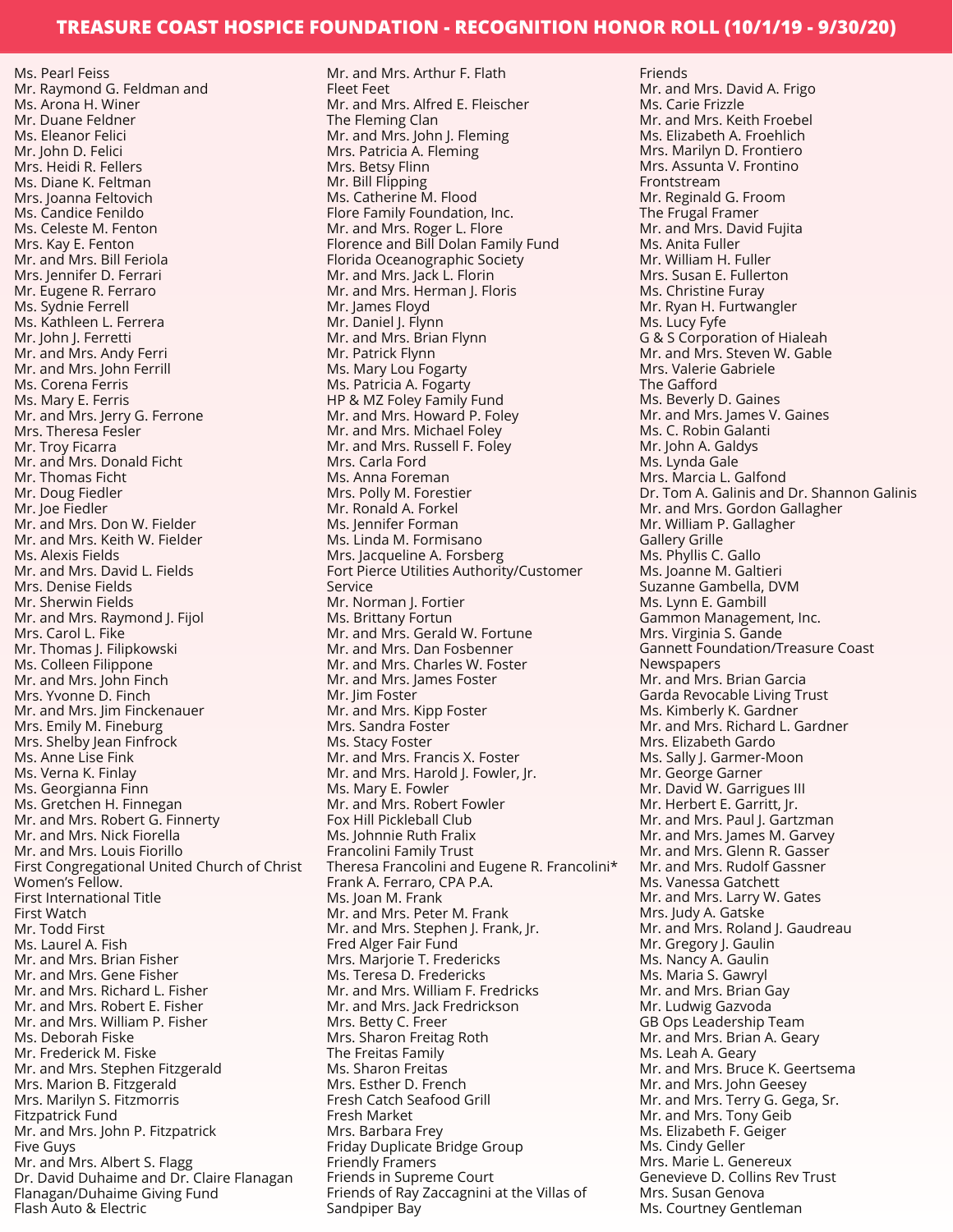Mary Lee George Revocable Living Trust Ms. Deborah T. George Mrs. Mary E. George Mr. and Mrs. Michael Geraghty Mr. Henry B. Gerardi Mr. Joe Gereaghty Mr. Victor J. Gerley Gettin Crabby Mrs. Lynn Giacoppi Ms. Kathryn Giancola Ms. Toni Giarnese Mr. and Mrs. Salvatore A. Giasullo Mr. and Mrs. Howard Gibbons Ms. Alyssa Gibson Mrs. Elizabeth Gibson Mr. and Mrs. Lewis Edward Gibson Ms. Patti Gibson Ms. Phyllis B. Gibson Ms. Sheila Gibson Mr. Donald Gieser Mr. and Mrs. Edward A. Giesing Mr. Ronald L. Giesing Mrs. Lynn S. Gifford Gift From The Heart Fund of the Manatee Community Foundation Mr. and Mrs. John A. Gigante Ralph E. Giger\* Mr. and Mrs. John E. Gilbert Ms. Donna J. Giles Mr. Dennis H. Gilkey and Ms. Elizabeth Knapp Mrs. Shirley V. Gill Mr. and Mrs. Jeffry I. Gillman, CPA Mr. and Mrs. Lonnie E. Gillum Mr. George E. Gilmore Mr. and Mrs. Thomas O. Gilson The Gilt Complex Giordano Giving Fund Mr. and Mrs. Anthony Giordano Mr. Louis Giordano Mr. and Mrs. Edwin C. Girton Mr. and Mrs. Gordon J. Girvin Ms. Mary Giuglianotti GiveGab Ms. Audrey B. Glaspey Glass Block Warehouse, L.C. Ms. Claudia H. Glass Mr. Josef Glass Mrs. Arlene F. Gleason Ms. Patricia Glenday Dr. Frank C. Glover Mrs. Margaret M. Gober Mr. Frank Godinez Mrs. Faith Goebel Mr. Martin Goetz Mr. and Mrs. Richard J. Goff Mr. and Mrs. Ronald A. Goldblatt Golden Pond's Homeowners Assn., Inc. Golden Ponds Softball Team Goldfarb Family Fund Mr. and Mrs. Les B. Goldman Mr. and Mrs. Herbert E. Goldman Mrs. Martha Goletz Golf Gear Golfino USA, Inc. Mrs. Doris Spears Goll Mrs. Linda Gomez Gone to Pieces Quilt Group Dr. Patrick M. Gonzalez Mr. Raul B. Gonzalez Ms. Rosana Gonzalez Mrs. Patricia Goodman Mr. Gregory Goodwin Mr. and Mrs. Bob E. Goodwin Mrs. Sue C. Goodwin

Mrs. Bonnie Gookins Mr. and Mrs. David Gordon Ms. Becky Gorman Mr. and Mrs. Sean M. Gorman Mr. and Mrs. Thomas E. Gorman Gorter Family Foundation Mr. and Mrs. James P. Gorter Ms. Nannette Gottfried Mrs. Anne Gouldsbury Mr. Gregory Govia Mr. Mark Grabowski Diane D. Graczyk and Frederick A. Graczyk\* Mr. and Mrs. Anthony Gradone Ms. Elizabeth M. Grady Mr. Bryan L. Graham Ms. Colleen Graham Mrs. Deborah S. Graham Mr. and Mrs. Gary R. Graham Mr. Robert C. Gramer Mr. and Mrs. Glenn W. Graminske Mrs. Barbara N. Grange Mr. Richard T. Granito Ms. Lorna E. Grant Mr. and Mrs. Allen R. Grappone Grass Roots Landscape Management Mrs. Elizabeth Grasso Mr. Domingo L. Grave Mr. and Mrs. Fernand F. Gravel Mr. Glenn M. Graves and Mrs. Lise L. Hudson Mr. and Mrs. Chester F. Gray Ms. Isabelle Gray Dr. Susan Gray Mrs. Sybil P. Gray Mr. and Mrs. William O. Gray Mr. and Mrs. David Graziano Marjorie R. Greany Trust Ms. Marjorie R. Greany The Great Greek Mr. Corkey Greco Mr. and Mrs. Michael J. Greco A Greco's Automotive Mr. Alan G. Green Theresa H. Green\* Mr. William Green III Mr. and Mrs. Thomas J. Greenan Ms. Florence C. Greenberg Mr. and Mrs. Glen R. Greenberg Mr. and Mrs. Griffin Greene Mr. Robert D. Greene Ms. Sarah B. Greenlee Mrs. Christa L. Greenwald Ms. Linda J. Greer Mrs. Cami Gregg Ms. Lisa J. Gregory Ms. Leeahna G. Grier Mr. and Mrs. David Griffin Mrs. Lane Griffin Mrs. Sandra E. Griffith Ms. Karen J. Griffiths Mrs. Carole Grill Mr. and Mrs. Bill Grimm Mrs. Barbara J. Grimmer Ms. Margaret A. Grobarcik Mr. and Mrs. Daniel T. Gromko Mrs. Beth A. Grosz Mr. and Mrs. Donald P. Groth Mr. Jeff Groth Ms. Maureen Grubb Mr. and Mrs. Richard Gruber Mr. and Mrs. Todd Gruettner GSW and Associates Guanbanna's Mr. John F. Guastella Mr. Ronald Gueterman

Dr. Rose Guilbe Ms. Constance J. Guild Ms. Rachel C. Guild Mr. and Mrs. Thomas Guilliams Mr. and Mrs. Gifford L. Gumbinner Mr. and Mrs. Christopher Gumm Ms. Dorothy M. Gunstra Mr. and Judge Richard L. Gurney Mr. and Mrs. Rick Gustin Ms. Janice M. Gutermann Mr. and Mrs. Todd M. Gutman Guy's Quality Meats Ms. Sandra Guzman Mrs. Gayle P. Gwiazda Mr. and Mrs. Skip Gwinn Ms. M. Elizabeth Gyllstrom Mr. John Hacker Mr. and Mrs. Edward B. Hackett Mr. and Mrs. Joseph E. Hackey Dr. and Mrs. Charles J. Haddad Ms. Christine A. Haddad Mr. and Mrs. George M. Haddad, Jr. Ms. Janet R. Hadden Ms. Jennifer M. Hagan Mrs. Joan A. Hager Mr. and Mrs. Thomas B. Haggerty Mrs. Arleen Hahn Mrs. Carol Hahn Mr. and Mrs. Kenneth G. Haight Mr. and Mrs. John D. Haines Hair Envy Haisley Funeral and Cremation Service Ms. Arlene Hake Mr. and Mrs. Gary D. Hake Mr. Roger A. Hake Mr. Craig B. Hall Mr. David Hall Colonel Keith N. Hall and Mrs. Janice G. Hall Ms. Lori S. Hall Mr. and Mrs. Tro Hallajian Mrs. Sandra Hallet Mrs. Rhoda Halperin Robert D. Halstead Trust Mr. Robert D. Halstead Mr. Peter D. Ham Mr. C. Barry Hamburg Ms. Jennifer Hamel Mrs. Blanche M. Hamilton Mrs. C. Billie Hamilton Ms. Cora E. Hamilton Mr. and Mrs. Paul Hamm Mr. and Mrs. Francis A. Hammen Herbert S. Hammond Revocable Trust Mr. Herbert S. Hammond Mrs. Barbara A. Hampp Mr. John C. Hampp Mr. Dennis Hampton Mr. Arthur T. Hamson Mrs. Katharine M. Hancz-Behn Mrs. H. R. Hanes Mrs. Betty H. Hank Mr. FJ Hann Mrs. Barbara Hanna Mr. Ronny Hanna Mrs. Karen M. Hannon Mr. and Mrs. Fritz Hanselman Ms. Helen M. Hansen Lorraine J. Hanson Trust Ms. Lorraine J. Hanson Mr. and Mrs. Robert Hanson Happy Hour Group at Palm Grove Harbor Wear Harbour Bay Florist Harbour Cove Restaurant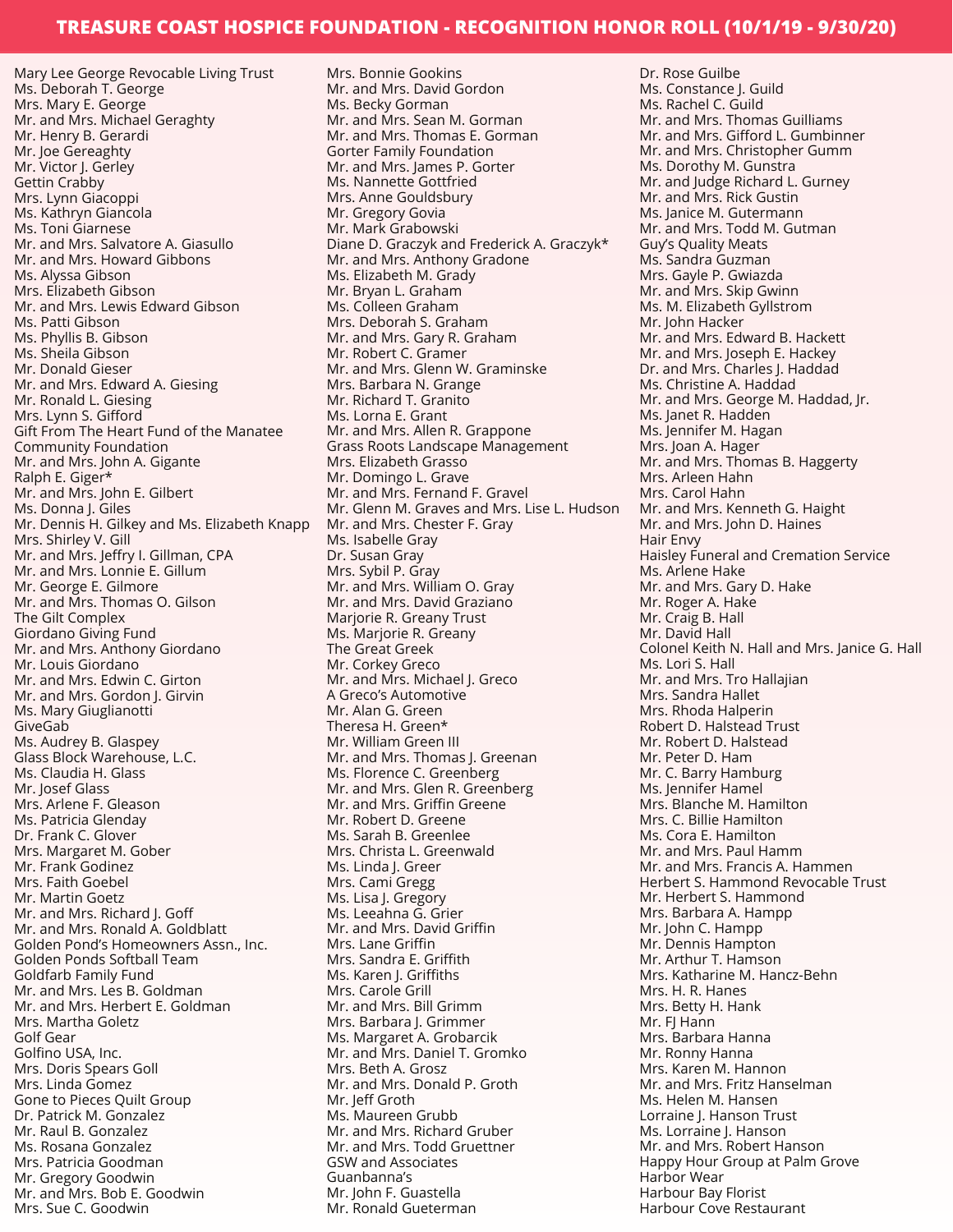Mr. and Mrs. David Hardin Mr. and Mrs. Brian D. Hare Mr. and Mrs. Paul Haring Mr. James Harkins Mr. and Mrs. Dwayne Harkleroad Mr. David Harlow Harold and Janice Cohan Charitable Foundation Mr. and Mrs. James W. Harpel Mr. and Mrs. Paul Harpel Mr. and Mrs. Peter Harper Mr. and Mrs. Robert Henry Harper Harp's Steakhouse Mr. and Mrs. Bert Harris Mr. Chuck Harris Dr. David Harris and Dr. Amy K. Harris Mr. and Mrs. Jerry A. Harris Mr. Kenneth J. Harris, Jr. Mr. and Mrs. Andrew Harris Mr. and Mrs. Zoad Paul Harris Mrs. Becky L. Harrison Mr. and Mrs. William W. Harrison Ms. Carol A. Harrison Ms. Eleanor Harrison Mr. and Mrs. Wright Harrison Ms. Holly A. Harrold Mr. and Mrs. James W. Hart, Jr. Ms. Joyce W. Hart The Hartford Fire Insurance Company Mrs. Suzanna D. Hartman Mr. Jim E. Hartung Mr. and Mrs. Ray Harvell Harvest Table Mrs. Ruth Ann Harvey Mr. and Mrs. Robert V. Hassan Mr. and Mrs. James M. Hastings Elias A. Hatem\* Hatherly Golf Club, Inc. Mr. and Mrs. V. Peter Haug Ms. Ashley Haughton and Mr. William Cromer Ms. Lori Haughton Mr. Kenneth J. Hausler Ms. Sharyn Havas Mrs. Margaret Hawke Mr. and Mrs. Gary L. Hawken Mr. and Mrs. Jerry Hawkins Lula May Hawley and John O. Hawley\* Ms. Nancy Hawthorne Mr. and Mrs. Gary I. Hazellief Mrs. Sara S. Hazelton Mrs. Cindy Hazen Ms. Denise M. Heakin Mrs. Marilyn E. Heal Mrs. Ann Healy Mrs. Nancy Hearn Ms. Joanne Hebert Mr. Edward I. Hebron Mrs. Rosalind M. Hechler Mr. and Mrs. Stephen D. Heck Ms. Janet Heckert Barbara Hedgepeth and Ronnie C. Hedgepeth\* Mr. and Mrs. Art Heenan Mr. Carl L. Heffernan Ms. Jodie W. Heimgartner Mrs. Cheryl Heineck Helga Heinz Trust UTD 112092 Mrs. Helga M. Heinz Mr. and Mrs. Alan L. Heiss Ms. Carol A. Heiss Ms. Joan Heissenberg Mrs. Renate Heitmann Mrs. Rannie-Lou Heldman Helen A. Keller Revocable Living Trust

Ms. Susan Helmke Help From the Heart, Inc. Mr. and Mrs. Lyle M. Hendershot Mr. Terry B. Henderson Ms. Barbara J. Hendricks Ms. Sherrill J. Hendricks Mr. and Mrs. Whitey Thomas Mr. Martin Hendriks Mr. and Mrs. Richard A. Hennig Ms. Barbara Henry Ms. Joan A. Henry and Ms. Lynn F. Henry Mr. Arthur Hensel Mr. and Mrs. Randall A. Herald Ms. Sheri Herb Mr. Rob Herget Heritage Homes, Inc. Heritage Ridge Golf Club-Swingers Golf Association Ms. Barbara Herman Mr. Billy Black and Ms. Karen Hermanspan Ms. Gloria Hernandez Mr. Thomas E. Herr Mr. and Mrs. Alejandro M. Herrera Mr. Elton A. Herrick Mr. Edward W. Herrmann Miss Joann Herrmann Mr. Warren C. Hersey, Jr. Allen & Susan Herskowitz Family Charitable Trust Mr. and Mrs. Allen P. Herskowitz Mr. John Herter Mr. and Mrs. William J. Hervieux Mr. Arthur J. Hesford Ms. Barbara H. Hess Ms. Myra Hess Ms. Christine C. Heston Mr. Fred C. Hetzer Dr. A.Tyl Hewitt Mrs. Joan A. Hewitt Ms. Julie D. Hicks Ms. Christine A. Higgins Ms. Darline M. Higgins Mr. Gary F. Higgins Mr. and Mrs. Peter R. Higgins High Point Women's Club Sec. III Ms. Arlene High Mrs. Angela Hildebrand The John P. Hildwein Trust Mr. John P. Hildwein Mr. and Mrs. Gary Hile Ms. Amelia Hill Ms. Laurel Hill Mr. and Mrs. Robert S. Hill Dr. Lurana C. Hillard and Mr. Ernest Hillard Mrs. Amanda Himmelwright Mr. and Mrs. Barry Hinken Mrs. Margaret L. Hinterleiter Ms. Cheryl A. Hitchings Mr. Eric Hix Mr. and Mrs. Ronald H. Hix Mr. and Mrs. Michael Hoar Ms. Sarah Hobbes and Mr. Drew Schwarz Mrs. Cindi H. Hobbs De Moya Hobe Sound Veterinary Clinic Mr. and Mrs. Robert D. Hobe Ms. Josephine Hodge Mr. and Mrs. Jimmy L. Hodges Mr. Christopher Hoechst Mr. and Mrs. Philip Hofer The Nancy Gail Hoff 2007 Rev. Trust Ms. Nancy G. Hoff Mr. and Mrs. Scott H. Hoffman The Hoffmann Mr. Norman Hoffmann

Ms. Janet E. Hogan Mr. and Mrs. James A. Hogan, Jr. Mr. Lance Holbrook Mr. and Mrs. Harland M. Holden Lavone Holdsworth Ms. Bera T. Holland Mr. Richard J. Holle and Mrs. Sirje Vaher Holle Holleman Family Living Trust Ms. Mary Holleman Ms. Bridget Hollenback The Holley Family Mrs. Beverly B. Holley Mrs. Lois Hollinger Mrs. Nancy Hollingsworth Joyce A. Holmes\* Ms. Judy H. Holmes Mrs. Barbara S. Holt Mr. and Mrs. James Holtsclaw Marjorie F. Holzer and Max W. Holzer\* Home Builders & Remodelers of Central New York Mr. and Mrs. James J. Homiski Ms. Sharon S. Honafius Honey Baked Ham and Co. & Cafe Ms. Lorie S. Hood Ms. Patricia J. Hoogendoorn Mr. and Mrs. Charles L. Hooper Ms. Faylene A. Hooper Mr. and Mrs. Randy Hoover Ms. April Hope Mr. and Mrs. Mitchell Hops Mrs. Janet Horan Mr. and Mrs. Paul J. Horbal Ms. Marie K. Horn Mr. Peter R. Horton and Mrs. Patricia Sager-Horton Mrs. Donna M. Hosang Ms. Jean P. Hoskins Ms. Donna J. Houdeshell House of Hope Mr. Jorgen Hovaldt Mrs. Helene Howard Mr. William D. Howell Mr. and Mrs. Val W. Hoyniak Mr. and Mrs. Randy Hoyt Mr. John Hruska Mr. and Mrs. Keith Hubbard Mr. and Mrs. David C. Hubert Mrs. Ethel Hubler Dr. Rita Hudec Mrs. Betty L. Hudson Mrs. Vicki W. Hudson Mr. Duane Hue Mr. Robert A. Hugelshofer Concetta V. Hugenberg and John F. Hugenberg, Jr.<sup>\*</sup> Ms. Annette M. Hughes Mrs. Phyllis M. Hughitt Mr. and Mrs. Peter R. Hull Mr. and Mrs. James W. Hummel Ms. Donna M. Hunsecker Ms. Kathryn O. Hunt Ms. Kim Hunt Mr. and Mrs. Robert L. Hunt Ms. Kate N. Hunter Ms. Sandra M. Huntington Mr. and Mrs. Duncan Hurd Hurricane Grill & Wings- Stuart Mr. and Mrs. Michael L. Hurt Mr. and Mrs. David C. Husak Mr. and Mrs. Bill Huston Mr. John W. Hutchins Mrs. Mary A. Hutchinson Mr. Rick Hutchinson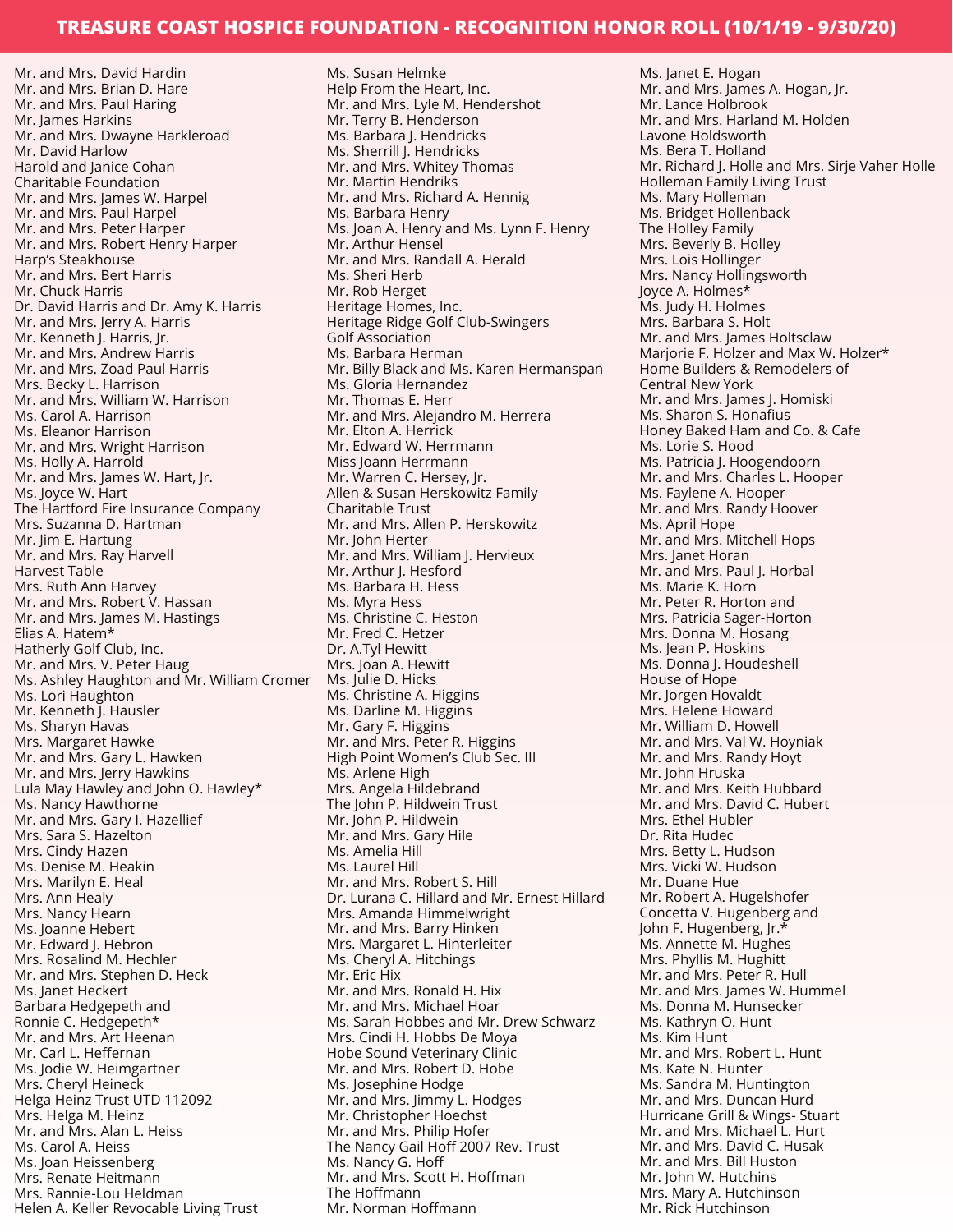Mr. David Hutt Ms. Muriel P. Huttenbach Mrs. Elizabeth Hutton Mr. and Mrs. Edwin T. Hyde, Jr. Mr. Gordon Hyle Alma B. Hynes\* I.U.O.E. Local 478 Benefit Funds Ms. Stacy Iannacone IBM Corporation Matching Grants Program IBM Employee Services Center IBM Retiree Charitable Campaign Ms. Akata Ieli Mr. and Mrs. Antonio Ignelzi Importicos Bakery Cafe Mr. Albert Ingham Sandra L. Ingison\* Mr. and Mrs. R. Ray Ingram Insurance Office of America International Association of Bridge, Local 15 International Union of Operating Engineers Local Union14-14B Mr. Vincent Interrante Mr. and Mrs. John Irace Dr. Sebastian C. Irace Ms. Nancy Irby Mr. David J. Ireland Mr. and Mrs. Joseph L. Ireland Ms. Nancy Irey Mrs. Jeanne Irving Mrs. Barbara H. Irwin-Thiemann Ms. Kathleen M. Isaacson Mr. and Mrs. Frank V. Isabella Mr. Nicholas P. Ismailoff Sheila E. Israel\* J & S Fish Camp, LLC J. McLaughlin J. Tharp Construction Corp. Ms. Heather Jackson Ms. Kristina B. Jackson Mrs. Janet Jacoboski Mr. Elmer Jacobs Ms. Marcine Jacobsen Mr. and Mrs. Larry M. Jacobson Mrs. Mary T. Jacobson Mr. and Mrs. Terry P. Jacobson Mr. Wade Jacobson Ms. Nancy J. Jacoby Mrs. Margaret D. Jacono Mr. Vincent Jacono Ms. Catherine Jaffe Mr. and Mrs. Jesse Jagoda Mr. and Mrs. James S. Jairaffo Mr. Joseph A. Jakstis, Jr. Mr. and Mrs. Stephen A. Jakubielski James & Andrea Stevens Charitable Trust Ms. Evelyn C. James Mr. and Mrs. Patrick James Mr. and Mrs. Tom Janata Mr. and Mrs. Henry P. Janczewski Mr. Garen K. Janes Janet Schenck Cole Trust Jan's Place Mr. and Mrs. Joseph A. Jardel Ms. Joanne Jarzombek Mr. and Mrs. David Jatlow Mr. and Mrs. Gary E. Jay Mr. and Mrs. Heinz J. Jeannero Ms. Jan Jeiven Ms. Nora Jencks Mr. and Mrs. Jeffery L. Jenkins Mr. and Mrs. John A. Jenkins Mr. and Mrs. Aldro Jenks Jensen Beach Golf Club Ms. Lisa Jensen

Mr. Rod Jensen Ms. Glenna L. Jerla Mrs. Dolores Jessop Jetson TV & Appliance Center, Inc. John T. Jetson\* Mr. William D. Jetter Jill M. Shirin Revocable Living Jitka L. Zobal-Ratner, M.D. Joan A. Hager Revocable Trust Mr. and Mrs. Ronald R. John Johnny G's Barber Shop The Family of Ralph E. Johnson Mrs. Berta B. Johnson Ms. Carol Johnson Mr. and Mrs. Charlie M. Johnson Mr. and Mrs. David G. Johnson Mr. and Mrs. Jeff R. Johnson Ms. Jenna Johnson Mr. and Mrs. Daniel Johnson Joan K. Johnson and Lyman W. Johnson\* Ms. Karen D. Johnson Ms. Karyn Johnson Ms. Katherine Patricia Johnson Mr. and Mrs. John W. Johnson, Jr. Ms. Mary Louise Johnson Mr. Michael E. Johnson Mrs. Sara C. Johnson Mr. and Mrs. Sherwood J. Johnson Mr. and Mrs. William B. Johnson The Johnston Family Mr. Mark J. Johnston Mr. Richard Johnstone Ms. Ann B. Jones Mr. and Mrs. Barrett L. Jones Mr. Duane Jones Mr. Lawrence E. Jones Mr. and Mrs. Frederick J. Jones Mr. Lewis Jones Mr. and Mrs. Skip Jones Ms. Tanya L. Jones Dr. Thomas C. Jones Mr. Wyndham D. Jones Ms. Mary Louise Jorda Colonel J.R. Jordan Joseph's Jewelers Mr. and Mrs. Gary M. Jouris JPMorgan JQA Sunshine-Deer Park Schools Mr. and Mrs. James M. Juliano Mr. and Mrs. Charles Jung Mr. Lawrence D. Jurgensen Ms. Dana Jurney Just Give Just Gold Jewelers Mrs. Jennifer Kadavy Ms. Martha L. Hutchinson and Mr. Marshall Kadin Mrs. Dorothy V. Kaiser Dr. and Mrs. Mark R. Kaiser Mr. and Mrs. Cyril Kalafut Mr. and Mrs. Constantine Kallas Ms. Deborah A. Kallfelz Mr. Victor K. Kallit Mrs. Terry L. Kaly Mr. Paul Kamienski Mr. and Mrs. Theodore S. Kanamine Kanars Charitable Fund Mr. Sheldon Kanars Emily J Kane Trust Mrs. Emily Kane Mr. Norman Kane Mr. and Mrs. Barry Kanode Mr. David C. Kapell Mr. David H. Kaplan

Mr. and Mrs. Jay G. Kaplan Mr. and Mrs. Seymour Kaplan Mrs. Ulla Kaplan Mr. Steven Kardos Ms. Christine L. Karle Mr. and Mrs. Dodge Karpinski Mr. Matthew Karrick Mrs. Mary Ellen Kash Mr. and Mrs. Gary A. Kasperowski R. Kastner Mr. Vincent J. Katilius Mr. Gregory L. Kaufman Mr. Carl O. Kaufmann Ms. Suzanne Kawa Mr. and Mrs. Glen Kay Ms. Karen L. Kayser Mr. and Mrs. Clarence W. Kearney Mr. and Mrs. Rob Keating Mr. and Mrs. Robert E. Keating, Jr. Ms. Luann Keen & Family Mr. and Mrs. John Keenan Mr. and Mrs. William Keenan Mr. and Mrs. Ray K. Keith Ms. Donna Keller Mrs. Helen A. Keller Mr. and Mrs. Ronald G. Keller Mr. and Mrs. Richard A. Keller Mr. Stephen Kellerman Mr. and Mrs. Lael G. Kellett Mr. and Mrs. Richard M. Kelley Ms. Shirley D. Kelley Kelly & Kelly Architects Mrs. Catherine T. Kelly Mr. and Mrs. John E. Kelly Mrs. Loretta Kelly Ms. Meredith Kelly Dr. P. A. Kelly Ms. Winifred Kelly Kemp's Shoe Salon & Boutique Mr. Robert Kendzierski Mr. Martin Kenealy Mr. Robert C. Kennelly Mr. Joseph A. Kenney Mrs. Rose M. Kenney Ms. Patty Kern Anna W. Kerr Ms. Mary Jane Kerr Mr. and Mrs. Richard L. Kesler Ms. MaryAnn Ketcham Mrs. Carol Kevelson Mr. and Mrs. Gregory Keyes Ms. Sylvie Khabbaz Mr. and Mrs. Stephen Khanzadian Mr. and Mrs. Richard D. Kibbey Ms. Jan D. Kiefer Ms. Karen Kiefer Mr. and Mrs. Eugene M. Kiely Mrs. Barbara S. Kiernan Ms. Lisa Kiernan Mrs. Maria G. Kiernan Mr. and Mrs. Dan Kikkert Mrs. Elissa Kilduff Kilwin's Mr. Jim Kimball Kimberly, Jacob and Lizzy (Coworkers of Susan Lawrence) Mr. Larry Kimmel Mrs. June M. Kinder King Neptune Restaurant Mr. and Mrs. David P. King Ms. Donna J. King Mrs. Gladys E. King Dr. Heather King Mrs. Kathleen King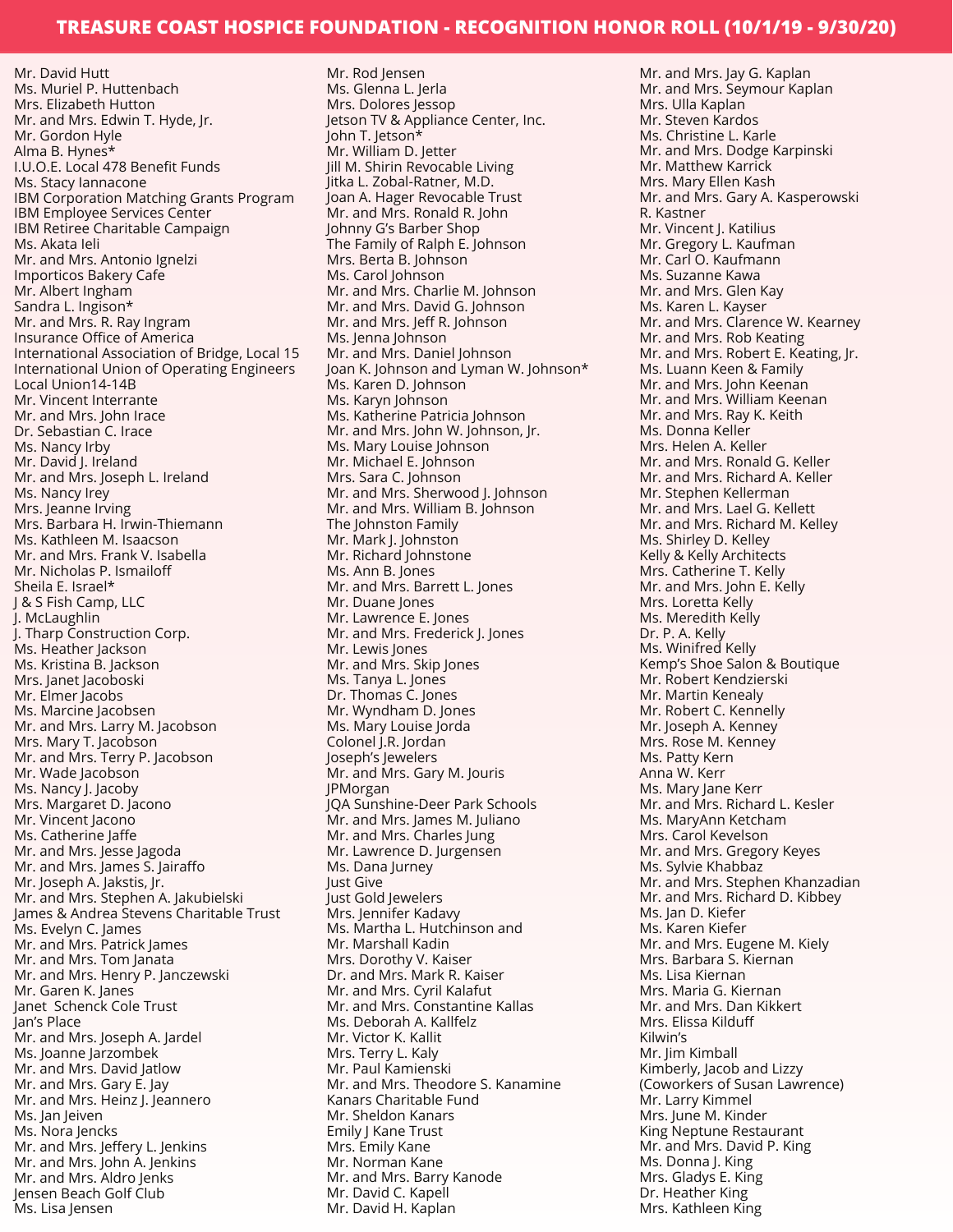Ms. Lynne P. King Mr. Matthew C. King Mr. and Mrs. Robert M. King King's Arcade Kings Isle Mah Jongg Club Kings Isle Men's Club Mr. and Mrs. Gary E. Kingston The Kingswood Monday Night Group Mr. Stephan Kinholt Ms. Lisbet Kirk Mrs. Barbara K. Kirkpatrick Mr. Wesley Kirkpatrick Mr. and Mrs. John Kirst Mrs. Ilona Kiss Kiwanis Club of Glastonbury Conn., Inc. Mr. and Mrs. William N. Klages Mrs. Marlene Klamut Mrs. Irene C. Kleckley Ms. Jan Klein Mr. and Mrs. Jerome S. Klein Mrs. Penelope Klein Ms. Janet Kleman Ms. Lynne F. Klemens Klenke Charitable Fund Mr. and Mrs. Ranney A. Klenke Mr. and Mrs. Carl E. Klepper Mrs. Judith Klimczak Ms. Maryellen Kline Mrs. Marilyn E. Kliner Mr. Otto W. Klinke Mr. and Mrs. Robert W. Kloppenborg Mr. and Mrs. Robert Kloska Ms. Arlene B. Kluba Ms. Kathryn A. Klug The Jules & Gwen Knapp Family Foundation Mrs. Gwen Knapp Mr. and Mrs. Robert Knapp III Ms. Susan Knechtges Mrs. Eileen Knee Ms. Victoria C. Kneezel Mrs. Linda Sue Kniedler Mr. and Mrs. David Knight Mrs. Mary Knight Mr. and Mrs. William J. Knight, Jr. Mr. James D. Knobel Mr. and Mrs. William A. Knodle Mr. John H. Knowles Mr. Robert C. Knowles Ms. Patricia E. Knox Mr. John Kobus Mr. and Mrs. John R. Koch Mr. Frank E. Kochan Mr. and Mrs. Ken Koelling Mrs. Donna Koellmer Mr. and Mrs. James A. Koerner Mr. Joseph Kohl Ms. Carolyn R. Kohn Ms. Michelle Kohn Mr. Richard L. Kohn Mr. and Mrs. Joseph M. Kokoszka Mr. Donald C. Kolar Ms. Veronica Kolibab Mr. Paul Kolinsky Mr. and Mrs. David C. Kominek Ms. Katherine Kong Mr. Frank Konigseder, Jr. Mr. and Mrs. Scott Walter Konopka Mrs. Joanne V. Konstand Mr. Robert C. Koonze Mr. and Mrs. Anthony Kopera Ms. Deborah Korhnak Ms. Lenore Kosovec Mr. Larry R.C. Kostick

Ms. Deborah Kotrady

Kountry Kitchen With Love Joan P. Kovetz\* and Albert Kovetz Mrs. Janine Kowalski Mr. Keith Kozak Mr. and Mrs. Michael Kranack, Jr. Mr. and Mrs. David D. Kranz The Richard L. Krauss Living Trust Ms. Leigh Krauss Mr. Richard L. Krauss Krawczyk Family Trust Mr. and Mrs. Anthony J. Krawczyk Mrs. Mickey Kreiser Mr. Mark Kren Mr. Alexander F. Kress Mr. Herbert R. Kretzer Dr. Keith Krist Ms. June Kristoferson Ms. Donna Kroh Mr. Calvin Krom Dr. and Mrs. William F. Krone, Jr. Mr. and Mrs. Louis R. Kronfeld Mr. Frederick D. Kroon Ms. Maureen J. Krosin Mr. and Mrs. Stephen J. Krupa Mr. and Mrs. John J. Ksiez Ms. Summer Kuba Mr. and Mrs. Robert Kulas Mr. Jerry Kulasik Mr. and Mrs. John Kulaya Mr. Kenneth Kull Mr. Peter E. Kunzweiler Ms. Alwine T. Kuron Mr. and Mrs. Theodore A. Kurpicki Mr. Neal V. Kurtgis Mrs. Teri Kurth Mr. Thomas Scott Kuschel Mr. George S. Kuta Mrs. Virginia Kwiatkoski Kyle G's Mr. and Mrs. Theodore S. Kypreos La Buona Vita Social Club Ms. Joan F. La Fontaine The Lab Family Trust Mr. Thomas A. Lab Mr. and Mrs. George Labadie Miss Kathleen A. LaBelle Ms. Stephanie Labelle Mr. Charles LaBozzetta Mr. Leonard Labriola Mr. and Mrs. Tommy J. Labuda Mr. and Mrs. Marcel Lacasse Ms. Paulette L. Lacroix Lady Slipper Lodge Mr. Robert J. Lafever Mr. and Mrs. Clement L. Lagala Mr. and Mrs. Nick J. Lahowchic Christine Lajkowicz and John J. Wolf, Jr.\* Lake Geneva Country Club Mrs. Mary Jean LaMarca Mr. James Lamb Mr. and Mrs. James J. Lambe Ms. Jo Ann Suzanne Lambert Mr. and Mrs. Alexander Lamont II Ms. Martha Lamparelli Ms. Geraldine M. Landress Mrs. Nancy Landry Ms. Doris C. Landsman Mr. Edgar H. Lane Mrs. Nancy Melisa B. Lane Mr. Daniel B. Lang Mr. and Mrs. William A. Lang Mr. and Mrs. Gary W. Lange Ms. Heidi Lange Mr. Theodore R. Lange

Mr. and Mrs. Jeffrey Langevin Lanier and Company Mrs. Margaret M. Lanigan Lantern Lane Home Owners Association Mr. and Mrs. Craig S. Lappen Mr. and Mrs. Rubin Lapsker Mr. and Mrs. Michael Laqua Mr. and Mrs. Jerry R. Lara Ms. Mary Larkin Ms. Susan B. Larkin Mr. and Mrs. Bill Larkins Larry M. Stewart, P.A., Attorney at Law Ms. Jennifer M. Larsen Ms. Joyce Larsen Mr. and Mrs. Peter Lashenka Ms. Lisa Lasio Mr. William M. Lasky Mrs. Arlene Laspina Mr. John M. Lass Mr. and Mrs. Robert W. Lass Mrs. Diane Laster Ms. Marjorie J. Laster Ms. Elaine B. Latendress Ms. Elane C. Latham Ms. Carol Lauer Mr. and Mrs. Uno Lausen Ms. Christa K. Lauzon Mrs. Beverly Lavalle Johnson Ms. Karen L. Lavan Law Offices of Richard D. Kibbey, P.A. William Lawler\* Mrs. Dale M. Lawrence Mr. Daniel Lawrence Ms. Francis Lawrence Mrs. Marie T. Lawrence Mr. and Mrs. Roger D. Lawrence Ms. Tracy A. Lawrence Ms. Arlene S. Lawson Mr. Charles W. Lawston Ms. Julie A. Lawton Ms. Lorraine Lax Ms. Margot Lazarony Mr. and Mrs. James Lazarus Dr. and Mrs. Jeffrey J. Lazarus Ms. Gravely P. Lea Ms. Joanne Leach Leadership Martin County Alumni Foundation for Youth, Inc. Mr. and Mrs. John F. Leahy, Jr. Ms. Linda C. Lease Mr. and Mrs. Michael D. Leatherwood R. Adm. Wendy Lecher and Mr. David Lecher Mr. Edward W. LeChot and Mr. Billy Cessna Mr. Robert T. Lecky Mrs. Andrea Ledvina Ms. Anne C. Lee Mrs. Janet Lee Ms. Nancy Lee Dr. Soo G. Lee Mr. Barry I. Leeds Mr. and Mrs. Phil Leggio Dr. Martin Lehman Mr. James E. Leierzapf Mr. and Mrs. Gene A. Leigaber Ms. Donna R. Leisenring Mrs. Elaine C. Leitkowski Thelma Z. & Melvin Lenkin Family Foundation I, Inc. Mr. and Mrs. Melvin Lenkin Mr. and Mrs. Robert Lenney Ms. Jean Lenz Mr. William Lenz Mr. and Mrs. Ray Leon Mr. and Mrs. Robert H. Leon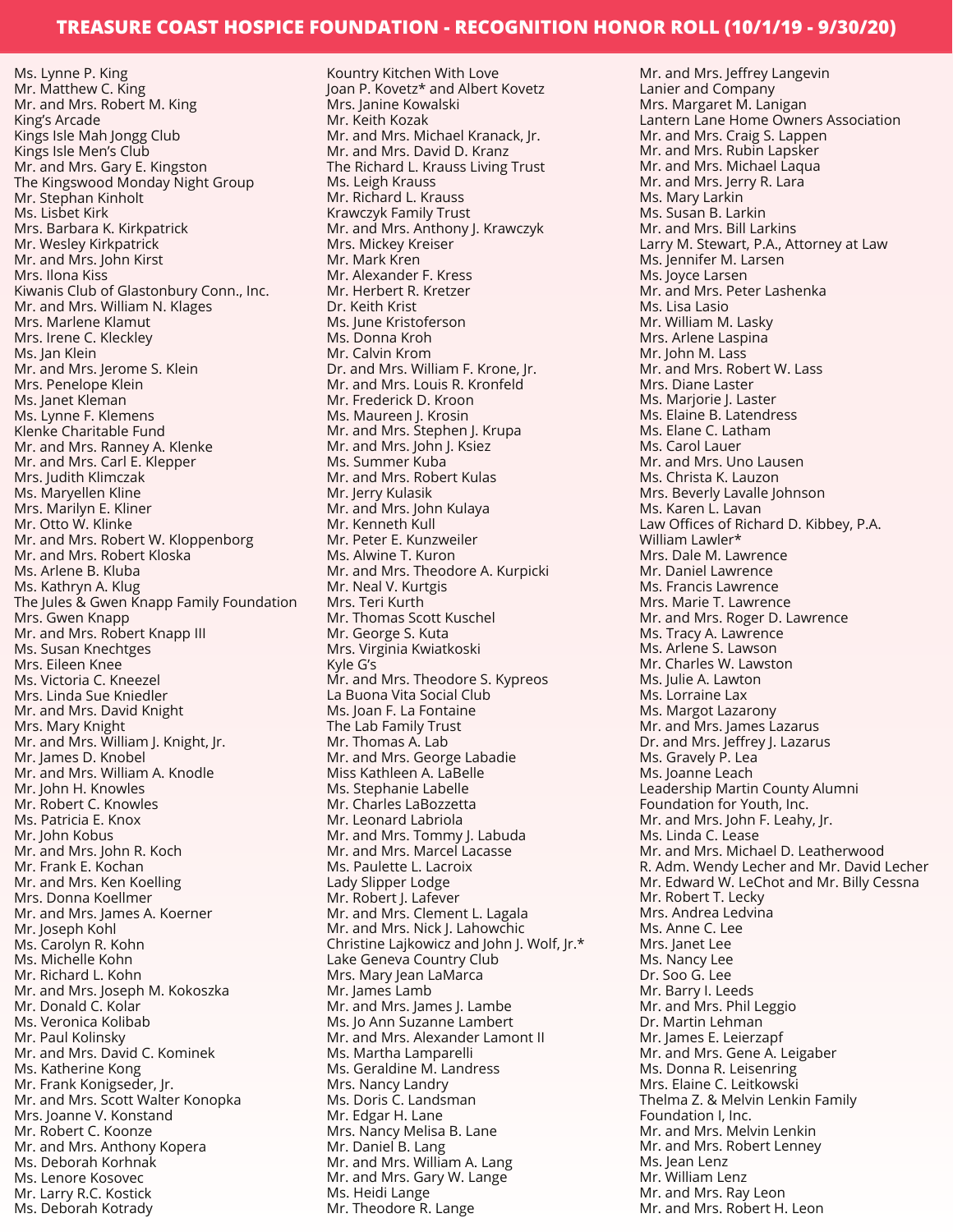Mr. and Mrs. James T. Leonard Ms. Elizabeth Leone Ms. Jo Ann Leone Mr. and Mrs. Nick Leone Pat and Nancy Leone The Leonhardt Family Revocable Trust Mrs. Ruth Leonhardt Ms. Kerri L. Levchuck Mrs. Annette A. Lever Mr. and Mrs. Robert A. Levin Mrs. Laraine Levine Mr. Charles Levitz Ms. Eleanor May Levy Mr. Harvey Levy Mr. Robert L. Levy Ms. Ruth Ann Levy Arnie and Sheila Lew Mrs. Emily Lewis Ms. Marianna Lewis Mr. and Mrs. Richard J. Lewis Mrs. Sara Lewis Ms. Suzanne Lewis Ms. Angela Lewis-Williams Ms. Lorraine Leyden Mr. and Mrs. William Lezette Libby E. Pare Revocable Trust Mr. Donald J. Liberato Liberty Coach Ms. Mary Licata Ms. Sandra Liciaga Mr. Scott N. Lidle Ms. Sharon Liebhaber Mr. and Mrs. Warren Likens Linda Grady, PA Mr. and Mrs. Frederic H. Lindeberg Mr. and Mrs. Thomas F. Lindeman Mr. and Mrs. Bob Linden Ms. Linda B. Linder Ms. Peggy Link Mr. and Mrs. Dave Linn Sally L. Lippincott and Roy L. Lippincott, Jr.\* Ms. Mindy Lipsey Mr. and Mrs. Joseph Lisi Mr. Gary Little Ms. Christine Livio Mr. Rodolfo J. Llerena, Jr. Mr. and Mrs. David R. Lloyd Mr. and Mrs. Robert M. Lloyd Mr. Timothy S. Lloyd, PA Mr. and Mrs. Richard LoBrutto Mr. and Mrs. Santo LoBrutto Mr. William LoBrutto Mr. and Mrs. Paul LoBrutto-Shroeder Mr. and Mrs. Charles A. LoCastro Ms. Barbara Loeffler Mr. and Mrs. John D. Loewenberg Ms. Rozalia Logan Mr. William Lohnes The Lollipops Club Mr. and Mrs. Robert E. Long Mr. and Mrs. Gerald A. Long Mrs. Janice J. Long Mr. and Mrs. Michael L. Long Mrs. Carol Longo Longwood of Fort Pierce Homeowners Association, Inc. Mr. and Mrs. Dominick Lopreato Lord of Life Ministry, Inc. Ms. Therese Lore Mr. and Mrs. Paul Lorenz Mr. and Mrs. Steve Lorenz Mrs. Shirley D. Losch Lost Lake Women's Nine Hole Golf Assoc.

Mr. and Mrs. Charles H. Lott

Lotus Gunworks of South Florida Mr. and Mrs. James F. Loudon Mr. and Mrs. Brian S. Louis Mr. Marco Louis Ms. Caryl K. Love Mr. and Mrs. John P. Love Mr. Mike Loven Loving Cuts Mobile Pet Grooming, LLC Lowe's Ms. Diane M. Luberacki Mr. and Mrs. Charles D. Lucas Mr. David C. Lucas Mr. and Mrs. James T. Luciano Mr. and Mrs. Michael G. Boyd Mrs. Marie A. Luczkowski Mrs. Anne-Marie Ludlum Mr. and Mrs. Noah W. Ludlum Mr. and Mrs. Robert Ludlum Mr. and Mrs. James M. Ludwiczak Mr. John Q. Lugar Mary G. Lullmann Luna Italian Restaurant Mr. Ray Luncher Ms. Alicia M. Lunny Mrs. Patricia Lunson Mr. and Mrs. David M. Lusk Ms. Bettina Lussier Mrs. Arlene Lustig Ms. Josephine Luttrell Mrs. Barbara B. Lynch Mr. and Mrs. James H. Lynch Mr. Peter A. Lynch Lynora's Mr. and Mrs. Roger W. Lyon Mr. Thomas Lytle Mr. Alton P. MacDonald, Sr. Ms. Barbara F. Macdonald Ms. Deborah MacDonald Mr. William D. MacDonald Mrs. Arlene MacDonnell Mrs. Susan K. Macfadden Ms. Cathleen A. Macfarlane Mrs. Adele Machata Mr. and Mrs. Donald E. Machen Mrs. Kathy Macia Robert & Marilyn Mack Family Wealth Trust Ms. Nancy Mack Ms. Constance C. MacKenzie Mr. Robert P. MacKenzie Ms. Mary C. Mackey Ms. Sharon E. Macleod Ms. Susan D. MacPherson Mr. Don Macumber Macy's Corporate Giving Beatrice M. Madauss and William C. Madauss\* Ms. Mary Madden Mr. Justin Madigan Mrs. Cynthia A. Madore Mr. Stephen R. Madsen Mrs. Daryl Maeyens Mr. and Mrs. Wayne D. Magdalena Mr. Liviu Magean Ms. Debra A. Magee Mr. and Mrs. William Magers General Amanda Maggart Ms. Christine Maggiore The Magic Oyster Bar Rose A. Maginn\* and William P. Maginn Mr. and Mrs. Peter A. Maglione Mr. and Mrs. Paul W. Magnuson Mr. John H. Mahnken Ms. June C. Mahony Mr. and Mrs. Brett Mainor

Mr. and Mrs. Robert J. Maisano Mr. Claude M. Majcher Mr. and Mrs. Paul F. Majorsky Mr. and Mrs. Robert Makemson Mr. Christopher Makepeace Mr. Andy Malis Mr. and Mrs. William F. Mallette Mr. and Mrs. Thomas Malone Mr. and Mrs. Donald L. Malone Mr. and Mrs. Robert E. Maloney Mama Mia Osteria (Former Business) Mrs. Margaret Manalio Ms. Marie Mancini Manero's Restaurant Mr. John Mangan, Jr. Mrs. Carol Mangold Ms. Kathleen Mangold Mr. and Mrs. Archie C. Mangum Ms. Amy D. Manko Dr. and Mrs. Gene Manko Ms. Joyce Mann Mrs. Nancy J. Manning Mr. and Mrs. John D. Mansberger Mrs. Ann E. Mantz Mrs. Eileen Manz Ms. Barbara A. Maple Ms. Donna Marando Ms. Courtney Marburger Mr. Richard L. Marchant Mr. and Mrs. Marnin Marcus Ms. Hascia Marder Margaret I. Dunn Rev Trust Margaret Matthews Rev Trust Mariner Sands Property Owner's Association Isabel Marini Living Trust Mr. and Mrs. Joe Marini Mario's Italian Restaurant Ms. Karen Markessinis Market USA Credit Union Mr. William T. Markham Mr. and Mrs. Arnold Marks Mr. William D. Marohn Ms. Elizabeth Marotta Mr. and Mrs. Rodrick Marquardt Mr. Laurence G. Marquis Ms. Kitty Louise Marra Mr. and Mrs. F. W. Marshall Gilbert Mart\* Mr. Carl Martello Dr. Joan N. Martellotto Mr. Joseph A. Martellotto Martin Downs Dental Care Mr. and Mrs. John Martin Mr. Joseph A. Martin Mrs. Judy L. Martin Mr. and Mrs. Robert E. Martin Mr. and Mrs. Roger Martin Ms. Sara A. Martin Mrs. Elsie L. Martineau Mr. and Mrs. Joseph F. Martinell Mrs. Garnet P. Martinez Ms. Kathryn A. Martinez Ms. Laura Martini Ms. Brittany Martyr Ms. Melissa D. Martz Mary A. Hutchinson Rev Grantor Trust Mr. and Mrs. L. Richard Marzke Mr. Samir Tony Masarweh Ms. Diana J. Mascioli Ms. Kathy C. Mascolo Ms. Drea Masotti Massage Today Mrs. Doris A. Massaglia Ms. Deborah F. Mast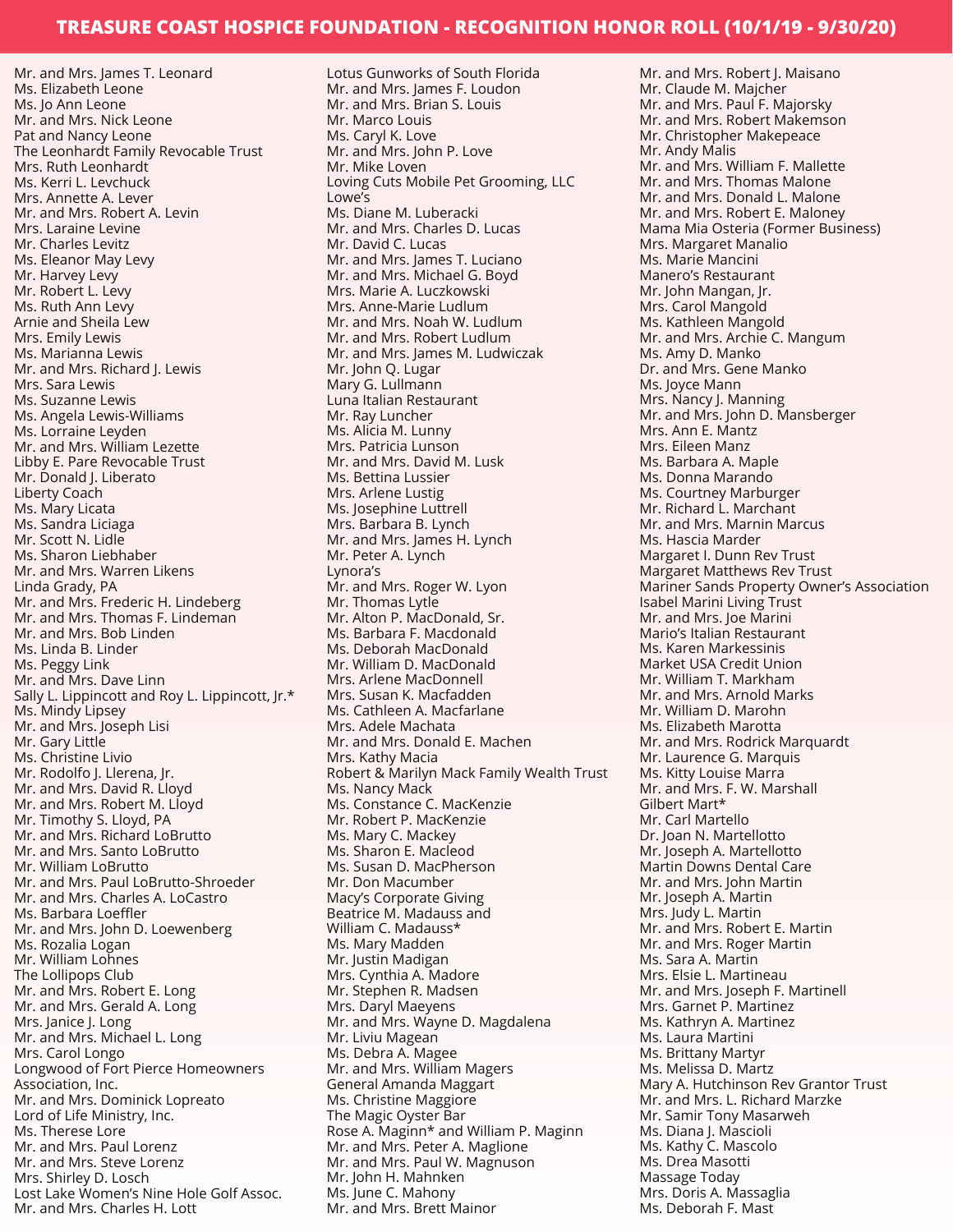Mr. and Mrs. Michael Mastanduno Ms. Amy Master Mr. and Mrs. Anthony Mastro, Sr. Mr. Thomas J. Mastro Mr. and Mrs. Michael J. Matakaetis, Jr. Mr. and Mrs. Martin J. Mather Ms. Joyce F. Mathia Ms. Christine Mathsion Mr. and Mrs. Carl Matson Mr. and Mrs. Bob Matta Ms. Diana Matthews Ms. Margaret Matthews Mr. and Mrs. James V. Matts III Mrs. Myriam Mauch Ms. KC Maurer Mr. John Mauri Mr. and Mrs. John A. Mauthner Ms. Suzanne Mawhinney Maxwell Living Trust Mr. and Mrs. Michael E. Maxwell Ms. Tracy S. Maxwell Maycom Communications Mrs. Adrienne J. Mayer Mr. and Mrs. Ronald Mayer Mr. and Mrs. John W. Mayhew Ms. Claudia T. Mays Mr. and Mrs. Harry N. Mazadoorian Mr. and Mrs. Ed Mazzilli Ms. Diane McAdams Mr. and Mrs. John McAdoo Mr. and Mrs. Robert T. McAlear Mr. and Mrs. Donald McAllister Mr. and Mrs. Glenn McAndrews Mr. and Mrs. Randall C. McAndrews Mr. and Mrs. Michael C. McCachren Mrs. Regina McCafferty Ms. Karen L. McCall Mrs. Teresa V. McCall Ms. Ruth A. McCandless Ms. Sally McCann Mr. and Mrs. Peter J. McCann Ms. Sandra McCants Mr. Barry A. McCarthy Ms. Kathleen Mary McCarthy Ms. Kelly Ann McCarthy Mr. Robert P. McCarthy Sara L. McCarthy and Charles F. McCarthy\* Mr. and Mrs. Terence P. McCarthy Mr. Michael Tuohy and Mrs. Mary McCarthy-Tuohy Mr. Andrew McClean Mrs. Kerry A. McClelland Ms. Susan H. McClune Mrs. Judith M. McCormick Mr. Mark McCoy Ms. Shamekia Mccoy Mrs. Elaine W. McCraw Ms. Constance L. McCullough Ms. Jeanne M. McCune Mr. and Mrs. Robert L. McDevitt Ms. Judith R. McDonald Mr. Robert McDonald Judith A. McDowell Revocable Living Trust Mrs. Jeannie M. Mcdowell Mrs. Judith A. McDowell Ms. Barbara B. McEachern McEneny Charitable Giving Fund Ms. Laurene J. McEneny Mr. and Mrs. Chad A. McEwen Mr. Richard McFarland and Ms. Patricia Tolomeo Mr. and Mrs. Thomas M. McFrederick Ms. Jan McGarva Mrs. Mary W. McGeary

Mr. and Mrs. John P. McGee Mrs. Cassandra McGill Ms. Mary C. McGinn Mr. Joseph P. McGovern Mr. and Mrs. David McGuire, Jr. Mrs. Linda McGuire Dr. Lois S. McGuire and Mr. James McGuire Ms. Tami McHale Mr. and Mrs. David McHenry Mrs. Joan M. McHugh Ms. Ruth M. McInerney Mr. Raymond E. McIntosh Mr. and Mrs. Regis P. McIntosh Mr. and Mrs. Rick McIntosh McIntyre Living Trust Mr. and Mrs. Thomas F. McIntyre Mr. and Mrs. William McIntyre Mr. Jerome J. McKay Ms. Patricia A. McKay-Timm McKeague Charitable Trust Linda C. McKeague\* Sally W. McKeague\* and Robert McKeague\* Mr. David L. McKeever Mr. and Mrs. Jason McKerlie Mr. John McKnight Mr. and Mrs. John R. McLaughlin Mr. Michael J. McLaughlin Mr. and Mrs. John G. McMahon Mr. and Mrs. Frederick W. McManus Mr. Peter McManus Mrs. Jayne A. McMellen Ms. Bernadine McMillan Mr. and Mrs. John J. Mcnamara Mrs. Donna McNamara Mr. and Mrs. Patrick J. McPartland Mrs. Judith L. McSwain Ms. Karen L. McTigue Mrs. Marie E. McWilliams Mr. and Mrs. Glenn Mead Meadowood Golf & Tennis Club Mrs. Mary Mecca Medalist Golf Club Mr. and Mrs. Richard P. Meduski Ms. Beverley S. Meginley Ms. Carol A. Megow Mr. and Mrs. Christopher Meier Ms. Barbara Meinhardt Ms. Rebecca Meisner Mr. and Mrs. Larry R. Meland Mr. and Mrs. John Mellaci Mr. Robert Melstein Ms. Judith S. Mencher Mrs. Sally L. Menges Ms. Marida Mennella Ms. Natasha Menon Mr. James Menzies Mr. Steve Menzies Mr. and Mrs. Richard L. Merce Mr. and Mrs. Kent H. Mergler Mr. John E. Merlino Mr. Daniel Merritt Ms. Jane Lynn Merritt Ms. Karen Merritt Mrs. Florence Meseroll Ms. Irene Messina Mr. Glenn Mesteller MetLife Mr. Don P. Metz Mrs. Genevieve J. Metzger Ms. Karen Meunier Mr. and Mrs. Dennis Meyer Mr. and Mrs. Gregory Meyer Mrs. Kathleen Meyer Mr. and Mrs. Tom Meyer

Miami Brick Contractors, Inc. Miami's Barber Shop Ms. Joanne Michaels Ms. Deborah A. Michalski Mr. Mark Michels Miss Susan Mickey Joseph Micolo\* Mr. Stephen Micolo Microsoft Corporation Mr. James W. Midelis Mr. Sal J. Miele Mr. Jesus M. Mier Mr. Stanley D. Mierzejewski Mr. and Mrs. Regis C. Mikach Mrs. Patricia Mikaelian Mike Hill Trucking, LLC Ms. Marge Milam Mr. Barna Mile Jean Millar Trust Ms. Jean L. Millar Mr. Dean Millard Ms. Alice F. Miller Mr. and Mrs. William Miller Mr. Barry L. Miller Ms. Cheryl Miller Mr. and Mrs. Donald M. Miller Councilwoman Leonore N. Miller and Mr. James Miller Joanna P. Miller and Lewis A. Miller\* Mr. Joseph G. Miller Ms. Linda Ann Miller Ms. Mary Miller Ms. Maxine Miller Mr. Paul E. Miller, Jr. Janell and Dick Miller Mr. and Mrs. Thomas P. Miller Mr. and Mrs. Walter S. Miller Mr. and Mrs. William H. Miller Mrs. Zeponsol Miller Mr. and Mrs. Phillip L. Millevolte Mrs. Roberta A. Mills-Price Mr. Neil Milner Mr. Willis J. Milner IV Mrs. Christal A. Mims Mrs. Susan C. Miner Ms. Kathleen Minlionica Mrs. Theresa Minter Mrs. Rose E. Minutillo Mr. Richard P. Mishock and Mr. Shawn Newton Ms. Vaiki Misiunas Mr. and Mrs. Jim Misplon Mr. and Mrs. Jon K. Mitchell Ms. Donna L. Mitchell Dr. and Mrs. Jack Mitchell Mr. Paul D. Mitchell Ms. Rochelle Mitchell Mr. and Mrs. Robert G. Mitcher Mrs. Kathleen Mittlebrun Mr. Ralph Mlady MLM Food Group, LLC Mobile Home Supplies & Serv of VB Inc DBA Vero Mobil Home Mr. Steven Modell Mrs. Helene Moesch Mr. and Mrs. Houston Lee Moffitt Mr. and Mrs. William C. Mogk Mr. Elwin C. Moland and Mr. Edwin E. Kniss Mr. Robert Mollenhauer Mr. and Mrs. Michael Mollica Monday Night Bridge Club of the Yacht & Country Club Mondos Wood Fired Pizza Monkee's of Stuart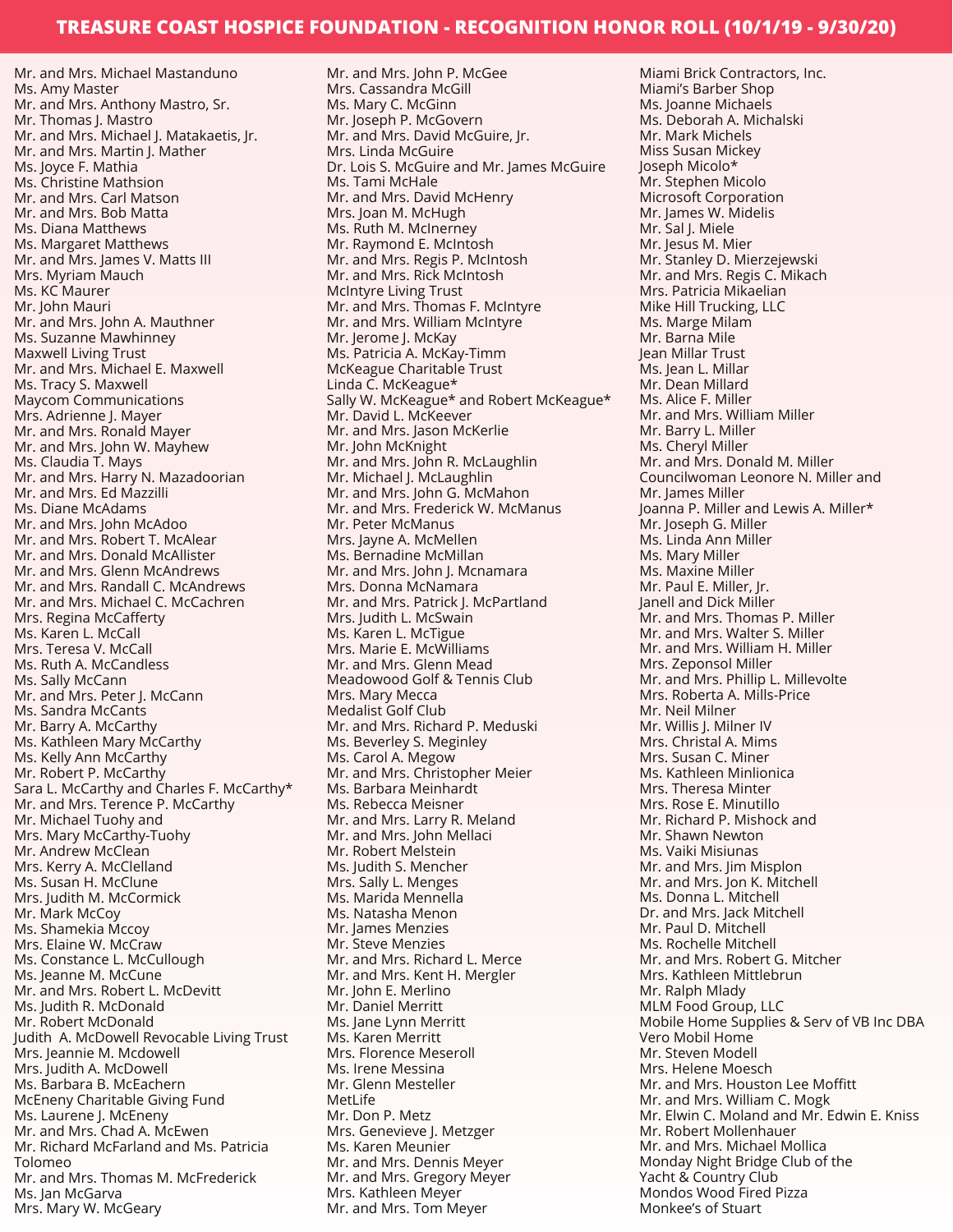Mr. Tyrone B. Monte Ms. Eileen Monteith Mr. and Mrs. Sam Monto Mrs. Elizabeth Moody Mr. Thomas Moody Mr. Chris S. Mooney Mr. and Mrs. Steven C. Mooney Mr. and Mrs. W Kenneth Mooney Moore Pool Service, LLC Dr. and Mrs. Frederick Moore Mr. James F. Moore Mr. Jon Moore Mrs. Sally S. Moore Mr. and Mrs. Thomas Moore Mr. and Mrs. William F. Moore, Jr. Ms. Carmen Morales Mrs. Lisa Robin Morales Mr. John R. Moran Mrs. Carol F. Moreland Mr. Stephen M. Moreland Mr. Dave Morelli Mrs. Delores Morey Morgan Stanley Gift Fund Ms. Michele P. Morgan Mrs. Shirley Morgan Ms. Dorothy K. Morganson Ms. Frances Morin Mr. and Mrs. Raymond E. Morin Morningside Animal Hospital Ms. Dorothea L. Morris Mr. and Mrs. Todd H. Morris Ms. Maryann Morris Mr. and Mrs. Walter F. Morris Mr. Charles Morrisette Mrs. Regina A. Morrisey Leslia P. Morrison and William G. Morrison, Jr.\* Mrs. Sharon M. Morrison Ms. Diane M. Morrissey Mr. and Mrs. James P. Morrissey Ms. Kathy Mosher Mr. and Mrs. Art Moskaluk Mr. Roger M. Moskowitz Ms. Mary L. Mosley Mr. and Mrs. Phillip C. Moss Mr. Martin D. Mostyn Mr. and Mrs. William Mott Mrs. Diana Moyer Mr. and Mrs. Thomas R. Moyers Mr. John Mozucha Mrs. Karen Mozzer Mrs. Peters Smokehouse Mrs.Mac's Fillin Station MSP Northern Lights Mrs. Mary Lynnore Mulholland Mr. Raymond Andrew Mullen Mulligans Beach House Bar and Grill Mulligan's Corporate Office Mr. Robert T. Munns and Ms. Robin Hawkshaw Mrs. Annette Murphy Ms. Annette H. Murphy Mr. Desmond J. Murphy Mr. Hoyt C. Murphy, Jr. Ms. Kathy Murphy Mr. and Mrs. Sean Murphy Ms. Sara B. Murphy Mr. and Mrs. Ted Murphy Mr. Thomas P. Murphy, Jr. Ms. Toni Murphy Ms. Paula Murphy-Roux Mrs. Alice Murray Mr. and Mrs. David G. Murray Mr. Joseph J. Murray

Ms. Maureen M. Murray Mr. and Mrs. Larry D. Murrell Mrs. Rose Murrow Mrs. Darlene Musso Must Boutique Mrs. Irene Mustapick The Mutschler Family Trust Mrs. Virginia S. Mutschler Ms. Carol G. Myers Mr. and Mrs. George H. Myers Mrs. Meredyth Myers Mr. Richard N. Myers and Ms. Wilma H. Myers Mr. and Mrs. Tim Mygatt Mr. H. Eugene Nace Nianna Nadaskay and Victor F. Nadaskay\* Mr. and Mrs. Richard C. Nagle Mrs. Bonita G. Nagy Ms. Margo B. Nance Mr. Christopher Nannini Mr. Michael Napier Mr. Joe Napoli Mr. and Mrs. Dennis Nardolillo Ms. Christina Nardone Mr. and Mrs. Spencer W. Nardone Ms. Loretta Nardone Ms. Francey J. Nathan National Children's Memorial Day National Mah Jongg League, Inc. Mr. James E. Nau The Naughton Family Trust Mr. and Mrs. William B. Naughton Mr. and Mrs. James E. Naylor Mr. Lawrence A. Neal Mr. and Mrs. Stephen Necel Ms. Marguerite Neeley Mr. David Lee Neff Mr. and Mrs. Dan Neger Mrs. Carmen M. Negron Mr. Edwin Negron Ms. Gloria Neibauer Ms. Nancy D. Neidert Nelson Family Farms, Inc. Mrs. Angelina Nelson Mr. and Mrs. Dan Nelson Mr. David Nelson Ms. Helen E. Nelson Ms. Judith A. Nelson Ms. June C. Nelson Ms. Lilly Nelson Mrs. Melody Nelson Mr. and Mrs. Robert Nelson Ms. Sandra C. Nelson Mr. and Mrs. Royal J. Synwolt Mr. and Mrs. Harold L. Nester, Jr. Ms. Bernadette R. Neto Nettles Island Masonic Club The Nettles Island Theatre Guild Mr. and Mrs. Rudolph O. Neubauer New Directions Behavioral Health New England Fish Market New York Asylum Office New York Life Insurance Friends Mr. Richard Newman Ms. Patti Newsom Ms. April A. Newswander Mr. Thomas M. Newton NextEra Energy Resources, LLC NextEra Energy NGA FM Ms. Holly Nice Nichols Industries, Inc. Ms. Maureen Nichols Ms. Elizabeth Nicholson Ms. Nancy L. Nicholson

Mr. Richard Nicholson Ms. Beatrice Nichterlein Mr. and Mrs. Aristides W. Nickas Mrs. Maureen Nickel Mrs. Mary Nicolai Ms. Susan G. Nicoll Mr. and Mrs. Joseph J. Nicolo Ms. Lawayne Niedzielski Mrs. Jo Anne Nielsen Mr. Robert Nienkemper Ms. Jeanne K. Nilsen Ms. Christine Nisa Mr. Phil Nisa, Jr. NisAir Air Conditioning Mr. Andrew K. Nisbet Mr. George Nivren Mr. Brandon Nobile Mr. and Mrs. Joseph Nocera Ms. Tammy Nolan Mr. and Mrs. Joseph Noll Mr. and Mrs. Frank Noonan The Norberto Family Mrs. Marie A. Norberto Mr. and Mrs. Thomas M. Norman Mr. and Mrs. John C. Norris Mrs. Michelle North Berg North Port St. Lucie Animal Hospital Mrs. Patricia P. Northcutt Novick & Associates, PC Murray W. & Sharon H. Noyes Trust Mr. Kenneth E. Noyes Mrs. Sharon H. Noyes Mr. and Mrs. Yasushi Nozawa Mr. Mike Nuccio Mr. Scott Nugent Colonel Perry R. Nuhn and Mrs. Ritamarie D. Nuhn Numero III, Inc. D/B/A Perkins Family Restaurant Commissioner William T. Nunn and Mrs. Linda Nunn Mr. Michael C. O'Hare Ms. Cynthia K. Oakes Richard & Jean Obert Rev TRT Mr. Richard Obert Mrs. Kathleen M. O'Brien Mrs. Marianne O'Brien Mrs. Mary D. O'Byrne Ocean Grill Ocean Village Ladies Golf at Indian Hills Oceanside Physical Therapy, Inc. Mrs. Jacqueline D. O'Connell Mr. and Mrs. John M. O'Connell Ms. Judith A. O'Connell Ms. Pamela J. O'Connell Mr. and Mrs. Chris O'Connor Mrs. Kathleen O'Connor Mrs. Marie O'Connor Miss Maureen O'Connor Mr. and Mrs. Raymond O'Connor Mr. Robert I. O'Connor Mr. Robert S. O'Connor Mr. Michael O'Conor Mr. and Mrs. James O'Donnell Walter H. Oehrlein Revocable Living Trust Mr. Walter H. Oehrlein Mr. and Mrs. Henry Oestereich Ms. Nancy L. Ogonoski Mr. and Mrs. Richard S. O'Hara, Jr. Mr. and Mrs. Robert Ohlau Ms. Audrey Ohnikian OK Corral Gun Club Ms. Joan P. O'Keefe Mrs. Angelina F. Olenczak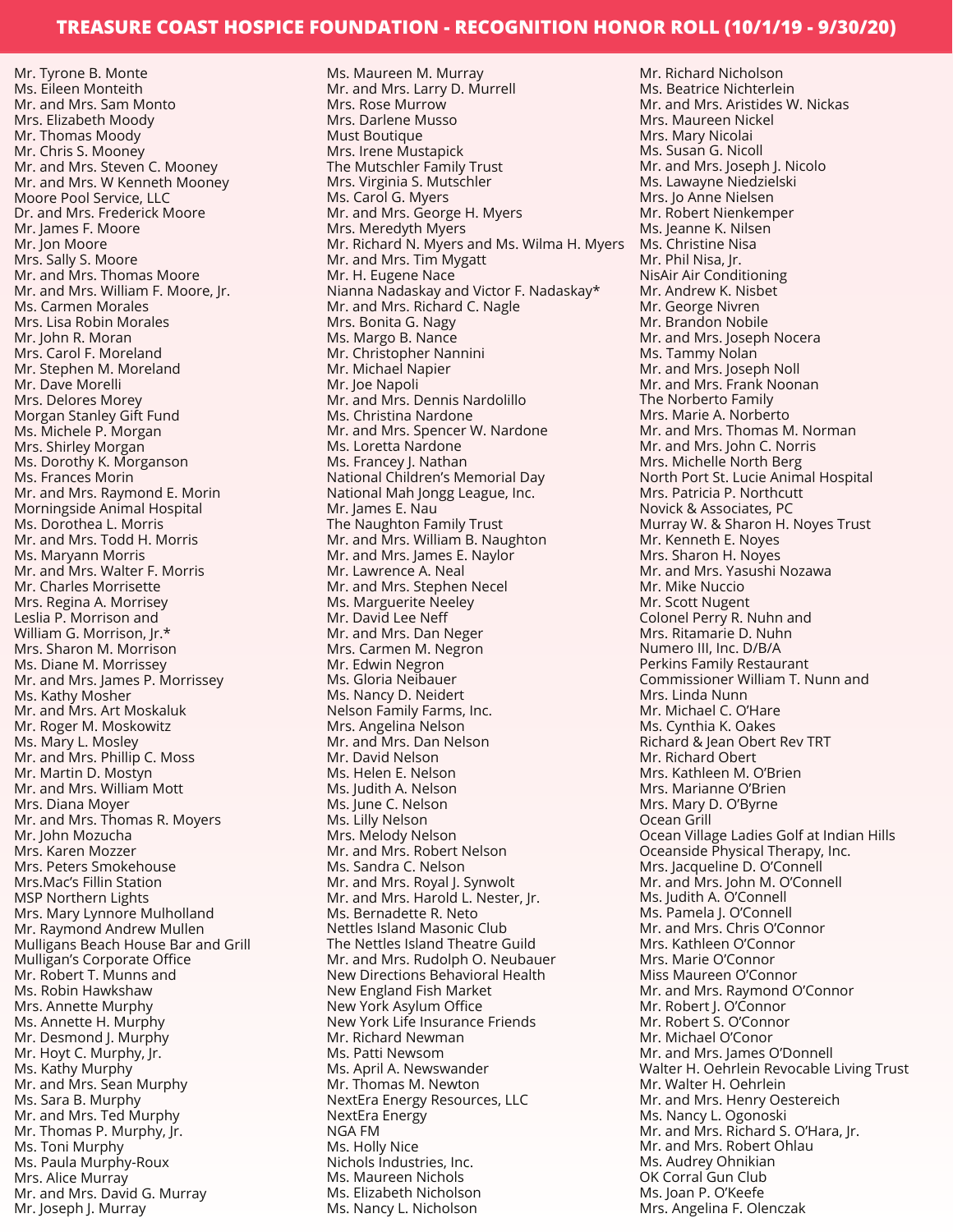Ms. Mary J. Olesen Ms. Rigmor Olesen Mr. and Mrs. Frank Robert Oliver Mrs. Peggy Oliver Ms. Sandra L. Oliver Mrs. Karen R. Olivieri Ms. Leslie Olsen Mrs. Oddbjorg Olsen Mr. and Mrs. Donald H. Olson Mr. and Mrs. Eric Olson Mr. Ernest C. Olson, Jr. Mr. and Mrs. Larry R. Olson Olympic Taverna Deidre O'Malley, DVM Mr. Arthur Ondich Mrs. Mary O'Neal Ms. Barbara E. O'Neil Mr. and Mrs. Desmond S. O'Neill Open Heart Counseling Services Corp. Mr. Bruce T. Opland Optimum Mfg Orchard Hill Elementary School Mrs. Kathleen Orgek Ms. Mary Orgek Mr. Timothy P. O'Rourke Mr. and Mrs. Bobby Orr Ms. E. Carole W. Orr Ms. Nicole Orton Mrs. Jean Ortowski Mr. and Mrs. Stuart M. Osattin Mrs. Kelly Osborn Ms. Lois M. Osborn Mrs. Stacey M. Osborn Mr. David H. Osborne Mr. Mark Ossi The Osteen Family Mr. Brian Osteen Mr. and Mrs. Paul A. Osteen Mr. and Mrs. Anthony W. Oteri Mr. Glenn Ottman Mr. Patrick Ottuso Ms. Stacey Ousley Outboards Only Ms. Frances Overcash Mr. and Mrs. Michael B. Overly Mrs. Theresa Owen Mr. and Mrs. Michael T. Owen Mr. Durward L. Owens Ms. Vickie R. Owens Mrs. Virginia R. Owens Owner Builder Assistance Corp Ms. Nancy Owston Mr. and Mrs. William Peter Pabis Ms. Helen M. Pacey Mr. Barry Paddington Mr. and Mrs. Anthony Pagano Ms. Joanne N. Page Mrs. Natalie Pagillo Mr. Felix R. Paguaga Ms. Mary Painter Dr. Stanley Pala Ms. Amy Palash Mrs. Joan Palazzi Mr. Ross Palermo Dr. and Mrs. Kenneth Palestrant Mr. and Mrs. James W. Palladino Palm City Grill Palm Grove Social Club Palm Grove Women's Club Walter Palmer, Licensed Massage Therapist Mr. and Mrs. Travis Palmer Mr. and Mrs. John F. Palmer Mr. and Mrs. Neil A. Palmer Mr. Trevor A. Palmer

Mr. Walter Palmer II Ms. Theresa Palmieri The Pampered Chef Pampered Paws Pet Grooming Pam's Fabric Nook Mr. and Mrs. Raymond J. Pancallo Mr. and Mrs. Matthew Pancari Ms. Nina Pannell Panor LLC Pantel Cousins Mr. and Mrs. Hugh Panton PapiChulo Mr. James Papke Pappa Louie Restaurant Mrs. Libby E. Pare Mrs. Carol Parent Mr. and Mrs. Amedeo A. Parisi Mr. and Mrs. Kirby A. Park Mrs. Patricia S. Parker Parkersburg-Marietta Contractors Association Mr. and Mrs. Chuck Parks Irene Parks\* and Richard D. Parks Mr. and Mrs. Gene A. Parnell Judith A. Parrotti and Richard J. Grimaldi\* Mrs. Carol A. Parsons Mrs. Mary Parsons Mr. Rodney C. Parsons Mr. Scott R. Parsons Mr. and Mrs. Jim Partington Mr. Cliff Partlow Ms. Molly M. Pasternak Mr. and Mrs. Richard E. Patchin The Pate Family Frankie M. Pate Ms. Laura Pate Patrick M. Gonzalez, MD Carolyn A. Patten Trust Mrs. Carolyn A. Patten Mrs. Dorothy H. Patterson Mr. Jerry G. Patterson and Ms. Kathleen A. Hammel Mrs. Judith Patterson Ms. Linda K. Patterson Mrs. Maureen Patti Mr. and Mrs. Wiley R. Patton Ms. Bonnie F. Paul Ms. Eunice Paul Mr. and Mrs. Donald G. Paul Ms. Marilyn S. Paul Ms. Janet L. Pauzner Mr. Gregory A. Payne Ms. Louise Payne Ms. Rose Pazos Mr. and Mrs. Michael Pcholinski Ms. Amy Pearlstine Mrs. Donna L. Pearson Mrs. Rebecca Pearson Mr. and Mrs. Alden F. Peck, Sr. Mr. Stephen Day and Ms. Karlette J. Peck The Peed Family Mr. James G. Peel Ms. Kimberly Peeples Mr. and Mrs. Charles Peer Peggy's Natural Foods, Inc. Mr. and Mrs. Gerald Pehoviak Pelican Yacht Club Women's Auxiliary Mr. and Mrs. Clifford A. Pell Mr. and Mrs. Anthony F. Pellegrini Ms. Vernice A. Pelletier Mr. William M. Peloso Ms. Annette Pelous Mrs. Patricia A. Pendergast Ms. Ann Pennington Mr. Mark Penny

Ms. Susan Pentecost Mr. and Mrs. Roger H. Peoples Mrs. Dona Jean L. Pereira Mrs. Joan Perhay Mr. and Mrs. Edgar Perkins Ms. Donnamarie Perrone Mr. and Mrs. Craig R. Perry Mr. James D. Perry Mr. and Mrs. Patrick Perry Ms. Ruth Perry Ms. Donna Persing Mr. Eric L. Persky and Ms. Evelyn D. Kirkman Mr. Vincent Crowley and Ms. Fawn E. Persuitti Mr. James Peruzzi Ms. Emily Tannen Pervez Mr. and Mrs. John Pensenhofer Peter's Steakhouse Mr. and Mrs. Ronald A. Peters Mr. and Mrs. Robert A. Peters Mr. John C. Peterson Mr. and Mrs. Christian Petric Ms. Cathleen Petrillo Mr. and Mrs. Jerry Petriw Dr. Fernando Petry and Dr. Diana Chiong Ms. Tiffany Pezent Dr. John Pezzulo Mrs. Eugenia J. Pfaeffle PharmaVOICE Ms. Patricia M. Phelan Mr. Gregory L. Phelps Mr. Roger Phelps, Jr. Mrs. Grace Philipps Ms. Catrina Phillips Ms. Jennifer R. Phillips Ms. Judie Phipps Mr. Steve Phipps Mrs. Samantha T. Picardi Mrs. Barbara A. Piccola Mr. Tony A. Picinich Mrs. Carol Pierce Pierced Ciderworks Mr. and Mrs. Peter R. Pierson Pietro's on the River Ira Pike and Shirlee J Pike JNT Living Mrs. Gayle T. Pike Mr. Ira I. Pike Ms. Annette Pilliteri Ms. Lisa Pinder Pineapple Jack's Bistro Mr. and Mrs. Mark Pinion Studio 207/The Pink Door Salon Piper's Landing Country Club Mr. and Mrs. Joseph Pisani Mrs. Marguerite M. Pisano Pitney Bowes Mr. Scott Piverotto Ms. Vincenza Pizzurro Mr. and Mrs. Joseph M. Pizzuto Mr. and Mrs. Richard C. Placek Ms. Deborah S. Platt Mr. Leonard S. Platt Ms. Lorraine Platt Ms. Rose B. Platt Mr. and Mrs. Thomas R. Pledger, Jr. Mr. and Mrs. Kenneth F. Plotts Virginia A. Plumeau Trust Mrs. Virginia Plumeau Mrs. Barbara Pohl Frances E. Pokorny\* Mr. and Mrs. Gerhard Pokrandt Mr. Karl W. Pokrandt Ms. Janet D. Polanski Ms. Bonnie M. Poli Mrs. Rose V. Polk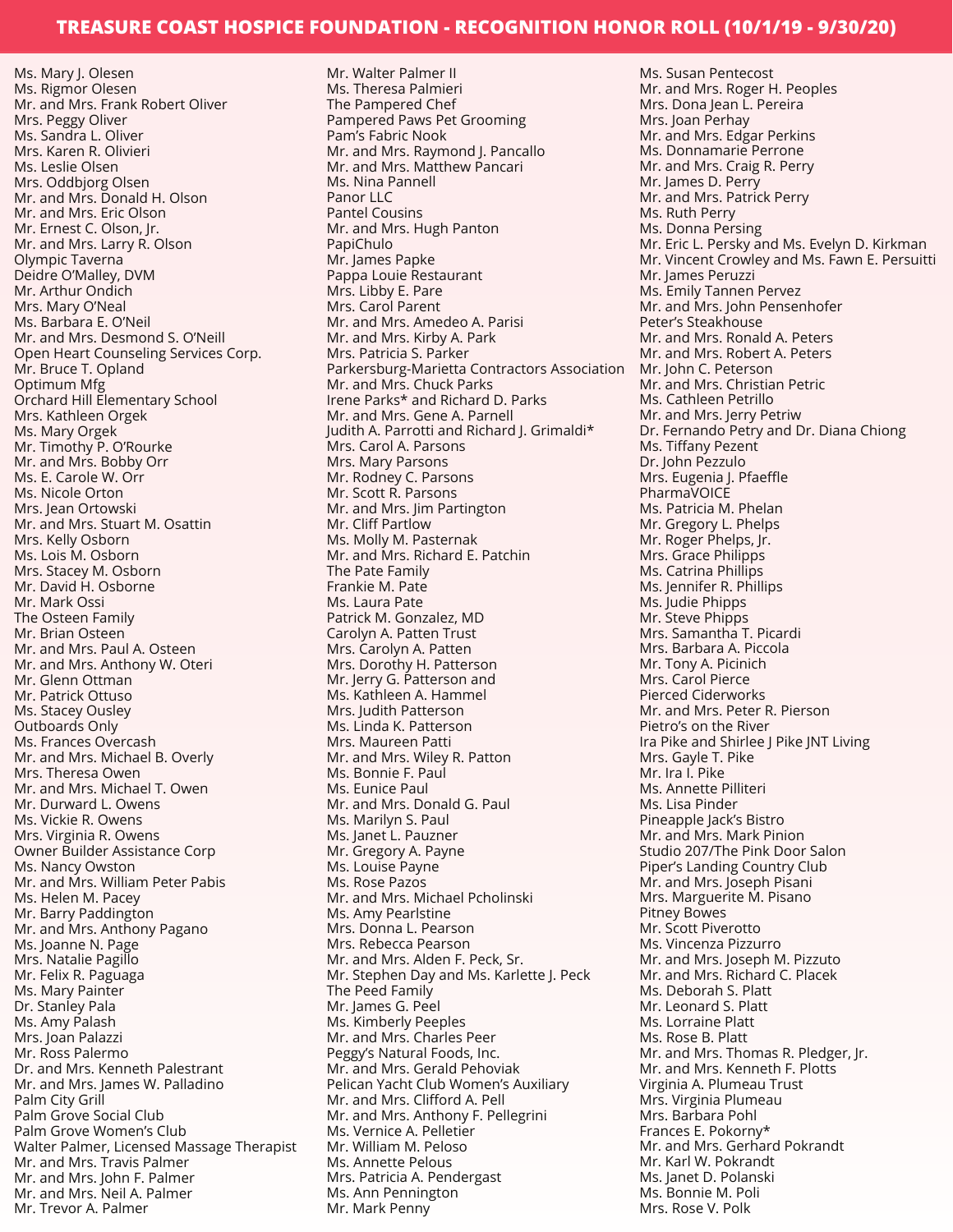Mr. Christopher K. Pollard, Jr. Mr. Michael Polly Mrs. Rebecca Poncel Mr. and Mrs. Richard Pontynen Mr. Bob Poole Mrs. Martha L. Poole Mr. and Mrs. Howard C. Poore Mr. and Mrs. L. Ralph Poppell Mr. James J. Porcarelli Ms. Christine Porcaro Port Salerno Animal Hospital Ms. Merna K. Porter Mrs. Sandra R. Porter Mr. and Mrs. Thomas A. Porter Ms. Marie Portuallo Posh Nails Mr. Carl Post Ms. L. Mabel Post Pot Belly Deli Mrs. Pauline R. Pothier Mr. and Mrs. Bruce H. Potter Mr. Gaston Poulin Overseer and Mrs. Scott M. Powell Mr. and Mrs. Robert J. Powelson Power Construction Company Mr. and Mrs. Philip O. Powers Ms. Elizabeth L. Pratt Mr. and Mrs. Gregg F. Pratt Mr. John T. Pratt Mr. Julius Prause, Jr. The Prawnbroker Restaurant Group Mr. Nick Preble Prendergast Family Trust Ms. Elaine B. Prendergast Pretty Nails Ms. Rosemary A. Previti-Kelly Ann Louise and Robert J. Price Family Fund Mrs. Barbara E. Price Ms. Dolores A. Price Mr. and Mrs. Robert Price Mr. and Mrs. Steve Price Mr. David W. Pridgen Mr. Lloyd Priebe Mr. and Mrs. Carl L. Priem Prima Vista Animal Hospital Mr. and Mrs. George B. Prince, Jr. Ms. Mary M. Probst ProCycles Progressive Handicapping, Inc. Proton Engineering, Inc. Ms. Dionysia Protonotarios The Reverend Monsignor Michael J. Prounis and Mrs. Charlene Prounis Ms. Jane Provenzano Mr. and Mrs. Jim Provenzano Mrs. Mary Psychas Public Service Enterprise Group, Inc. Ms. Brenda Puck Mrs. Barbara M. Pulie The Pullen Family Ms. Karyl R. Pullen Mrs. Janis L. Punke Ms. Mary Louise Purcell Ms. Mary Anne Purdy Mr. Ronald Purpora Pusateri's Mr. and Mrs. Dennis M. Puskaric Ms. Debra Putnam Mrs. Josephine B. Putnam Mr. Harvey Pyle Mr. and Mrs. Russell J. Qualliotine The Quarforth Family Charitable Fund Mr. James Quarforth Mr. and Mrs. George R. Quinn

Mr. Richard A. Quinn QVC Partners In Giving Mr. and Mrs. Richard M. Raab Ms. Sandra Racette Mr. Robert R. Racine Mr. and Mrs. John Rademacher Mrs. Katherine Rademacher The Radford Family Jacqueline L. Radford\* Mr. and Mrs. Trevor Ragan Mrs. Toni Rail Mr. Joseph K. Rainey Mr. David C. Ralph Mrs. Donna M. Ramey Mr. Donald H. Ramsbottom The Ranallo Family Rev. Living Trust Ms. Kim D. Ranallo Fern S. Randall\* Ms. Brenda Randol Mr. Thomas S. Ranew Ms. Peggy Ranger Mr. and Mrs. David L. Rankin Ms. Sandra V. Ranno Mr. Alan Rapaport Mrs. Karen T. Raskasky Mr. and Mrs. Robert J. Rau Mr. and Mrs. John A. Ray Mr. Robert J. Ray Ms. Helen Rayve Dr. Ann M. Reagan Ms. Sheila Reagan Mr. and Mrs. James T. Record Red Lobster Ms. Enid M. Redwood Mr. and Mrs. John R. Reed Mr. Scott Reed Mr. and Mrs. Stanley Reed Mrs. Betty Reep Mrs. Deanna L. Reese Mr. and Mrs. Elmer Reese Mr. David F. Regan Mr. and Mrs. Thomas J. Regan Mrs. Josephine Regina Mr. and Mrs. Ronald A. Rehault Mr. Martin Rehberg, Sr. Mr. and Mrs. Michael J. Reichenbach Patricia R. Reighley\* Ms. Janice Reinhart-Raab Ms. Kendra D. Remian Ms. Lisa M. Remillard Mr. Marcus M. Remington Ms. Roxann Remley Ms. Dorothea J. Remling Renato's and Josephine's Italian Ristorante & Grille Anthony J. Rende Rev Trust Mr. Anthony J. Rende Ms. Mary Jane Renock Ms. Elizabeth Renshaw Mr. Kenneth W. Repass Mr. Stephen Resta Mr. Robert E. Rex Lawrence K. Reynen\* Mr. and Mrs. Nicholas S. Reynolds Mr. and Mrs. Ron L. Reynolds Ms. Kristi Rhoden Mr. Samuel N. Rhodes, Jr. Ms. Loretta B. Rhodewalt Mr. Ken Fletcher and Ms. Jane Rice Joette Rice and Terry L. Rice\* Mr. and Mrs. Tim Rice Mr. Robert J. Richard Dr. Barbara K. Richardson Elizabeth T. Richardson and

George L. Richardson\* Dr. Susan L. Richardson Ms. Linda Richey Ms. Barbara Richman Richmond Electric, Inc. Richmond Family Properties LLC Mr. and Mrs. Michael P. Richmond Mr. and Mrs. Ora W. Richmond Mr. and Mrs. Thomas E. Richmond Mrs. Nancy E. Richter Rick Carroll Insurance Mrs. Frani Ridder Ms. Ruth Riemer Mr. Anthony Rienzo Mr. Warren Paul Rifenbark The Rimer Trust Mr. and Mrs. Samuel R. Rimer Mrs. Nancy A. Rimes Ms. Helga A. Rimonneau Rinaldi's Deli Mr. Gilbert J. Snyder and Ms. Susan Rineer Mr. and Mrs. Joseph Rintone Mr. and Mrs. William A. Rishell Ristorante Claretta Rita A. Campbell Living Trust Ms. Jen Ritchie Mr. and Mrs. Watson R. Rittenhouse Mr. and Mrs. Victor M. Rivas Riverfront Womens Club Ms. Donna A. Rivers Riverview Hair Design, LLC Riverwalk Cafe & Oyster Bar The RMG Group, Inc. Mr. and Mrs. Scott A. Roads Mr. and Mrs. Steven Byers Mr. and Mrs. Jon H. Robb Ms. Annemarie C. Robbins Ms. Michelle Roberson Robert F. Brinley Barbara M. Brinley Rev Trust The Robert Hobe Revocable Trust Robert J. Kulas, P.A. Law Group Robert J. Reaney Trust Mr. and Mrs. Hal J. Roberts, Jr. Mrs. Joan L. Roberts Mr. Stuart Preston Robertson Miss Judy Robidoux Robin's Squad Ms. Barbara T. Robinson Ms. Janice J. Robinson Mr. and Mrs. Lawrence Robinson Mr. and Mrs. Gene M. Robinson Mr. and Mrs. Thomas Robson Mrs. Debra J. Roche Rockin' R Ranch Mr. and Mrs. David Rockwell Mr. Terrance Rockwood Mr. and Mrs. William J. Rodamaker Ms. Adelaida P. Rodenas Mr. and Mrs. James Rodic Mrs. Gladys Rodriguez Mr. Richard F. Roehr and Mr. Burton Roehr Ms. Cynthia A. Rogers Mrs. Deirdre O. Rogers Ms. Jean M. Rogers Mr. and Mrs. Stephen D. Rogers Mr. and Mrs. Jack Rohan Mr. and Mrs. Thomas Rohn Dr. and Mrs. Harry O. Rohrer, Jr. Ms. Susan Roling Mr. and Mrs. John V. Rollando Mr. Howard S. Rollins Mrs. Amy K. Roma Mr. and Mrs. Louis A. Romano, Jr. Ms. Roseann Romans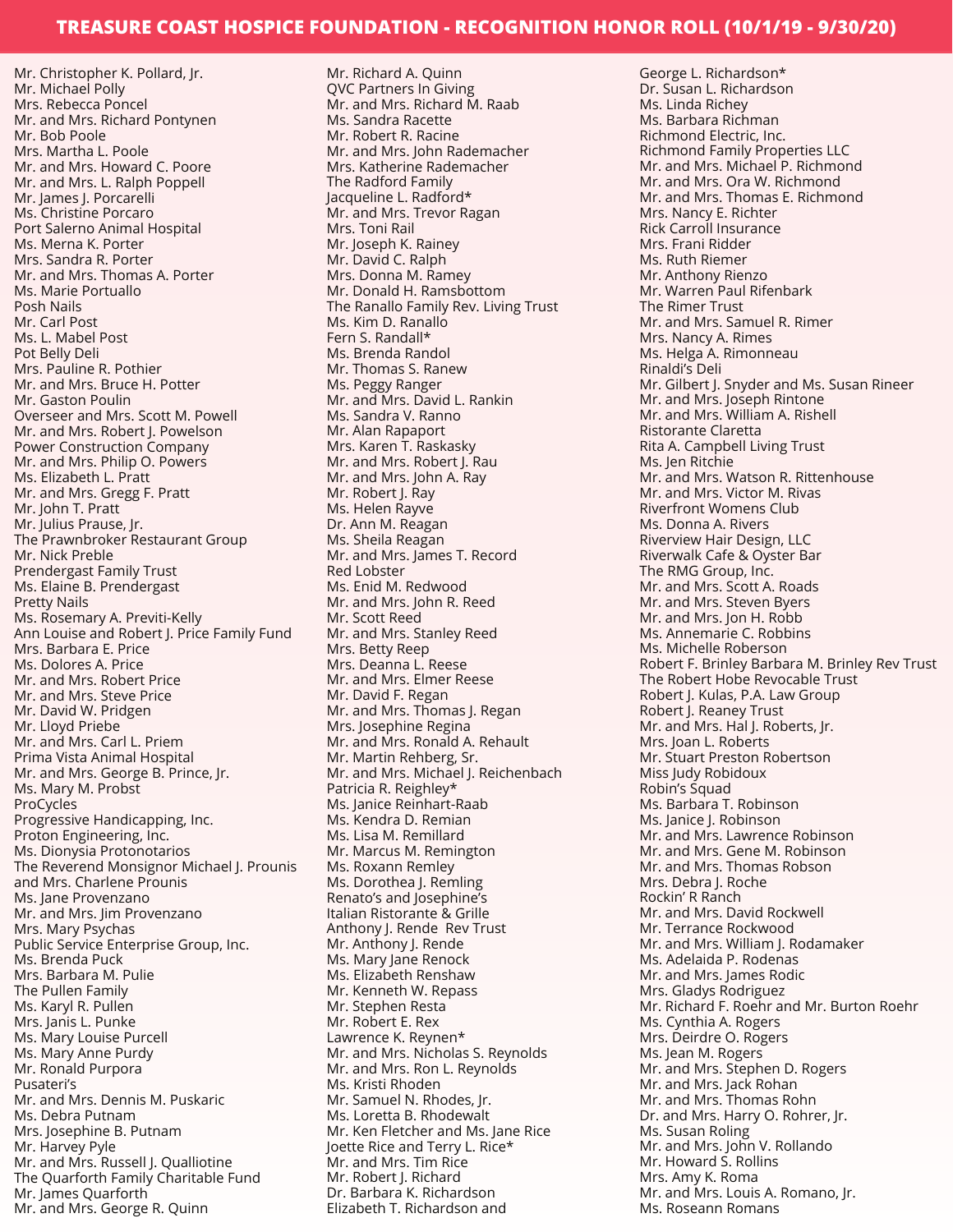Mr. Anthony Romero Mr. Peter Rosati Rose M. Kenney Trust Rose Nails & Spa Mr. and Mrs. Russell Rose Mrs. Sarah D. Rose Ms. Lois F. Rosen Mr. and Mrs. Stuart Rosen Mr. Hal Rosenbluth Ms. Catherine Rosloniec Mr. and Mrs. Charles Ross Ms. Judith M. Ross Ms. Ryuska Rosse Ms. Joan Rossi Mr. and Mrs. Roger Rossitto Mr. and Mrs. Mark H. Rotenberg Mr. Bob Roth Mr. and Mrs. Henry R. Roth Mr. Mario Roth Mrs. Nancy H. Roth Mr. and Mrs. Ron Roth Larry and Jan Rothstein Mr. and Mrs. Marcus Rothstein Mr. James Rouse Ms. Bobette W. Rousseau Royal Shell Rubin Custom Homes Mr. and Mrs. Steve B. Rubin Ms. Jaclyn L. Rubino-Uhl Mr. Joseph Ruck Mrs. Theresa Rudella Ms. Carol A. Rueckle Ms. Susan Ruggiero Mr. and Mrs. Charles A. Ruibal Ms. Linda Rumbaugh-Burge Mr. and Mrs. Richard Rumpf Mr. and Mrs. Randall L. Ruppel Russakis Farms LLC The Russakis Family Ms. Gail M. Russell Ms. Patricia S. Russell Ms. Sherrel R. Russell Mr. and Mrs. Andrew J. Russell Ms. Anita M. Russo Mr. and Mrs. Richard P. Russo Mr. and Mrs. Ronald V. Russo Ms. Erica Ryan Mr. and Mrs. James A. Ryan Mr. and Mrs. Joe D. Ryan Mr. and Mrs. Jack Ryan Mr. and Mrs. Grant W. Rybak Mr. and Mrs. Greg Ryder Mrs. Janet Ryder Ms. Janet R. Ryerson Mr. and Mrs. Stephen Rygielski Mr. Karl W. Saal Mr. and Mrs. Richard J. Sabella Mr. Norbert Sabisch Ms. Carolyn E. Sadowski Mr. and Mrs. John M. Saffran Mr. and Mrs. Richard Saint-Laurent Mr. and Mrs. Michael R. Sakele Ms. Andrea M. Saks Ms. Jeanine L. Sala Mrs. Virginia M. Salamy Ms. Sue Ann Saleeby Mr. Paul R. Salemme, Sr. Mrs. Antonia Salerno Hullstrung Mr. and Mrs. Saul Salerno Mr. and Mrs. Paul V. Campolo Mrs. Maria Salleroli Dr. and Mrs. Edward J. Saltzman Mr. and Mrs. Neil S. Saltzman Mr. James Salvador

Mr. and Mrs. Bob Salvador Mr. and Mrs. Allan J. Salvatori Sammy J's Sam's Club Ms. Carolyn F. Sanborn Ms. Kathryn D. Sanders Ms. Linda M. Sandler Sandpiper Bay Womens Golf Association Mr. Richard W. Sands Ms. Carol L. Sangas Santa Lucia River Club Womens Golf Association Ms. Stacy Santagata Ms. Rachael Santiago Santoro, Inc. Mr. and Mrs. George Sarner Mr. and Mrs. James Sarsfield Ms. Carol A. Sauka Mr. Bradford Saunders and Ms. Gale Lemieux Mr. Drew C. Saunders Ms. Edith A. Saunders Mrs. Leanne B. Saunders Ms. Sherri Savage Mrs. Violette Savage Ms. Sharon Savageaux Savanna Club Men's Club Savanna Club Players Savanna Club Tuesday Couples League Mr. Thomas P. Savastano Mrs. Joyce L. Savone Ms. Elizabeth Sawicka Ms. Nancy Sawyer Mr. and Mrs. Rick S. Saxner Saybrook Associates, Inc. Mr. William C. Biebusch and Ms. Joni Sayers Miss Anna Scala Mr. Paul Scala, Jr. Ms. Tina M. Scala Mr. Charles E. Scales Ms. Tanya K. Scanzello Ms. Brenda Scarberry Ms. Joanne Scarfo Ms. Susan Scarola Ms. Amelia Scawthorn Mr. and Mrs. Joe Scerbo Mr. Martin S. Schachter Mrs. Karen P. Schaefer Mr. and Mrs. Fritz K. Schaenzle Mrs. Kathryn Schafer Cox Mr. Peter Schales Mr. Gisbert G. Schall Mr. and Mrs. Roger C. Schank Mr. and Mrs. E. Leslie Scherck Mr. and Mrs. John A. Scherzo Mr. David Scheuer Doris E. Scheuing and Richard A. Scheuing\* Mr. and Mrs. Bill Schiefen Mr. and Mrs. Edward P. Schilling Mr. Michael Schilling and Ms. Anne Walker Ms. Judith C. Schilling-DiFlorio Ms. Lucille Schillinger Mr. and Mrs. Leigh W. Schmalz Ms. Arabella Schmidt Mrs. Barbara L. Schmitz Mr. Thomas P. Schmitz Mr. and Mrs. Stephen M. Schmoyer Mr. and Mrs. Andrew G. Schnabel Mr. Daniel Schneider Mr. and Mrs. Robert A. Schneider Mr. and Mrs. Thomas H. Schneider Mr. Robert Schoenthaler Mrs. Charla Schofield Mr. and Mrs. Seth E. Schofield Mr. James L. Schrewsbury

Ronald H. Schriar, DDS Mr. and Mrs. Dean G. Schuett Mr. and Mrs. John Schuller Richard and Rita Schultz Trust Mr. and Mrs. Anson F. Schultz Mr. and Mrs. Brian R. Schultz Mrs. Rita J. Schultz Mrs. Jeanne E. Schulze Mrs. Joan Schulze Mr. and Mrs. Karl H. Krueger Ms. Maryanne Schumm and Ms. Elizabeth Koster Mr. and Mrs. David C. Schuppert Mrs. Michele Schuster Ms. Pamela Jo Schutt Ms. Margaret A. Schwalen Mr. and Mrs. Jack C. Schwander Ms. Jacqueline Schwartz Mrs. Patricia D. Schwartz Mrs. Rochelle Schwartz Mr. Eric Schwarz and Ms. April May Mrs. Roseann L. Scibelli Mr. and Mrs. Richard M. Scimeca Scooter's Fun Food & Spirits, Inc. Mrs. Alissa Scott Mr. Gordon Scott Ms. Grace Ann Scott Mrs. Justine Scott Mrs. Michelle Scott Mr. and Mrs. William C. Scott Mr. and Mrs. Dominick A. Scotto Kenneth W. Scrable Trust Mr. and Mrs. John J. Scrivani Ms. Stacy Scudder Ms. Francine Scuder Mr. Nicholas Scuderi Mr. Michael Scully Sea Tow Treasure Coast Seasons 52 Dr. Julie Secombe Ms. Elaine B. Selby Mr. and Mrs. George W. Sell Mrs. Mary Seltzer Mr. and Mrs. Robert F. Semple Mr. and Mrs. Laurence V. Senn Mrs. Amber E. Senyek Mr. and Mrs. Anthony C. Sequino Mr. and Mrs. Roger Serola Mrs. Helen M. Serpa Mrs. Rosemarie Serra Mr. and Mrs. Michael J. Seymour Mr. and Mrs. Walter Seymour Ms. Margaret S. Shafer Mr. Thomas K. Shaffert Mr. and Mrs. Satish C. Shah Mr. and Mrs. David C. Shahood Mr. and Mrs. Joseph J. Shambo, Jr. Mrs. Harriet G. Shapiro, CPA Mr. and Mrs. Howard B. Shapiro Mr. Edward Shapland Mrs. Mildred Shapland Mr. and Mrs. Bernard Shavitz Mr. and Mrs. Albert Shaw Mr. and Mrs. Jay Shaw Mr. and Mrs. Jeffry S. Shaw Mrs. Maura T. Shaw The Shawl Ministry of Mariner Sands Chapel Ms. Carol A. Shaw-Pod The Reverend John L. Shea Ms. Judith T. Shea Dr. and Mrs. Patrick F. Sheedy Mrs. Joan G. Sheldon Ms. Sioux K. Shelton Ms. Holly Jo Sheltra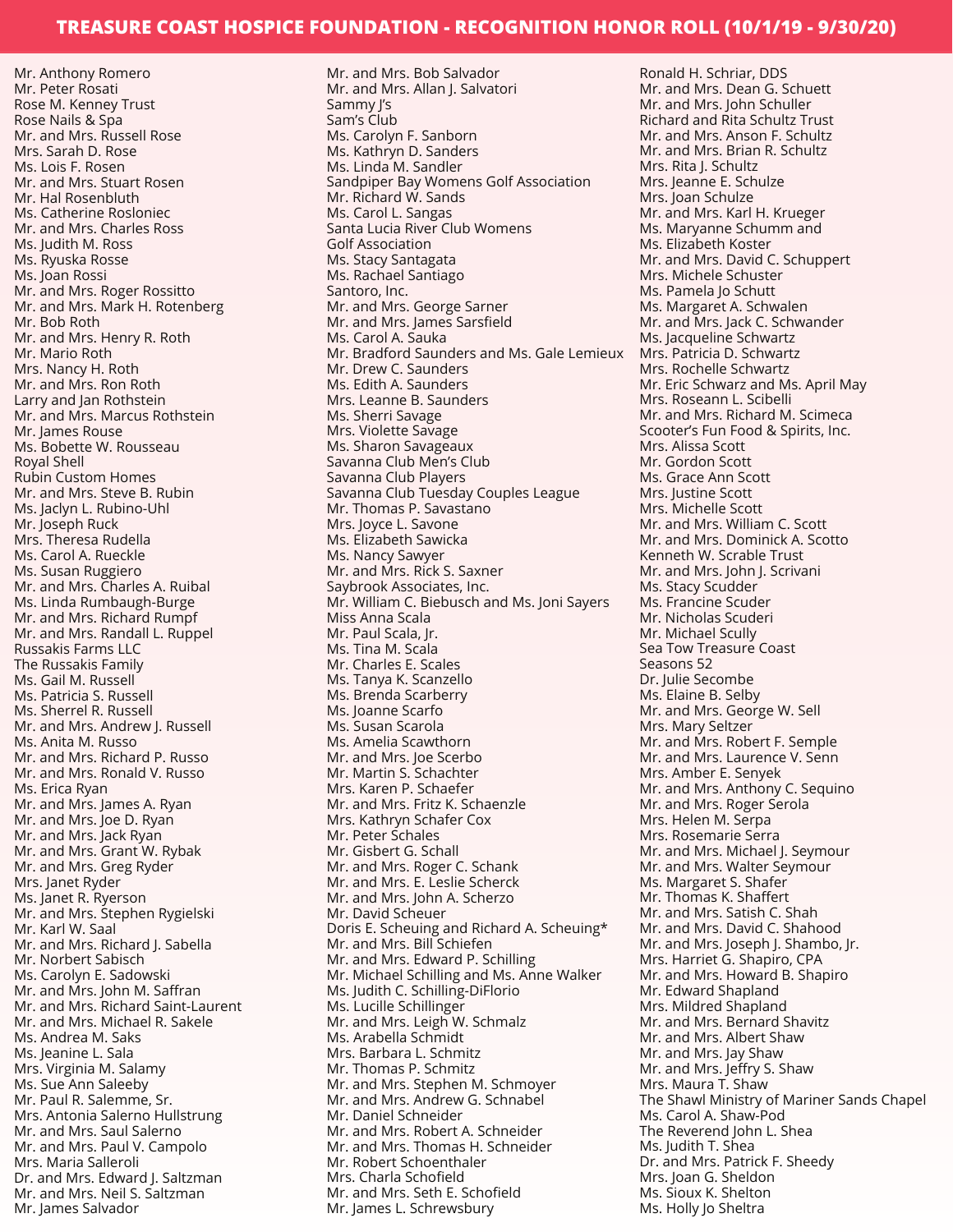Ms. Bonnie F. Shepard Ms. Susan Shepherd Mr. Gary Sheppard Mrs. Josephine Sheppard Ms. Lisa Sheprow Mr. Jerry Shereshevsky Ms. Jill Sheridan Ms. Amy Shevlin Mrs. Katie A. Shimek Ms. Sel Shimmerlik Ms. Joann E. Shipley Dr. Michael C. Shisler Mrs. Evelyn Shore Mr. and Mrs. Robert A. Short Mr. and Mrs. Robert Shostak Mrs. Suzanne K. Shreves Shrimpers Grill and Raw Bar Mrs. Virginia R. Shrode Shuckers on the Beach Mr. Thomas A. Shumaker Mr. and Mrs. Robert J. Shurman Mrs. Marlyn Shutt Sharon J. Sieffert\* and Gerald E. Sieffert Mrs. Monica Sieffert Mr. and Mrs. Jerry Siegel Mr. Sidney L. Siegel Mr. Jesse C. Siegelman Mr. and Mrs. Gunter Siemsen Ms. Lindsay Siens Mr. and Mrs. Patrick L. Silas, Jr. Mr. Adam Silver Mr. and Mrs. Joel Silver Ms. Sheila A. Silver Ms. Susan Silverman Ms. Frances A. Simeone Ms. Jeanine L. Simiele Ms. Angerlon A. Simmons Ms. Evett L. Simmons Mr. and Mrs. Frederick C. Simon Dr. and Mrs. Paul Simon Mrs. Ruth H. Simon Mr. and Mrs. Robert Simonetti Mr. Daniel K. Simons Mr. and Mrs. Robert W. Simons, Jr. Mr. Charles E. Simony Mrs. Wendy Simpson Ms. Chandra B. Singh Mr. James F. Sink Mr. Thomas W. Sinotte Mr. Paul Sipe Ms. Mary A. Sirmons Mr. Richard R. Skiber Mr. and Mrs. Fred J. Skidmore Skin Serenitiy Spa Mr. Tom Skippon Ms. Rosemary c. Skow Mr. Kenneth W. Skrable Mrs. Carolyn M. Slater Mrs. Jacalyn Slatkow Mr. and Mrs. Stephen T. Slattery Mr. and Mrs. John Slavsky Mr. and Mrs. John R. Slavsky Mr. and Mrs. Michael Sloan Mr. Donald Sloat Mr. and Mrs. Thomas B. Slocum Ms. Sandra F. Slowik Lawrence D. Smeder Living Trust Mr. Lawrence D. Smeder Glennice Smiley\* Mr. Barry W. Smith Mrs. Dena C. Smith Mr. and Mrs. Gerald W. Smith Ms. Geraldine B. Smith

Ms. Gerri McPherson Smith

Mr. and Mrs. Gregory S. Smith Mr. and Mrs. Harold W. Smith Mrs. Scudder Smith Ms. Jeanine Smith Mr. Jeffrey Smith Mrs. Joan Christine Smith Mr. and Mrs. John F. Smith, Jr. Mr. and Mrs. Robert L. Smith Mr. and Mrs. Terry Smith Mrs. Lois E. Smith Ms. Rebecca E. Smith Mr. and Mrs. Robert J. Smith Mr. and Mrs. Robert W. Smith Mrs. Robin M. Smith Mrs. Ronnye Smith Ms. Sandra L. Smith Ms. Pamela E. Smith-Dalland Mr. and Mrs. Glenn Snavely Mr. and Mrs. James W. Snow Ms. Judith A. Snyder Mrs. Linda F. Snyder Ms. Carol M. Sobota Ms. Celia Socha Mr. George Soder Mr. Scott Sodokoff and Mr. Larry Sodokoff Mr. and Mrs. Haig Soghigian Mrs. Carol Soka Mrs. Beth A. Sokoloff The Solon Family Gwen Solon\* Mr. John Solon Mr. and Mrs. Gary Soloshatz Ms. Mary Sommer Soo Gil Lee, MD Mrs. Diane W. Soowal Mr. and Mrs. Marc D. Sorce Soroptimist International of Palm Beaches Mr. Allan Sosslau Mrs. Paulina C. Soto Mr. and Mrs. Dennis Soule Mr. Gilberto Soulet South Fork Kitchen & Bar Southern Chillers, LLC Southport Middle School Mrs. Elaine T. Souza Mrs. Deborah Spades Mrs. Mariann Spalding Mrs. Judith Spampani Mr. and Mrs. John R. Spangler Spanish Lakes Riverfront Homeowners Association, Inc. Mr. and Mrs. Kenneth Sparler Dr. Elizabeth Spatola Mr. Lawrence H. Specht Mr. and Mrs. Paul Specht Mr. and Mrs. Saul Spector Mrs. Lee Spedden Speedway Engine Development, Inc. Mrs. Susan B. Speer The Spencer Family Trust of 2009 The Reverend Allison D. Spencer Ms. Janet G. Spencer Mr. and Mrs. Mark P. Spera Mr. Donald T. Sperry Mr. and Mrs. Jeffrey W. Spicer Anthony J. Spielman\* Mrs. Rose Mary Spillson Mr. and Mrs. Michael R. Spinelli Mr. and Mrs. Darrel Spinosi Dr. Roxane B. Spitzer Mr. Thomas Spitzner Ms. Susan T. Sposito Mr. and Mrs. Robert E. Sprague Mr. and Mrs. John W. Sprague

Mrs. Barbara Spran Mr. Bruce Spring Spritz City Bistro Ms. Debbie Spruill Mr. Larry W. Spurlock Ross Squadrito\* St Lucie County Sheriffs Dept Mrs. Nancy St. Charles Ms. Catherine St. Louis St. Lucie County Fire District St. Lucie Cremation Services LLC St. Lucie Draft House and Sports Bar St. Lucie Falls Sunshine/Hospitality Committee Mrs. Mary Lou St. Thomas Dr. and Mrs. Jason Stabley Mrs. Marcia Stadterman Mr. and Mrs. Errol G. W. Stafford Mr. William Schwarz and Mr. Jordan Stallings Mr. Melvin B. Stallings Mr. David Stanborough Mr. and Mrs. Edward J. Stanford Mrs. Irene Stanford The Family of Al and Joan Stanford. Mrs. Barbara A. Stanland Stanley C. Dean and Paula F. Dean Trust Mr. and Mrs. Kendall P. Stanley Ms. Katrina Stanmire Ms. Zsuzsa Starita Mr. and Mrs. Timothy P. Stark Ms. Virginia L. Starkel Mrs. Bonnie L. Starling Start Struck Theatre Mr. Stan Starzyk Mrs. Maureen E. Stecher Mr. and Mrs. Bill Stecker Mr. and Mrs. Harold P. Steel, Jr. Ms. Barbara Steele Ms. Mariam Steele Mrs. Penelope M. Steele Mr. and Mrs. Richard Steele Mrs. Lynne Steffens Mr. and Mrs. Leonard Steiger Mr. Richard H. Steinberg Mr. and Mrs. Jeffrey Steinberg Mr. and Mrs. Zachary Steinbrecher Mr. Craig Steinke Stephen R. Kamins TRT Mrs. Patricia A. Stephens Ms. Shirley E. Stephens Dr. and Mrs. James Sterchele Ms. Roselynn Sterck Cleo Stern and Richard L. Stern\* Ms. Marjean A. Stern Mr. William Steuer Mr. Craig Stevens Mr. and Mrs. James T. Stevens Mr. Kyle Stevens Ms. Lynn H. Stevens Ms. Nancy J. Stevens Ms. Elaine A. Stewart Mary B. Stewart\* and George H. Stewart Ms. Gillian H. Stewart Ms. Kathleen J. Stewart Mr. and Mrs. Michael R. Stewart Mrs. Patricia J. Stewart Mr. and Mrs. Roger Stewart Mr. Thomas J. Stewart Mr. and Mrs. Paul Stich Mr. and Mrs. Michael Stiebal Ms. Val Stieber Mrs. Susan Stifelman Ms. Sandra Stiger Ms. Jeanette D. Still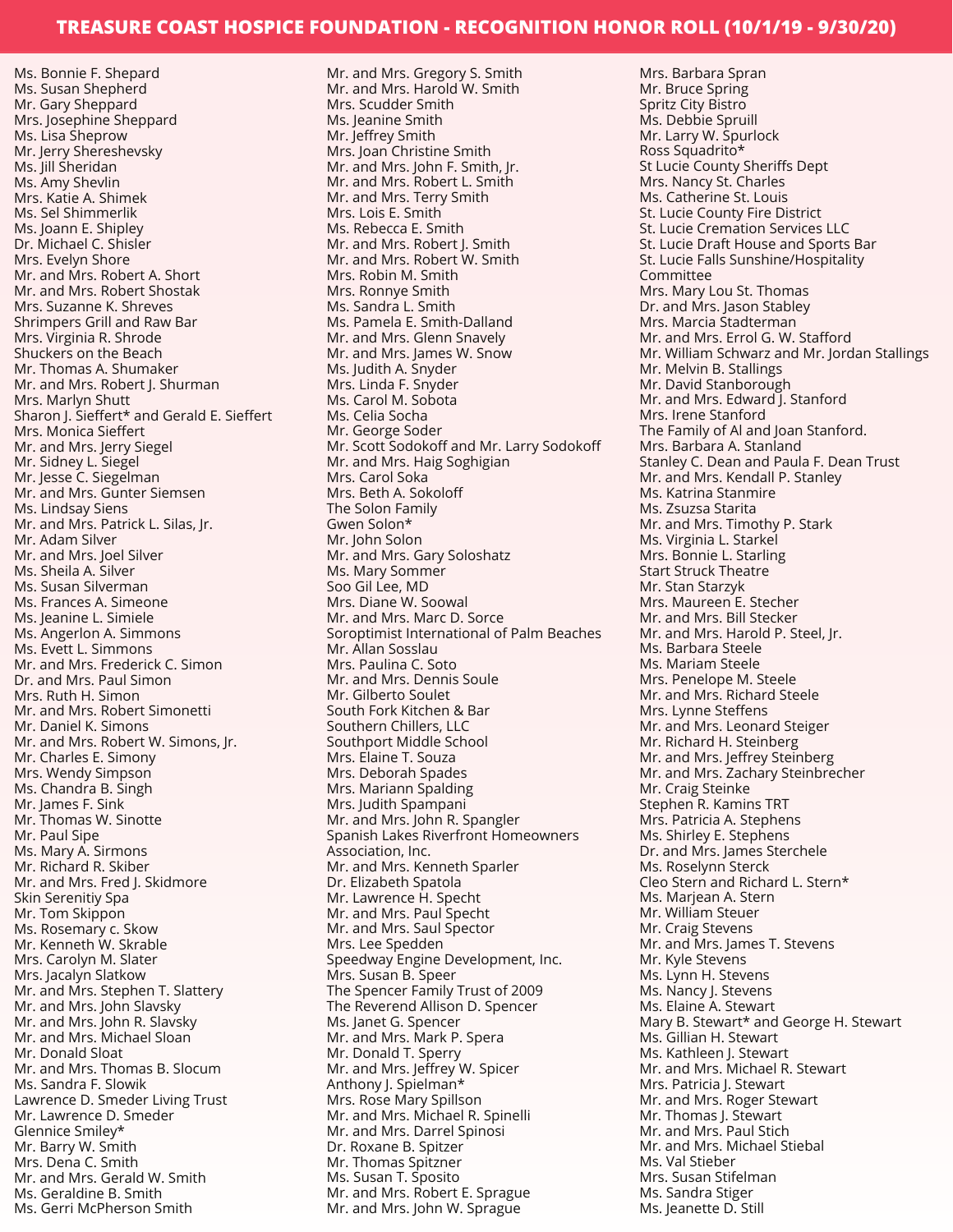Mrs. Mary L. Stilwell STMicroelectronics Mr. and Mrs. Theodore N. Stocker Mr. and Mrs. Richard Stone Mrs. Frances T. Stormer Ms. Jacqueline Stormes Mr. Craig Storms Mr. and Mrs. Steven Stott Mrs. Eileen M. Strahan Mrs. Mary Strahosky Ms. Elsie M. Stratton Mrs. Joan M. Straudenbaur Ms. Kathy Strawn Mrs. Marianne C. Streisel Mrs. Elaine Strickland Mrs. Sandra Strickland Mr. and Mrs. Stephen G. Strickland Dr. and Mrs. James A. Strine Ms. Gerry Strivelli Strom Family Trust Mr. and Mrs. Paul Strykowski Stuart Art Supply Stuart Boathouse Stuart Car Wash Stuart Ceramics, LLC Stuart Coffee Club Stuart Paint & Supply, Inc. Ms. Patricia Stuart Mrs. Mary Jane Stubbs Mr. Robert G. Stuendel Mrs. Mary Suarez Subway Mr. and Mrs. Robert T. Suckow Sue Ann Saleeby Rev Trust Sugar Sands Community Club Mr. Arvin C. Teschner and Ms. Barbara Sullivan Mrs. Catherine Sullivan Mr. Eric Sullivan Mrs. Joanne M. Sullivan Mr. and Mrs. Kevin A. Sullivan Mr. Kevin W. Sullivan Mr. Mark T. Sullivan Mr. Matthew L. Sullivan Ms. Terry T. Sullivan The Family of Marlene N. Suls Mr. Benson D. Suls Summerlin's Marine Construction, LLC. Ms. Mary Summersett Mr. and Mrs. Kenneth S. Sundblad Mrs. Mary Jo Sundwick Ms. Gigi Suntum Supreme Meats, Inc. Surf Taco Surfside Grill and Pizzeria Mrs. Christine Suriano Mr. and Mrs. Douglas Suriano Mrs. Marilyn E. Suriano Mr. and Mrs. Stephen A. Suriano Mr. Roy Parkes and Ms. Janet Surrett Mr. and Mrs. Nick Surtees Mr. and Mrs. Andrew J. Susla Ms. Cherie Sussin Mrs. Rosemarie L. Sutcliffe Mrs. Doreen M. Sutter Suzanne S. Rester Revocable Trust Mr. Robert L. Swain Mrs. Joanne M. Swann Mr. Donald W. Swanson Mr. Mark Swanson Mrs. Carol E. Swartwood Ms. Shirley A. Swedloff Mr. Frederick G. Sweetman

Ms. Joanne B. Swift

Mrs. Linda D. Swift Mrs. Linda C. Swoboda Ms. Marva Swyer Mr. and Mrs. Charles Sybesma Mrs. Maryrose Sylvester Sylvia D. Callaway Living Trust Synchrony Financial Synchrony Women's Network Synchrony Synenergy Unlt Synergy Services Unlimited, Inc. Mrs. Katalin Szilagyi Ms. Toni P. Szparaga Mrs. Elaine S. Szutowicz T & K Mittelbrun Trust Mr. and Mrs. Jeffrey Tabel Mrs. Denise Taber The Tabor Family Mr. Gerald T. Tache Lynn M. Taddei and Vincent J. Taddei\* Mr. and Mrs. Davies Tainter, Jr. Mr. John I. Tait Tako Tiki Mrs. Linda Tamke Ms. Marianna A. Tanzini Mrs. Ako Tarallo Mrs. Carol Tarallo Target Corporation C/O Cybergrants, LLC Target Mr. Paul J. Targonski Ruth S. Tasker\* Tausha's Prod & Seafood Taylor Pest Management Ms. Deborah L. Taylor Mr. Jaime Taylor Ms. Josepha E. Taylor Mr. and Mrs. Kenneth S. Taylor, Jr. Mr. and Mrs. Robert Taylor Mr. Robert Taylor Mr. Robert L. Taylor Mrs. Anita Teague Mr. Kenneth M. Tedford Joseph G. Temple Jr. Revocable Trust Mr. and Mrs. William E. Temple Ms. Charlotte Tenero Ms. Karin Tenreiro Mr. and Mrs. Ira Teper Tequesta First Baptist Church Senior Adult Small Group Ms. June D. Terbovich Marie B. Terry Rev Trust Ms. Marie B. Terry Mr. and Mrs. Robert L. Terwilliger Ms. Emily Tessitore Mr. Donald L. Tevis Mr. and Mrs. Terry A. Tevis Mrs. Betty J. Tewksbury Thai Lotus Mrs. Ruth Thanvi Mr. James E. Tharp Thermoprobe, Inc. Ms. Mary E. Therrien Ms. Brenda F. Thiel Ms. Sharon Beth Thiel Mrs. Rejenda Thielking Mr. Melvin V. Thiemann Mr. Scott Thixton Mr. and Mrs. David G. Thom Georgette Yvette Thomas\* Mr. and Mrs. David Thomas Mr. and Mrs. Kevin Thomas Ms. Abigail Thompson Ms. Cecile A. Thompson Mrs. Dianna Thompson

Ms. Jane E. Thompson Vineta Thompson\* Mrs. Suzette Thornhill Mr. William A. Thornton III Ms. Ellen Thorsland Thrivent Mrs. Jacqueline G. Thureson Thursday Night Ladies Golf League at Sugarbush Mr. and Mrs. Peter Thurston TideHouse Waterfront Restaurant Mr. Bruce C. Tideman Mr. and Mrs. Frank Tidikis Mr. and Mrs. Theodore N. Tiemeyer Mr. and Mrs. Frank E. Tiernan Mr. Joseph R. Tietz Tijeras Foundation Mr. and Mrs. Thomas Tilleli Mr. and Mrs. Stuart K. Tillinghast Mr. Michael C. Timma Mrs. Maureen E. Timmerman Ms. Hoa D. Timmins Dr. Donna Timmons Ms. Pamela D. Timony Tingley Rubber Corporation Mrs. Jennifer Tinker Mr. William Tinnerman Mrs. Claire Tivoli Mr. Frank Tobin Mr. and Mrs. David Todd Mr. and Mrs. J. Owen Todd Mr. and Mrs. Mark Tomasik Mr. Robert F. Tomeny Mr. Michael J. Tommeraas Tommy Bahama Restaurant The Tompkins Family Trust The Henry Tompkins Family Mr. David Tompkins Ms. Jane K. Tompkins Mr. John Tompkins Mr. and Mrs. David F. Tompson Ms. Polly Tonsetic Tootsie's Shoes & Pedicures Top Drawer Boutique Torrey Pines Bridge Group Mrs. Teresa Toscano Ms. Anne Tosto Ms. Carole C. Tota Total Wine & More Ms. Susan T. Toth Mr. Stephen E. Tracey Mrs. Cathy Tracy Mr. William M. Tracy Treasure Coast Fence, Inc. Treasure Coast Manufacturers Association Ms. Andrea H. Tremblay Mr. Paul Tremblay Mr. and Mrs. Stephen Trentacoste Mrs. Elaine M. Treweek Ms. Yvonne M. Trimble Mr. Martin L. Trinkino Triune Roofing -A Division of Triune Builders, Inc. Ms. Kathleen A. Trotta Mr. and Mrs. Andrew A. Trotto Mr. Jack Trout Mr. and Mrs. Robert Troy Trubiano Family True Crew Arts & Ed, LLC Mr. and Mrs. Marc Tulgan Mrs. Joyce S. Tunick The Turcotte Family and Friends Mr. and Mrs. Peter R. Turcotte Mrs. Amanda Turek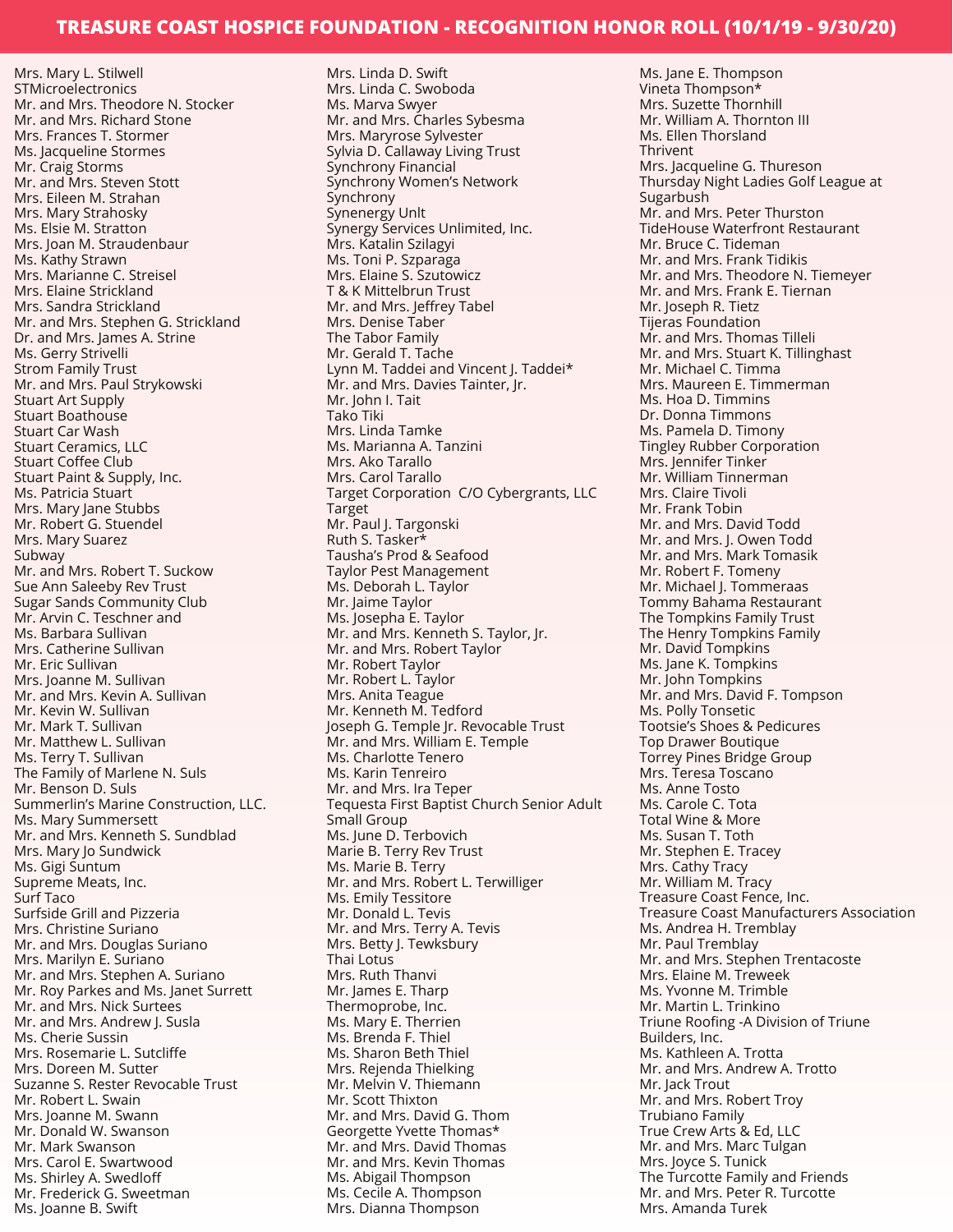Ms. Joan M. Turley Ms. Wandaleen N. Turley Mr. and Mrs. Harry Turmel Mr. David Turner Mr. and Mrs. Shane R. Turner Ms. Jeanne P. Turnow Tutto Fresco The Twisted Tuna Tyler Equipment Corporation UBS Donor-Advised Fund Ms. Kathleen Ulino Ms. Cynthia D. Ulmer Uncle Giuseppe's Lil-Bit-a-Brooklyn Mr. David Patria and Ms. Barbara Underwood Mrs. Jane B. Underwood United Technologies United Way - Costco Wholesale Employee Giving United Way - UPS Employee Giving United Way of Coastal Fairfield County, Inc. United Way of Palm Beach County United Way of St. Lucie County United Way Suncoast Mr. Michael Urda, Jr. Ms. Patricia Urso US Sailing Center Mr. and Mrs. Paul D. Uttormark Mr. and Mrs. Thomas Vaccaro Mrs. Rita Vaccaro Mr. and Mrs. John Vaillancourt Mr. Louis N. Valcarenghi and Ms. Carol I. Martz Mr. Pietro Valentini Mrs. Mary A. Valerio Robert E. Valle Trust Mr. and Mrs. Robert E. Valle Mr. Jose E. Vallecillo Ms. Laura C. Van Decker Ms. Phylis E. Van Deusen Mr. and Mrs. Scott Van Duzer Mr. and Mrs. Ken Van Fleet Mr. Leo Elmasian and Ms. Carol V. Van Horn Mr. and Mrs. Tom Van Osdale Mr. and Mrs. Christian Van Riper Mrs. Nancy Van Tassell Mrs. Nicki Van Vonno Mrs. Pam Vanalstyne Mr. Robert S. Vanas Mr. and Mrs. Harvey Vander Bie Ms. Elizabeth A. Vanderberry Mr. John K. Vanderkaaden Mr. and Mrs. Mark VanDyne Mr. Richard L. VanDyne Mr. Colby Vanscoy Vanzy J. Hynson Trust Mr. Richard F. Varano Ms. Dianne Vargas Ms. Georgia Varone Mrs. Marie Varone The Vatalaro Family Ms. Voula M. Vatis VCA Tri-County Animal Hospital Mr. Joseph J. Vecchio Mr. and Mrs. Anthony J. Vecchiolla Mr. Robert Veesaert Mr. John Rozek and Ms. Marie Veit Ms. Louisa Velasquez Ms. Rene O. Velasquez Linda Vella-Acker, RN Mr. and Mrs. Robert Velzy The Vent Family Charitable Fund Mr. and Mrs. Ronald L. Vent Ms. Mary T. Venti Mrs. Mary Ventresca

Venture Three, Inc. Mrs. Mary Ann Ver Strate Mr. and Mrs. Stephen Verderame Ms. Susan V. Vereker Mr. and Mrs. John Verica Mr. William Vermiglio Mr. Otto M. Vernacchio Vero Beach Hardware Mrs. Linda Verzi Mrs. Margaret J. Vesce Captain Karl L. Vetter and Mrs. Janet O. Vetter VFW #8058 Fort Pierce Westside Mrs. Janith B. Vickers Victoria Rose Mr. Michael P. Vignali Ms. Kathleen Vignola Mr. and Mrs. Juan Villa Villas at Gaitor Trace HOA Ms. Carol Anne Vincini VIP Club of Port St. Lucie Virginia M. Salamy Trust Visions Hairstyling Mr. and Mrs. Carl Visscher Ms. Marianne Vitale Mr. Ronald A. Vitale Mrs. Harriet Vogel Mrs. Mabel H. Vogel Mr. Robert J. Vogel Mr. and Mrs. Benjamin Volker Mrs. Betty H. Volkwein Ms. Juliane Von Hessert Mr. and Mrs. Chengzao Chen Von Ruckteschell Mrs. Rose Marie Von Seelen Mr. James Vonesslinger Mr. and Mrs. Jim VonEsslinger James J. Vopal, MD Mr. and Mrs. Douglas B. Vosters Mr. and Mrs. Kenneth F. Vrana Mrs. Joyce Vrooman W. Clark Hersey Rev Trust Mr. and Mrs. Frank Wacha Mr. and Mrs. W. T. Wackeen Ms. Patricia S. Wagaman Christina Wagers and Lawrence M. Wagers\* Mr. Steven Wagers Mr. Herman J. Wagner Mr. and Mrs. John H. Wagner III Ms. Maryann Waite Catherine Wakefield\* The Wayne and Aline A. Walch Interv Dec Trust Ms. Amy Walden Ms. Carol J. Waldner Waldo's Restaurant & Bar Ms. Jennie Waldrop Mr. and Mrs. Stan Waldrop Ms. Joy C. Walis Ms. Denise Walker Mr. and Mrs. Donald Walker Ms. Jeanne T. Walker Ms. Jill C. Walker Mrs. Judith W. Walker Mrs. Mary Ellen Walker Ms. Judith Wallace Mrs. Mary G. Waller Mr. Andrew A. Wallitzer Mr. and Mrs. Roger Alan A. Wallman Mr. and Mrs. Dennis Wallrath Mr. Harry Walsh Mr. and Mrs. Joseph G. Walsh Mr. and Mrs. Gregory J. Walsh Mr. Raymond B. Walsh Mr. and Mrs. Scott Walters

Mr. and Mrs. Theodore M. Walters Ms. Marybeth D. Walton Ms. Diane L. Wanser Mr. and Mrs. Boyd E. Wanzer Ms. Ellen S. Ward Mr. Roy G. Ward Mr. and Mrs. Benton Warder Mr. and Mrs. Michael S. Wargo Louis M. Warlick\* Mrs. Bettie S. Warn Mr. and Mrs. James Warner Ms. Susan A. Warner Mr. Robert Warnock Mr. and Mrs. Kenneth F. Waskom Mrs. Carole Anne Watkins Ms. Derby H. Watkins Ms. Barbara Watson Mr. Stephen Watters Mrs. Kimberley Waugh Waves Auto Spa Mrs. Dee S. Way Mr. and Mrs. George Wayte Ms. Darlene M. Webb Mrs. Joanne Webb Mr. Lenny Webb Mr. Ralph W. Webb Mr. and Mrs. Stuart Webb Mr. Brian Webber Ms. Charlotte C. Weber Mrs. Deborah Weber Mr. and Mrs. Mathew Weber Mr. and Mrs. William R. Weber Ms. Cindi A. Webster Ms. Zamarys Webster Mr. and Mrs. Cliff Wedel Mrs. Marianne Weder Mr. and Mrs. Jay W. Weeks Mr. and Mrs. Ronald M. Weeks Ms. Laura J. Wehrle Mrs. Kathleen Weick Ms. Jackie Wein Mr. and Mrs. Michael E. Weinberg Ms. Rose M. Weisenbacher Mr. and Mrs. Keith S. Weisgerber Mr. and Mrs. Joseph Weismantel Mr. and Mrs. Donald E. Weiss Dr. Kenneth S. Weiss Mr. and Mrs. Richard I. Weissel Mr. Samuel Weitz Mrs. Barbara Wekselblatt Welch Tennis Courts, Inc. Mr. and Mrs. Michael J. Welch Mr. and Mrs. Eric Wells Mr. Ronald Wendt Ms. Aloysia Wensman Mrs. Barbara S. Wentz Mr. John A. Wenzel Dr. and Mrs. Martin S. Wershba Ms. Nancy C. Wertheim Mr. and Mrs. Ted Wess Mrs. Jeanne Wessely West Atlantic Development West Valley National Bank Mrs. Alice J. West Mr. William V. West Mrs. Diane M. Weston Ms. Cathy Wheeler Ms. Nancy Wheelwright Mr. Roger O. Wheelwright Whiskey and Pearls Whispering Sound Men's Club Whistle Stop Eatery White City Cemetery Association, Inc. Ms. Cindy White